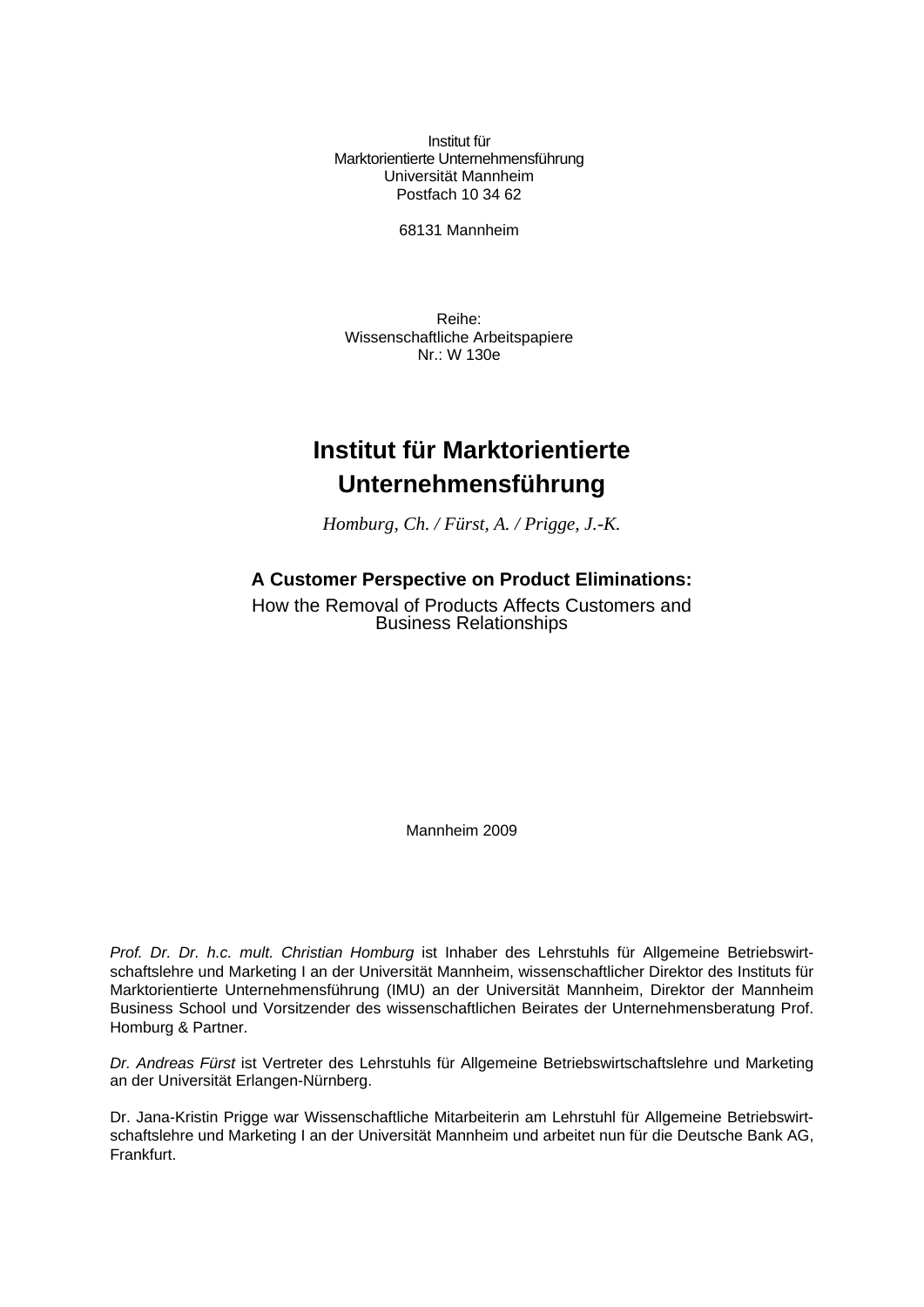

#### **The Institute for Market-Oriented Management**

The **Institute for Market-Oriented Management** (IMU) at the University of Mannheim (Germany)considers itself to be a forum for dialogue between scientific theory and practice. The high scientific and academic standard is guaranteed by the close networking of the IMU with the three Chairs of Marketing at the University of Mannheim, which are highly renowned on a national and international level. The Academic Directors of the IMU are

#### **Prof. Dr. Hans H. Bauer, Prof. Dr. Dr. h.c. Christian Homburg** und **Prof. Dr. Sabine Kuester**.

The IMU offers the following services and expertise:

#### **Management Know-How**

The IMU publishes papers geared towards managers in companies. Subjects highly relevant to business practice are presented here in a compact and concise manner, and scientific research results are efficiently communicated. In many cases, these publications are based on applicationoriented research and cooperation projects involving a large number of global companies.

#### **Scientific Working Papers**

The scientific studies conducted by the IMU analyze new trends that have an impact on marketoriented management. On this basis, practice-oriented findings are derived and published in our series of scientific working papers. Today, many of our publications have been printed in prominent journals and honored with awards at international conferences (e.g., by the American Marketing Association)..

#### **Series Publication**

In addition to publishing scientific working papers, the IMU, in cooperation with Gabler publishing house, issues a series featuring exemplary scientific findings from the field of market-oriented management..

#### **Application-oriented Research**

At IMU, research aims at generating scientific results that are relevant to market-oriented management. Therefore, the IMU offers you the option of submitting concrete questions arising from your company practice, which are then scientifically analyzed.

If you require additional information or have any questions, please contact the **Institute for Market-Oriented Management, University of Mannheim, L5, 1, 68131 Mannheim, Germany (phone: +49 621/ 181-1755)** or visit our website at: **www.imu-mannheim.com.** 





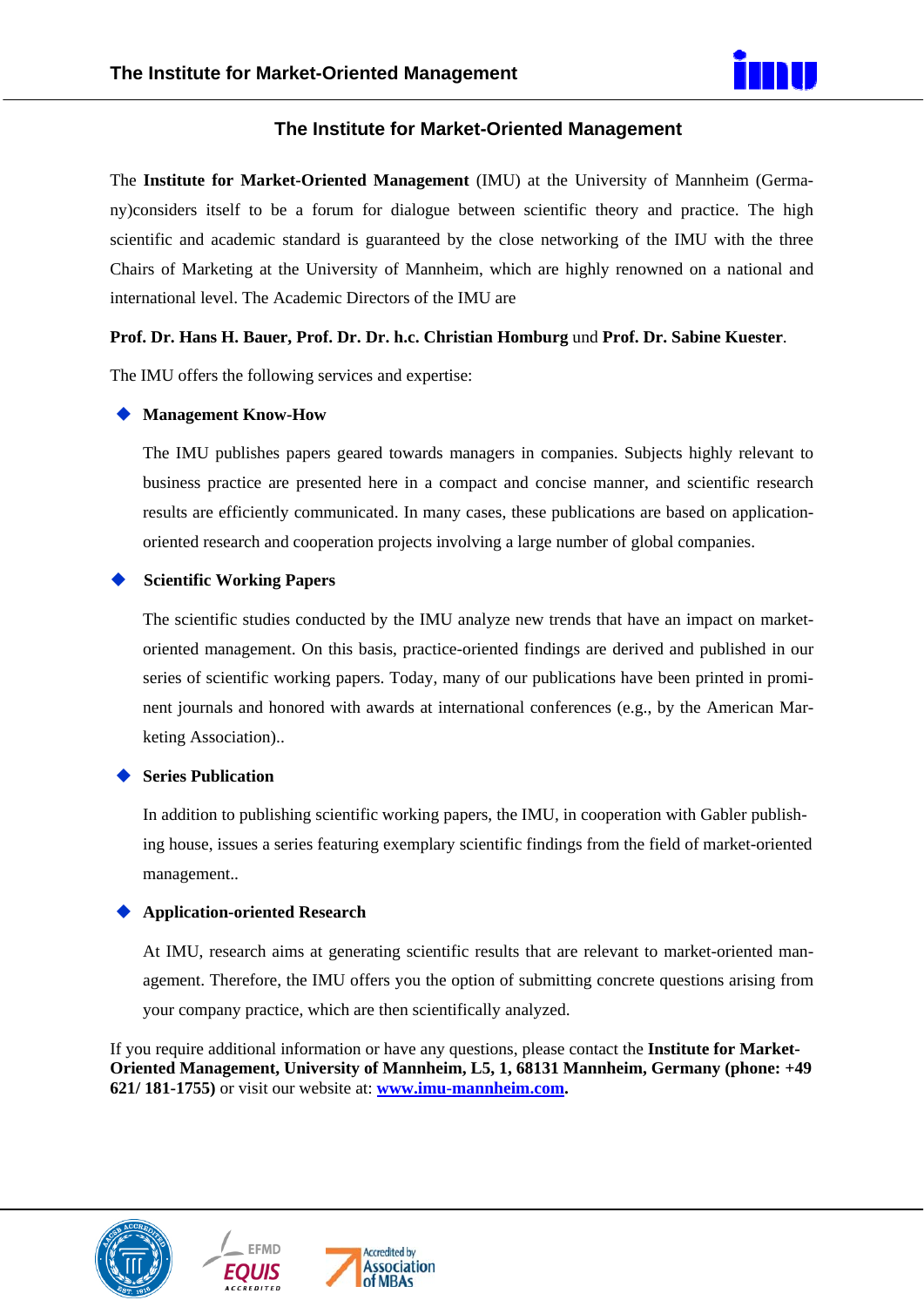

The work of the IMU is supported by a **group of partners** comprising:

**AUDI AG**, Peter Schwarzenbauer

**BASF SE**, Hans W. Reiners

**Bremer Landesbank,**  Dr. Stephan-Andreas Kaulvers

**BSH GmbH**, Matthias Ginthum

**Carl Zeiss AG**, Dr. Rainer Ohnheiser

**Cognis Deutschland GmbH & Co. KG**, Dr. Jürgen Scherer

**Continental AG**, Dr. Hartmut Wöhler

**Coty GmbH**  Bernd Beetz

**Deutsche Bank AG,**  Rainer Neske

**Deutsche Messe AG**, Ernst Raue

**Deutsche Post AG**, Thomas Kipp

**Deutsche Telekom AG,**  Dr. Christian Illek

**Dürr AG**, Ralf W. Dieter

**E.On Energie AG,** 

Dr. Bernhard Reutersberg

**EvoBus GmbH,**  Michael Göpfarth **Fiege Holding Stiftung & Co. KG,** 

Heinz Fiege

**Focus Magazin Verlag,**  Frank-Michael Müller

**Freudenberg & Co. KG,**  Jörg Sost

**Fuchs Petrolub AG**, Stefan Fuchs

**Stephan M. Heck HeidelbergCement AG**, Andreas Kern

**Heidelberger Druckmaschinen AG**, Dr. Jürgen Rautert

**Heraeus Holding GmbH,**  Jan Rinnert

**IBM Deutschland GmbH,**  Jörg Peters

**Kabel BW,**  Christoph Nieder

**KARSTADT Warenhaus GmbH**, Stefan Herzberg **Knauf Gips KG,**  Manfred Grundke **Prof. Dr. Dr. h.c. Richard Köhler Körber PaperLink GmbH**, Martin Weickenmeier  $K + S AG$ Dr. Ralf Bethke **L'Oréal Deutschland GmbH,**  Rolf Sigmund **MVV Energie AG**, Matthias Brückmann **Nestlé Deutschland AG**, n.n. **Pfizer Pharma GmbH**, Jürgen Braun **Dr. Volker Pfahlert Thomas Pflug Procter & Gamble GmbH**, Willi Schwerdtle **Dr. h.c. Holger Reichardt Hans Riedel Robert Bosch GmbH**, Uwe Raschke **Roche Diagnostics GmbH**, Jürgen Redmann **Roche Pharma AG**, Dr. Hagen Pfundner **Rudolf Wild GmbH & Co. KG,**  Carsten Kaisig **RWE Energy AG,**  Dr. Andreas Radmacher **R+V Lebensversicherung AG,**  Heinz-Jürgen Kallerhoff **Saint-Gobain Building Distribution Deutschland GmbH**  Udo H. Brandt **Thomas Sattelberger SAP Deutschland AG & Co. KG**  Luka Mucic **Prof. Dr. Dieter Thomaschewski**  FH Ludwigshafen **TRUMPF GmbH & Co. KG**, Dr. Mathias Kammüller **United Internet Media AG**, Matthias Ehrlich **VDMA e.V.**, Dr. Hannes Hesse

**Voith AG**, Bertram Staudenmaier





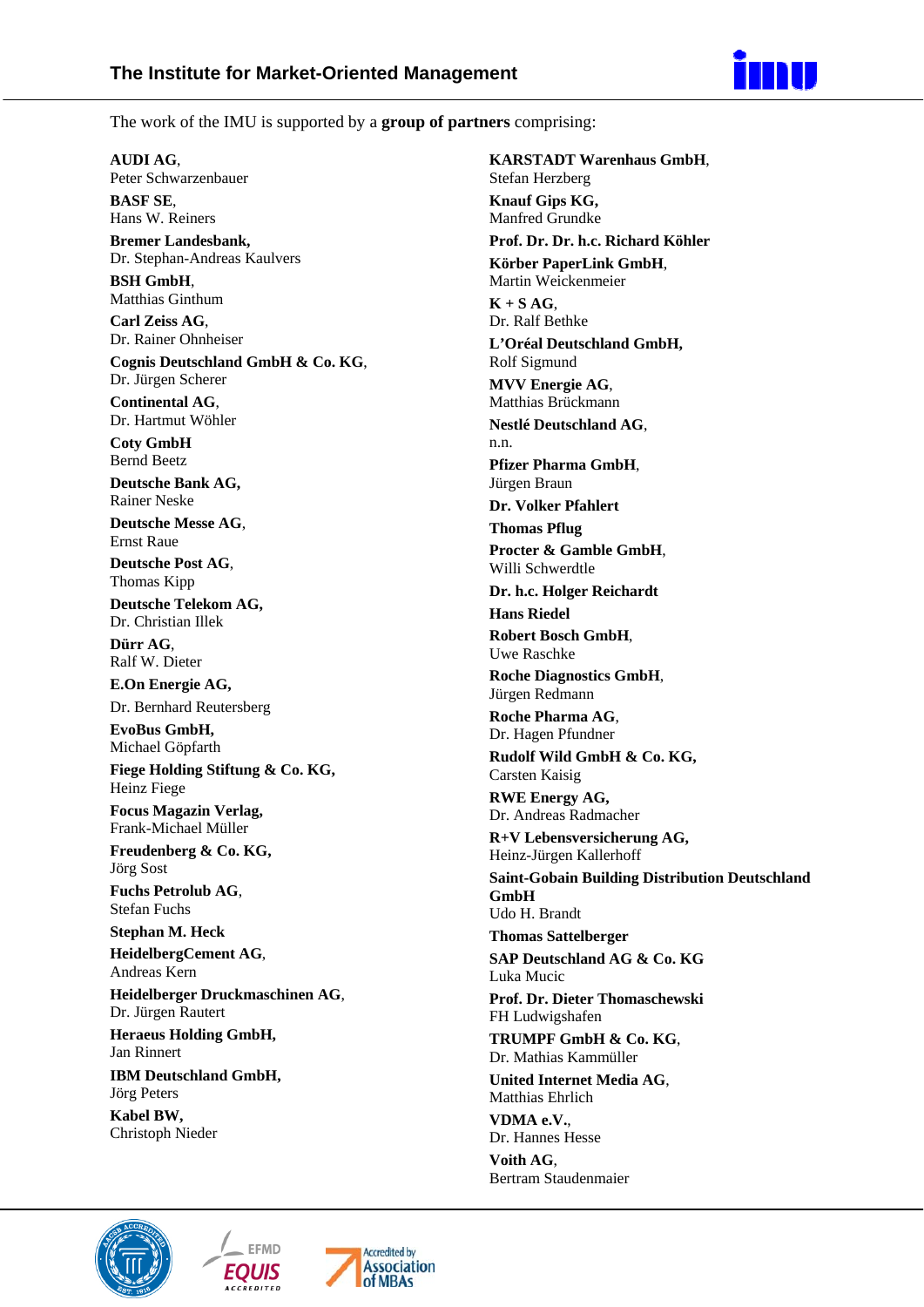

- W130e Homburg, Ch. / Fürst, A. / Prigge, J.-K.: A Customer Perspective on Product Eliminations: How the Removal of Products Affects Customers and Business Relationships, 2009
- W129e Kuester, S. / Heß, S. / Stier M.: How to Design International Loyalty Programs, 2009
- W128e Homburg, Ch. / Fürst, A. / Koschate, N.: On the Importance of Complaint Handling Design: A Multi-Level Analysis of the Impact in Specific Complaint Situations, 2009
- W127e Luo, X. / Homburg, Ch. / Wieseke, J.: Customer Satisfaction, Analyst Stock Recommendations, and Firm Value, 2009
- W125e Homburg, Ch. / Wieseke, J. / Kuehnl, Ch.: If one Steps out of the Phalanx. Analyzing leaders' influence on sales force automation adoption with a quadratic dataset, 2009
- W123e Homburg, Ch. / Wieseke, J. / Hoyer, W. D.: Social Identity and the Service Profit Chain, 2008
- W121e Bauer, H. H. / Falk, T. / Hammerschmidt, M. / Schepers, J. J. L.: New Insights in the Quality-Satisfaction Link. Identifying Asymmetric and Dynamic Effects, 2008
- W120e Bauer, H. H. / Falk, T. / Schepers, J. J. L. / Hammerschmidt, M.: Exploring Cross Channel Dissynergies in Multichannel Systems, 2008
- W119e Kuester, S. / Hess, S. / Young, J. / Hinkel, J.: Brands as Means of Self-expression: A Cross-cultural Comparison, 2008
- W117e Bauer, H. H. / Donnevert, T. / Hammerschmidt, M.: Making Brand Management Accountable The Influence of Brand Relevance, Globalness and Architecture on Brand Efficiency, 2008
- W116e Wieseke, J. / Ullrich, J. / Christ, O. / van Dick, R.: Organizational Identification as a Determinant of Customer Orientation in Service Organizations, 2008
- W105e Homburg, Ch. / Hoyer, W. / Stock-Homburg, R.: How to get lost customers back? Insights into customer relationship revival activities, 2006
- W104e Homburg, Ch. / Fürst, A.: See No Evil, Hear No Evil, Speak No Evil: A Study of Defensive Organizational Behavior towards Customer, 2006
- W102e Homburg, Ch. / Jensen, O.: The Thought Worlds of Marketing and Sales: Which Differences Make a Difference?, 2006
- W101e Homburg, Ch. / Luo, X.: Neglected Outcomes of Customer Satisfaction, 2006
- W094e Bauer, H. H. / Reichardt, T. / Schüle, A.: User Requirements for Location Based Services. An analysis on the basis of literature, 2005
- W091e Homburg, Ch. / Bucerius, M.: Is Speed of Integration really a Success Factor of Mergers and Acquisitions? An Analysis of the Role of Internal and External Relatedness, 2006
- W084e Homburg, Ch. / Kuester, S. / Beutin, N. / Menon, A.: Determinants of Customer Benefits in Business-to-Business Markets: A Cross-Cultural Comparison, 2005
- W083e Homburg, Ch. / Fürst, A.: How Organizational Complaint Handling Drives Customer Loyalty: An Analysis of the Mechanistic and the Organic Approach, 2005
- W080e Homburg, Ch. / Bucerius, M.: A Marketing Perspective on Mergers and Acquisitions: How Marketing Integration Affects Post-Merger Performance, 2004
- W079e Homburg, Ch. / Koschate, N. / Hoyer, W. D.: Do Satisfied Customers Really Pay More? A Study of the Relationship between Customer Satisfaction and Willingness to Pay, 2004
- W070e Bauer, H. H. / Mäder, R. / Valtin, A.: The Effects of Brand Renaming on Brand Equity: An Analysis of the Consequences of Brand Portfolio Consolidations, 2007
- W068e Homburg, Ch. / Stock, R.: The Link between Salespeople's Job Satisfaction and Customer Satisfaction in a Business-to-Business Context. A dyadic Analysis, 2003
- W057e Bauer, H. H. / Hammerschmidt, M. / Staat, M.: Analyzing Product Efficiency. A Customer-Oriented Approach, 2002
- W055e Homburg, Ch. / Faßnacht, M. / Schneider, J.: Opposites Attract, but Similarity Works. A Study of Interorganizational Similarity in Marketing Channels, 2002

W053e

Homburg, Ch. / Workman, J. P. / Jensen, O.: A Configurational Perspective on Key Account Management. 2002

- W036e Homburg, Ch. / Pflesser, Ch.: A Multiple Layer Model of Market-Oriented Organizational Culture. Measurement Issues and Performance Outcomes., 2000
- W035e Krohmer, H. / Homburg, Ch. / Workman, J.P..: Should Marketing Be Cross-Funktional? Conceptual Development and International Empirical Evidence, 2000
- W030e Homburg, Ch. / Giering, A. / Menon, A.: Relationship Characteristics as Moderators of the Satisfaction-Loyalty Link. Findings in a Business-to-Business Context, 1999
- W029e Homburg, Ch. / Giering, A.: Personal Characteristics as Moderators of the Relationship Between Customer Satisfaction and Loyalty. An Empirical Analysis, 1999
- W021e Homburg, Ch. / Workman, J. P. / Jensen, O.: Fundamental Changes in Marketing Organization. The Movement toward Customer-focused Organizations, 1998

**For more working papers, please visit our website at: www.imu-mannheim.com** 





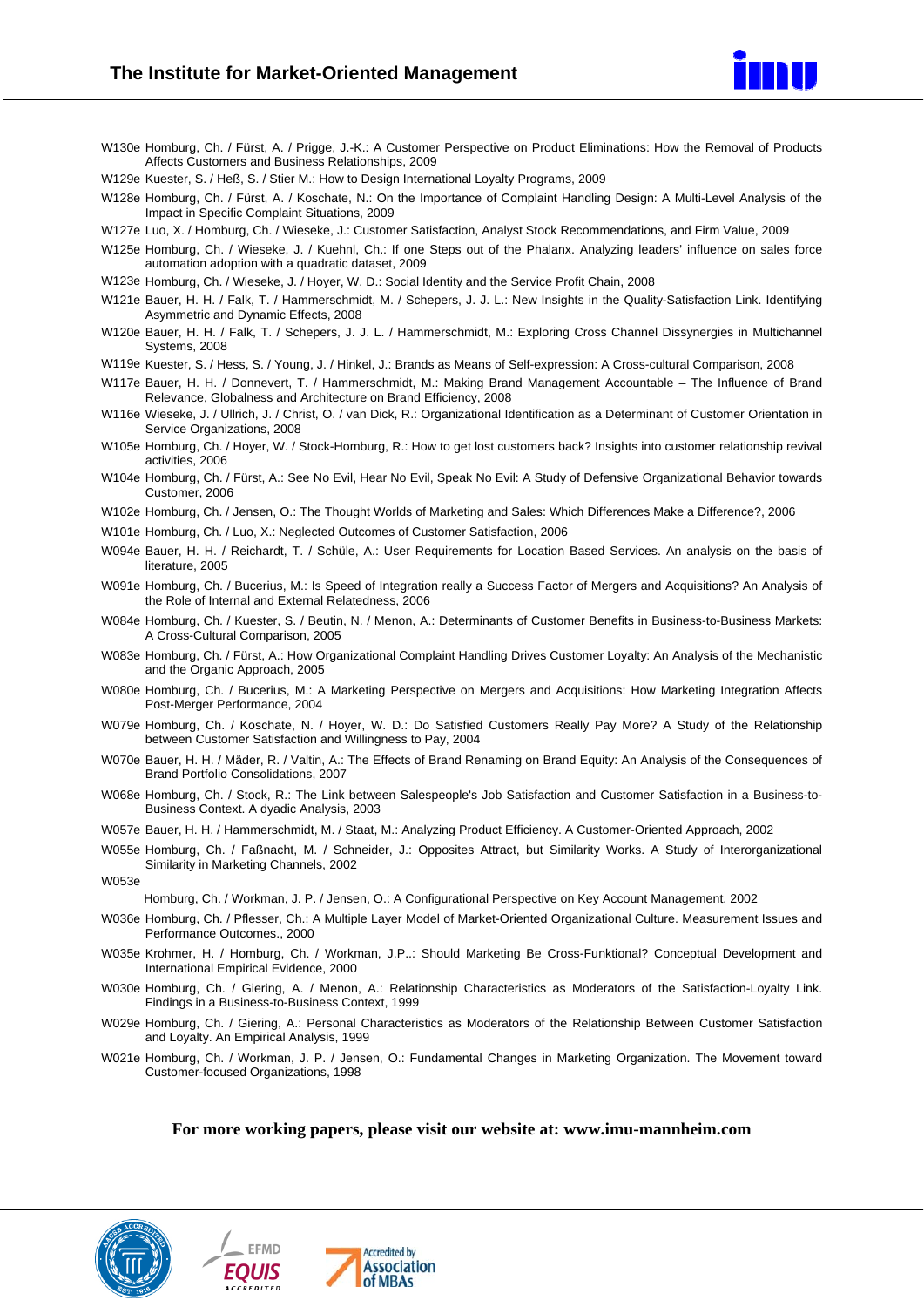

## **ABSTRACT**

Regardless of the apparent need for product eliminations, many managers hesitate to act as they fear deleterious effects on customer satisfaction and loyalty. Other managers do carry out product eliminations, but often fail to consider the consequences for customers and business relationships. Given the relevance and problems of product eliminations, research on this topic in general and on the consequences for customers and business relationships in particular is surprisingly scarce. Therefore, this empirical study explores how and to what extent the elimination of a product negatively affects customers and business relationships. Results indicate that eliminating a product may result in severe economic and psychological costs to customers, thereby seriously decreasing customer satisfaction and loyalty. This paper also shows that these costs are not exogenous in nature. Instead, depending on the characteristics of the eliminated product these costs are found to be more or less strongly driven by a company's behavior when implementing the elimination at the customer interface.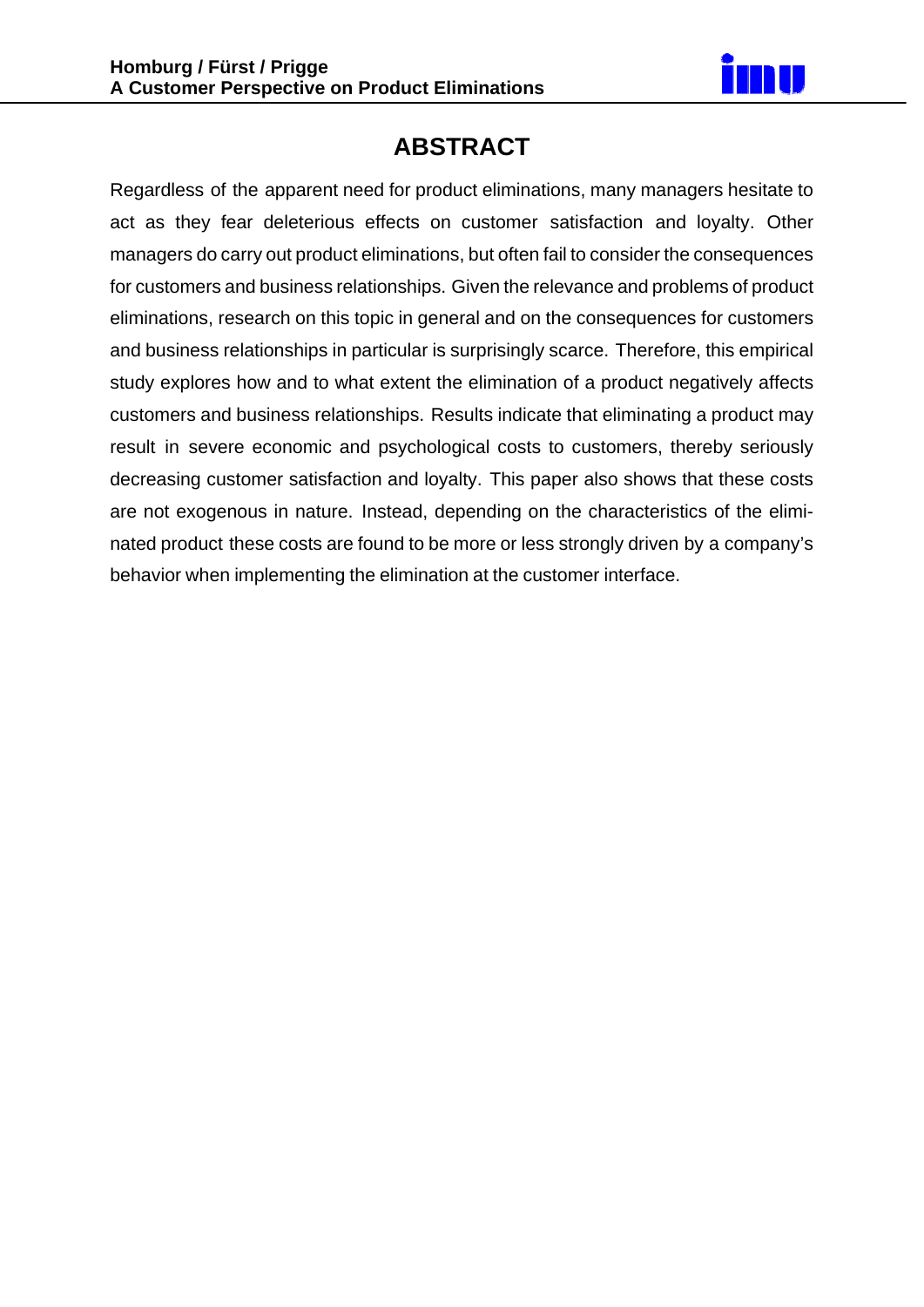

# **CONTENTS**

| $\mathbf{3}$   |     |  |  |  |  |  |  |
|----------------|-----|--|--|--|--|--|--|
| 4              |     |  |  |  |  |  |  |
|                | 4.1 |  |  |  |  |  |  |
|                | 4.2 |  |  |  |  |  |  |
| 5              |     |  |  |  |  |  |  |
|                | 5.1 |  |  |  |  |  |  |
|                | 5.2 |  |  |  |  |  |  |
| 6              |     |  |  |  |  |  |  |
|                | 6.1 |  |  |  |  |  |  |
|                | 6.2 |  |  |  |  |  |  |
| $\overline{7}$ |     |  |  |  |  |  |  |
|                | 7.1 |  |  |  |  |  |  |
|                | 7.2 |  |  |  |  |  |  |
|                | 7.3 |  |  |  |  |  |  |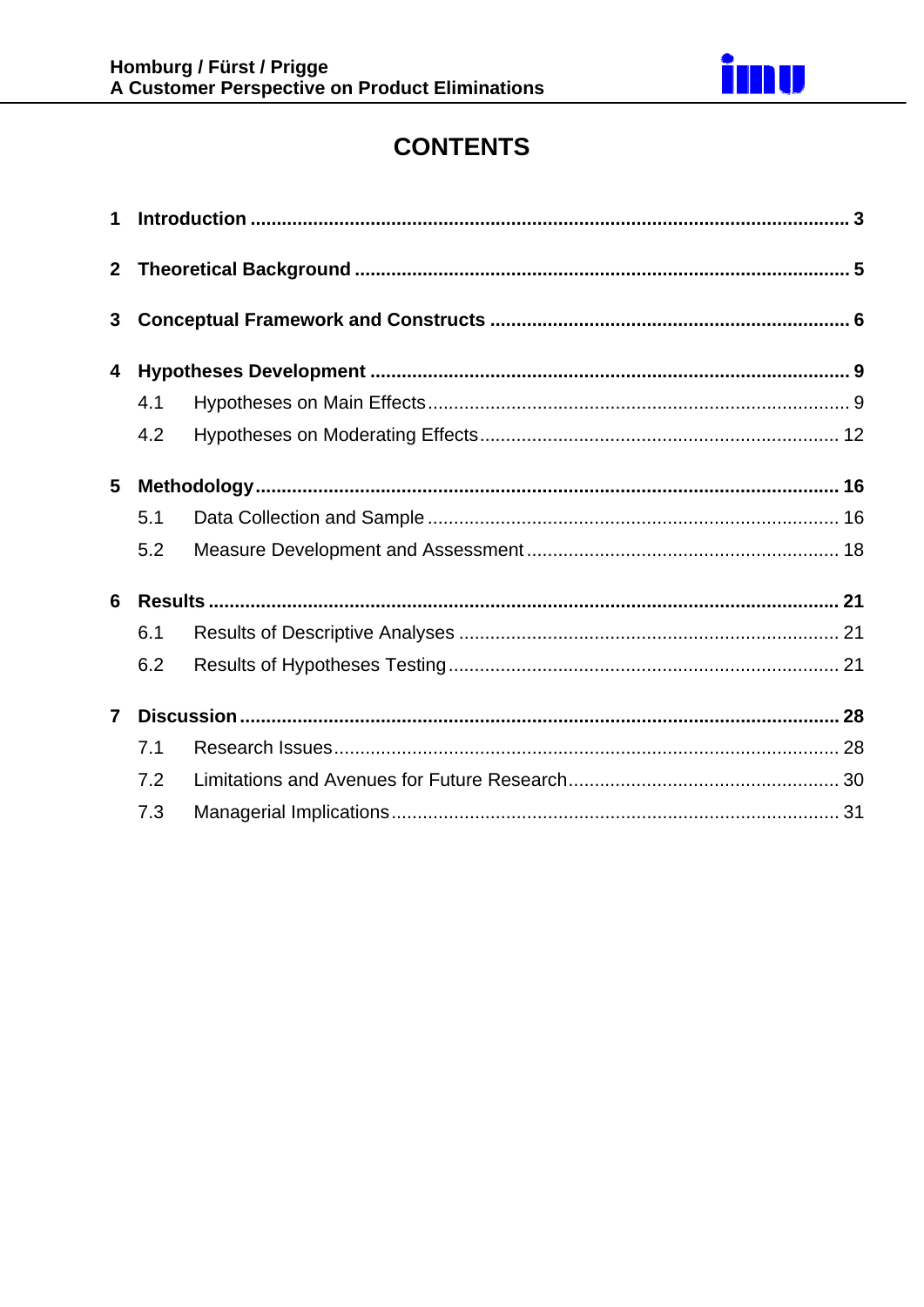

### **1 Introduction**

In reaction to increasing customer demand for differentiated offerings, companies have significantly broadened and deepened their product portfolios, thereby binding resources and raising the complexity of internal processes in various functional areas (Putsis and Bayus 2001; Thonemann and Brandeau 2000). Moreover, many products turn out to be unprofitable sooner or later in their lifecycle, leading to a decrease in company earnings. Such financial and operational reasons, as well as strategic reasons (e.g., market exit), make the elimination of products a viable option for companies across all industries (Argouslidis and Baltas 2007; Avlonitis 1987).

Despite the apparent need for product eliminations, many managers hesitate to take action. Their reluctance arises mainly from the fear of causing a negative impact on customer loyalty - a concern typically raised by the sales force (Mather 1992). Those managers who are less hesitant often partially or completely overlook the adverse consequences of product eliminations for customers, thereby frequently "damaging important relationships" (van Hoek and Pegels 2006, p. 22). Such deleterious effects for customers and company-customer relationships may be particularly severe in a business-to-business (B2B) setting, as in this context, eliminated products often play a crucial role in the production process of customers (Avlonitis 1983; Karakaya 2000) and companies typically rely heavily on close relationships with their limited number of customers (Nielson 1998).

Despite the importance and the potential problems and drawbacks to product eliminations, surprisingly little research has explored this topic. The few existing studies take a company perspective on product eliminations by typically focusing on the decision making process (e.g., the degree of formalization or criteria for selecting products to be eliminated; Argouslidis and Baltas 2007; Avlonitis 1985, 1986) or on the actual withdrawal of the product from the portfolio (e.g., the extent of withdrawal; Harness and Marr 2001; Saunders and Jobber 1994).

By contrast, we are not aware of any study that analyzes product eliminations from a customer perspective. Adopting this perspective would, however, considerably advance academic understanding of how and to what extent eliminating a product negatively affects customers and their business relationship with the company. Filling these research gaps may also yield valuable insights into whether and how a company can mitigate unfavorable effects of a product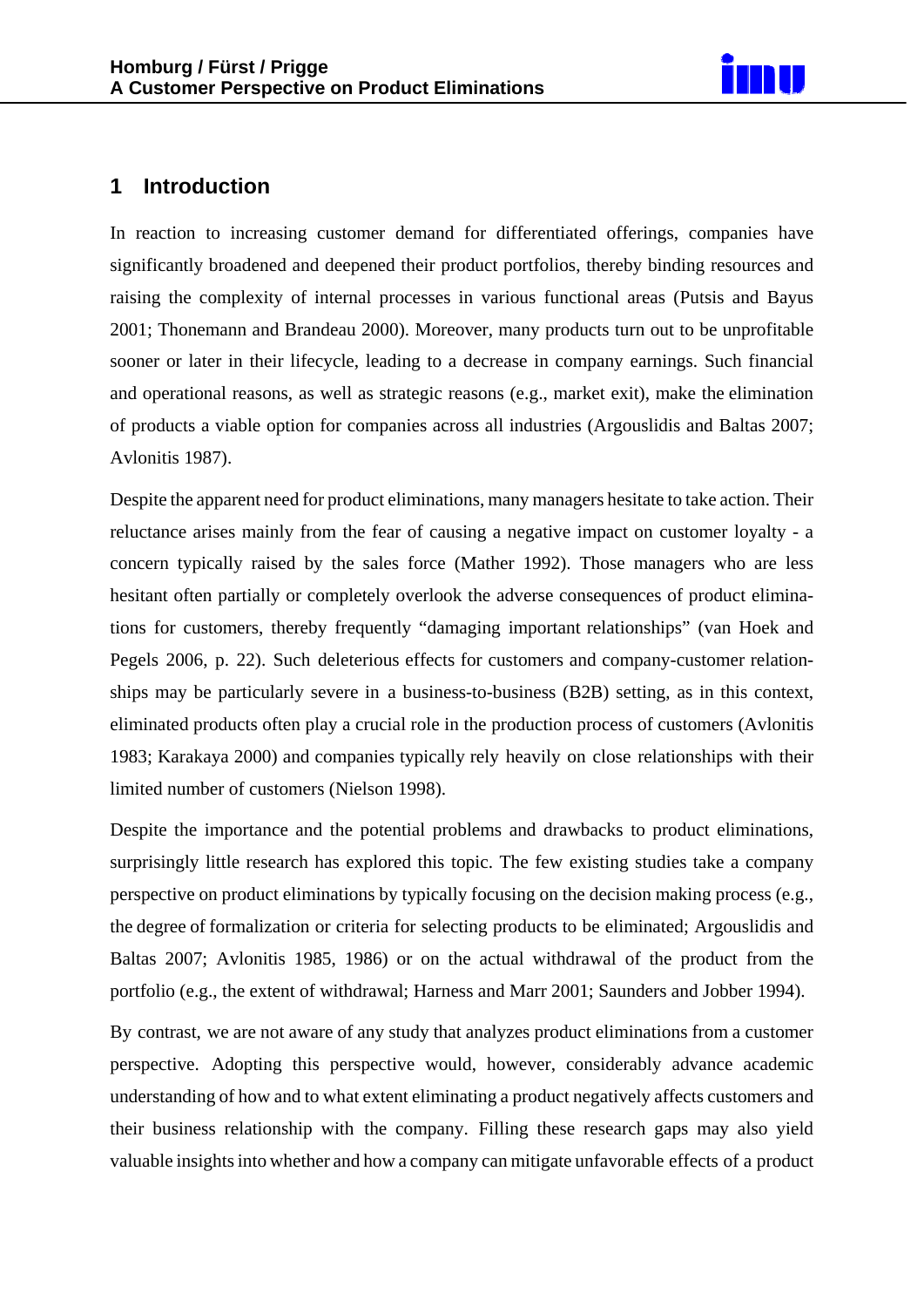

elimination. Researchers have made frequent calls for such studies (e.g., Harness and Harness 2004; Harness and Marr 2001). For example, Harness and Marr (2001, p. 433) claim that the focus of future research "has to be on how a product elimination is perceived by … customers." Such research would also address the "need to investigate what actions are needed for the firm to maintain good customer relations throughout the [product] deletion process" (Avlonitis, Hart, and Tzokas 2000, pp. 54-55).

To address these research gaps, we introduce a customer perspective on product eliminationsto the marketing discipline. In particular, our study contributes to the literature by examining the types and extent of adverse consequences of a product elimination for customers and companycustomer relationships. It also advances academic understanding of whether and how these adverse consequences may be alleviated by a company's behavior during the implementation of a product elimination. To empirically investigate these issues, we conduct a large-scale crosssectional study in a B2B setting. Studying this topic in such a setting is especially important because, as described before, eliminating a product in a B2B context may lead to particularly severe consequences for customers and company-customer relationships. Also, such a setting is particularly appropriate for examining eliminating companies' behavior towards customers because, in contrast to a B2C context, in a B2B context the interaction between company and customers is usually direct and individualized. In sum, our study aims to shed initial light on the aftermath of a product elimination on the customer side, to provide insight to managers on how to handle the elimination of a product at the customer interface, and to serve as a valuable starting point for future research on this important but neglected topic.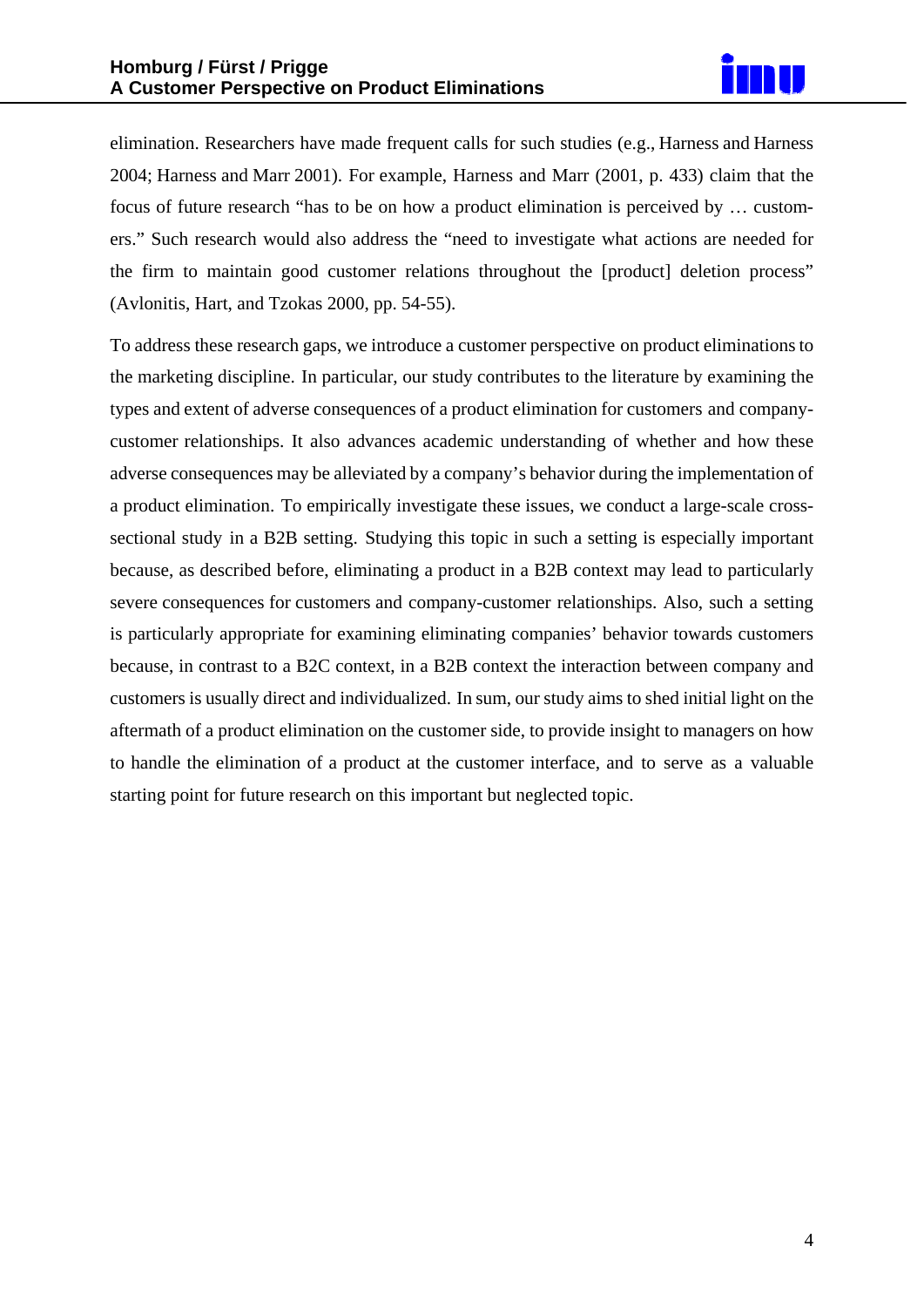

## **2 Theoretical Background**

Our research is primarily rooted in social exchange theory (e.g., Homans 1958; Thibaut and Kelley 1959), which has been used extensively to study individuals or organizations in exchange relationships (e.g., Cropanzano and Mitchell 2005; Dwyer, Schurr, and Oh 1987). <sup>1</sup> According to this theory, the attitude and behavior of an exchange partner (e.g., a customer) arises from a comparison of economic and psychological costs and benefits experienced in a relationship. Whereas economic costs and benefits relate to the "hard factors" of an exchange, such as financial means, psychological benefits and costs refer to the "soft factors", such as reliability, flexibility, and cooperativeness (e.g., Foa and Foa 1974, 1980). The exchange partner evaluates the perceived benefit-cost difference against a specific comparison level that is influenced by various situational factors. The more the exchange partner's perceived benefit-cost difference exceeds his/her standard comparison level (CL), the higher is the exchange partner's satisfaction with the relationship. Similarly, the more an exchange partner's perceived benefit-cost difference surpasses his/her comparison level for alternatives  $(CL<sub>alt</sub>)$ , the more likely the exchange partner is to remain in the relationship.

In our study, we apply this reasoning to a product elimination context. Specifically, we argue that the elimination of a product by one exchange partner - a company - may lead to economic and psychological costs for the other partner - a customer. These costs are likely to affect customer satisfaction and loyalty through influencing the customer's perceived benefit-cost difference of the relationship (BCD) that is evaluated against the customer's standard comparison level (CL) and comparison level for alternatives  $CL<sub>alt</sub>$ ), respectively (see also Figure 1). Social exchange theory also suggests that the customer's elimination-induced costs themselves may depend on the company's behavior during the implementation of the elimination.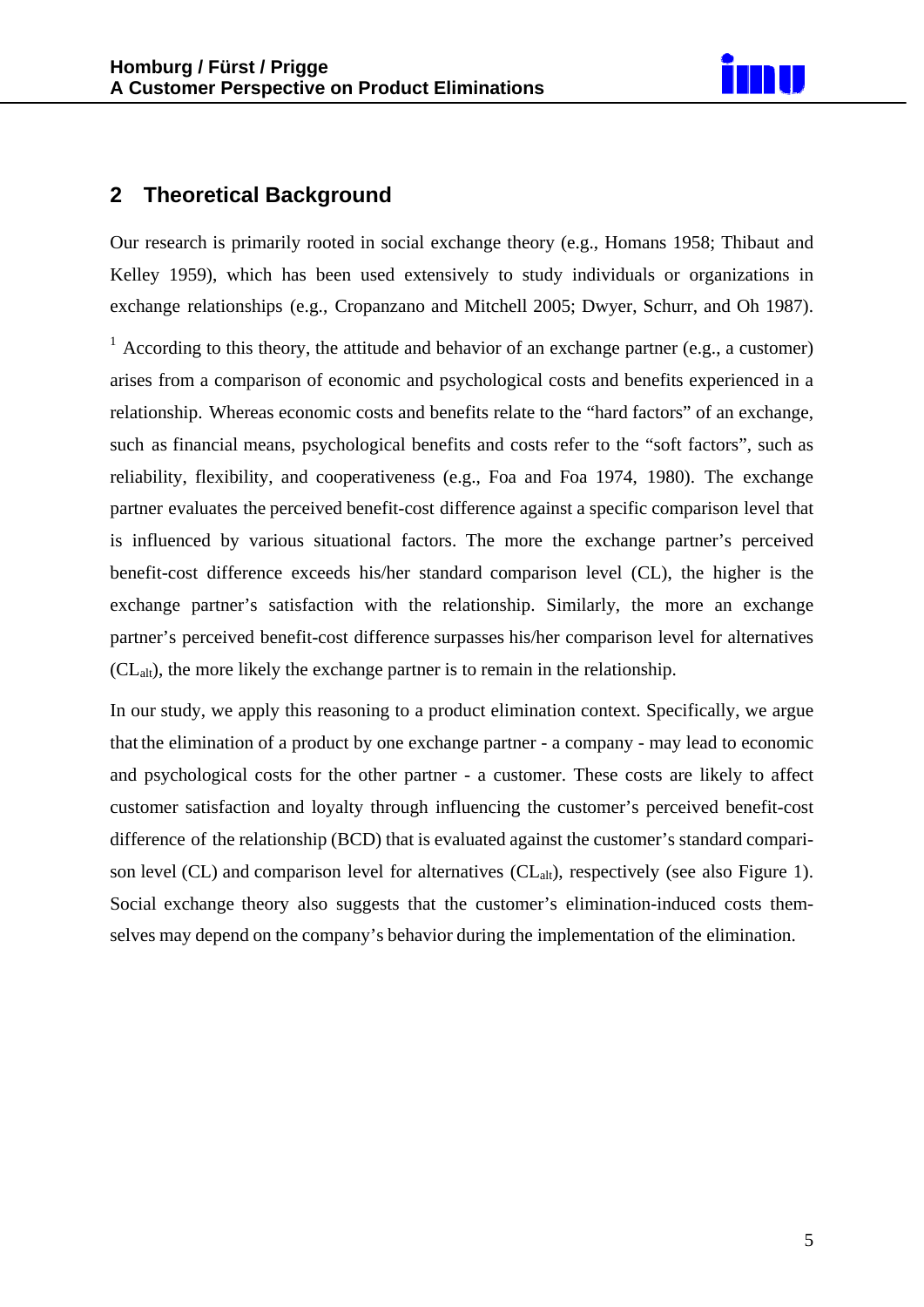

## **3 Conceptual Framework and Constructs**

Our unit of analysis is a product elimination, which is defined as a company's permanent removal of a product from its portfolio without replacing it with a new product.<sup>2</sup> Drawing on the prior discussion of social exchange theory, our framework centers on the consequences of a product elimination for the customer - that is, the psychological and economic costs of the elimination (see Figure 1).

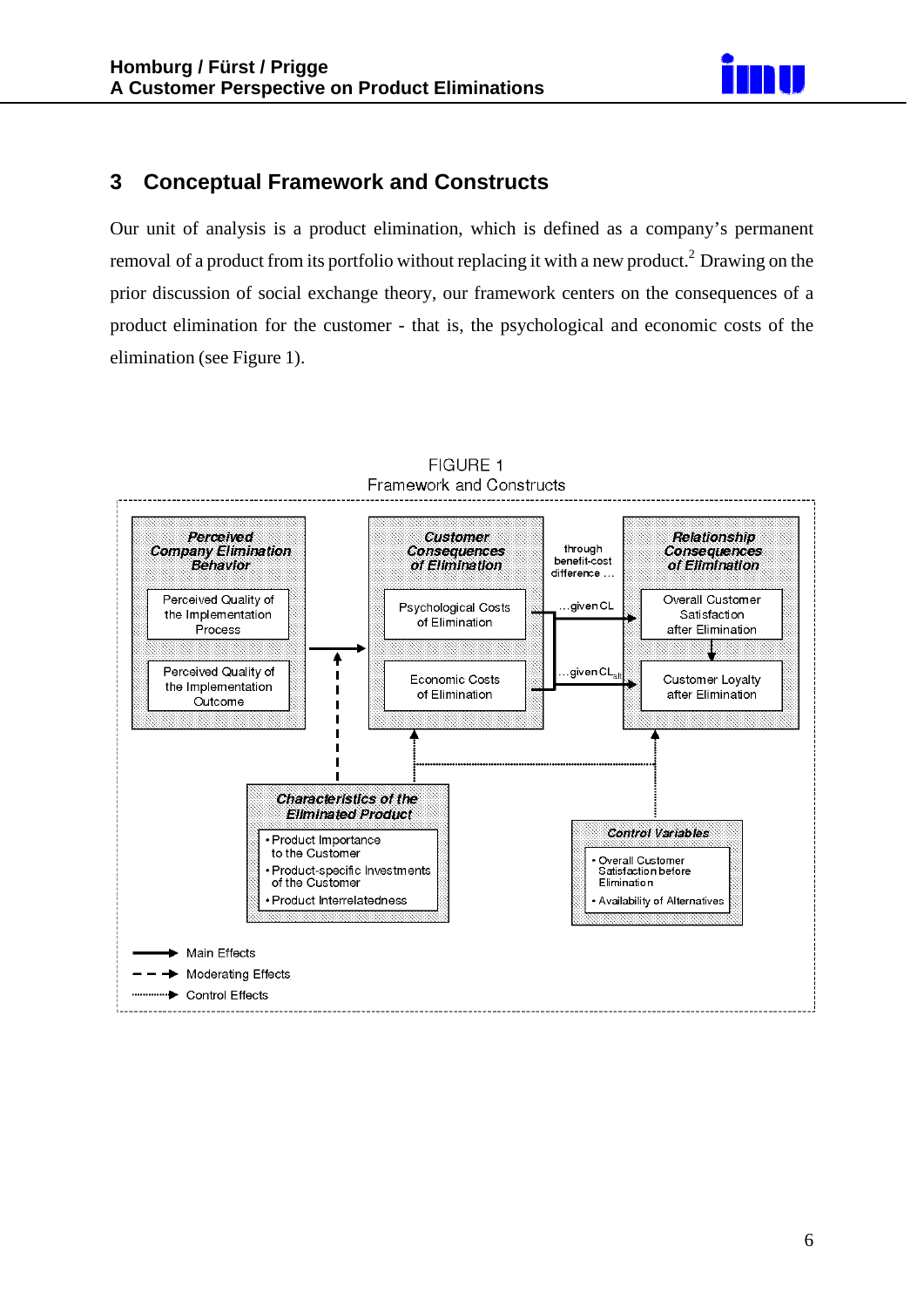

*Psychological costs of the elimination* reflect the degree to which the customer becomes uncertain about the eliminating company owing to the product elimination, as the elimination can raise customer doubts about the wisdom of engaging in a business relationship with this company (Festinger 1957; Karakaya 2000). These doubts represent dissonant cognitions and produce an unpleasant inner state of tension or uncertainty about the eliminating company's reliability, flexibility, and cooperativeness (e.g., Arend 2006; Dwyer, Schurr, and Oh 1987; Noordewier, John, and Nevin 1990). *Economic costs of the elimination* reflect the degree of a customer's perceived economic burden and expenditures due to the product elimination. These costs include both perceived direct financial costs and time-related costs (e.g., Karmarkar 1987; Montgomery, Moore, and Urbany 2005). For example, an elimination can entail significant costs for searching and evaluating substitute products (e.g., Williamson 1979, 1985), and unavailability of an adequate substitute product may force the customer to develop such a product in house. Moreover, at the beginning, the substitute product requires increased quality assurance and investments for set-up and downtime (e.g., Cannon and Homburg 2001). Also, an elimination may lead to costs owing to lost synergies (e.g., Zajac and Olsen 1993) or the maladaptation of the new product (e.g., Malone 1987).

On the one hand, we aim to analyze whether - and to compare to what extent - each of these two types of costs drives the consequences of the elimination for the company-customer relationship - that is, the *overall customer satisfaction after the elimination* (the degree to which the customer perceives after the elimination that the eliminating company's overall performance in the business relationship exceeds expectations; Anderson and Sullivan 1993) and the *customer loyalty after the elimination* (the degree to which the customer continues the business relationship after the elimination and intends to do so in the future; Mittal and Kamakura 2001).

On the other hand, we also strive to analyze whether - and to compare to what extent - each of these two types of costs is itself driven by the eliminating firm's implementation process and outcome. The quality concept of Grönroos (1983, 1984) and related work (e.g., Bell, Auh, and Smalley 2005; Dabholkar and Overby 2005) suggest that when assessing a firm's behavior during the implementation of an elimination, a customer draws on perceptions of the *quality of the implementation process*, or the degree to which the firm acts in an adequate manner, and on perceptions of the *quality of the implementation outcome*, or the degree to which the firm offers an appropriate compensation. In our study, the two constructs include and structure a variety of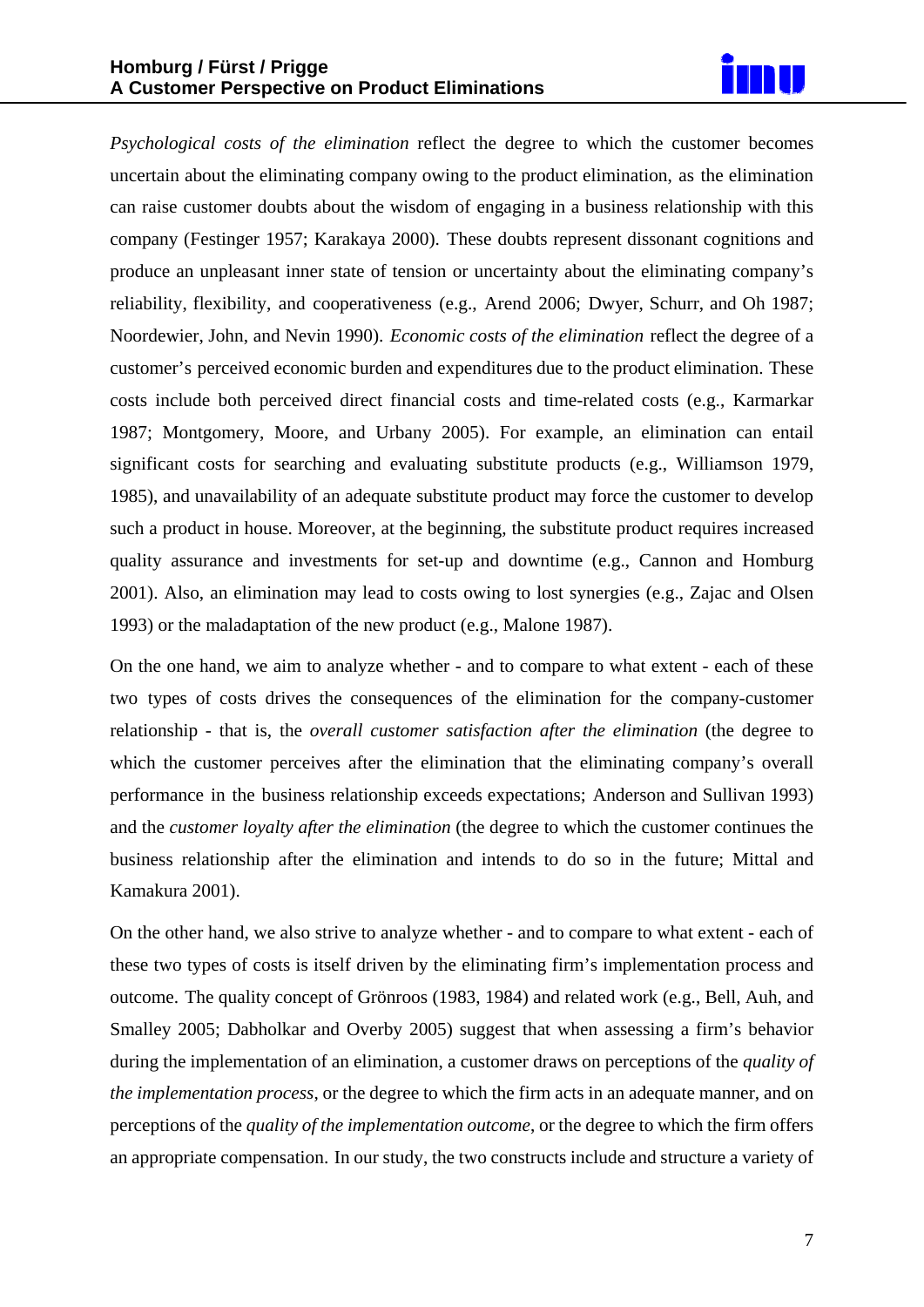

criteria that a customer uses to evaluate an eliminating firm's behavior.

Our framework also accounts for *key characteristics of the eliminated product* (importance to the customer, specific investments of the customer, and interrelatedness with other products purchased from the firm). They are expected to affect the degree to which the eliminating firm's implementation behavior in fact influences the consequences of the elimination for the customer. In addition, our framework accounts for a potential direct influence of these characteristics on customer and relationship consequences of the elimination. Finally, it also includes additional *control variables* (overall customer satisfaction before the elimination, availability of alternatives).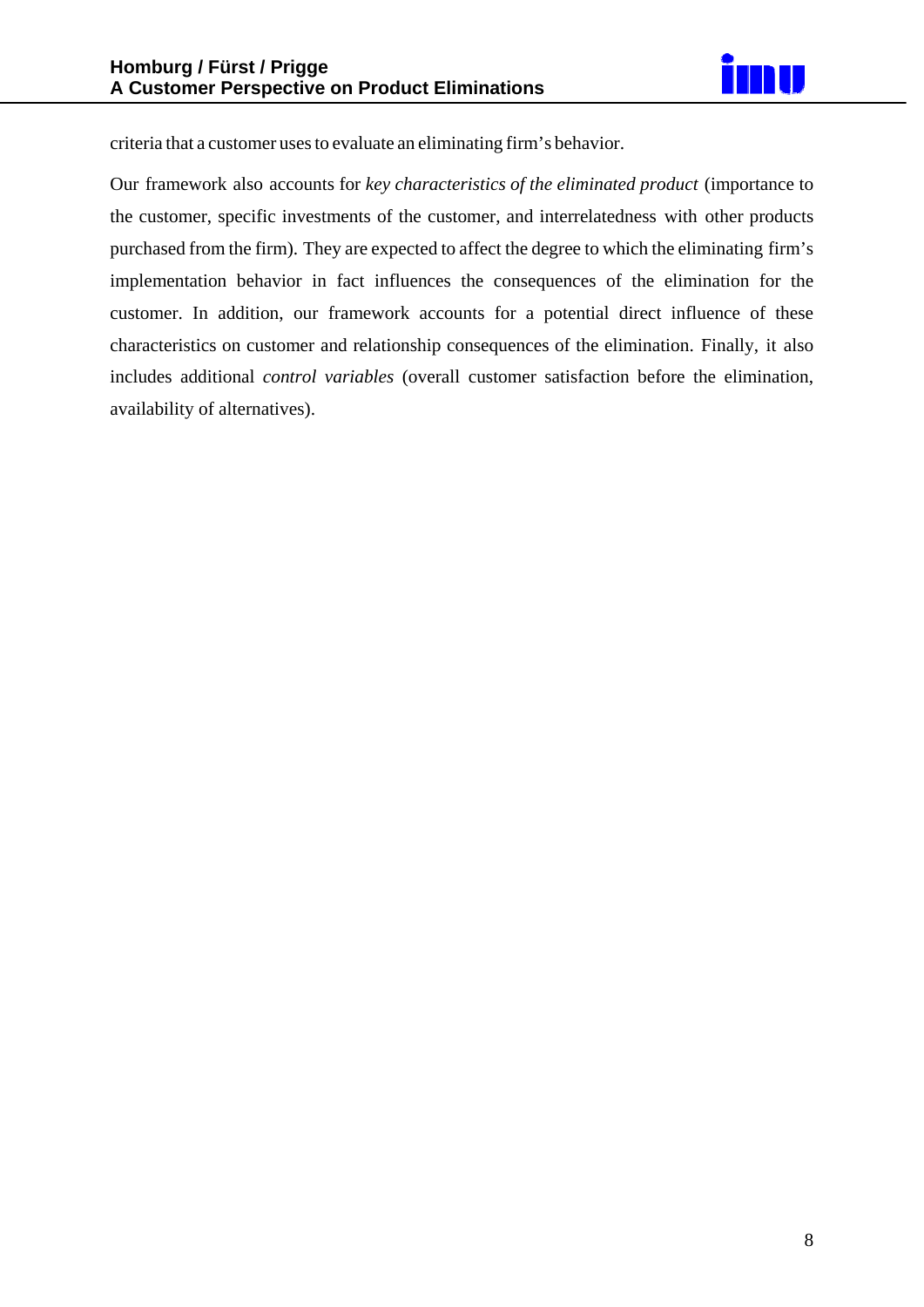

## **4 Hypotheses Development**

#### **4.1 Hypotheses on Main Effects**

Drawing on our discussion of social exchange theory, we subsequently argue that a customer's perceived costs of the elimination are shaped by the eliminating company's implementation behavior  $(H_1$  and  $H_2$ ). These costs in turn decrease the customer's perceived benefit-cost difference of the relationship and thus are assumed to jeopardize the company-customer relationship  $(H_3, H_4,$  and  $H_5)$ .

The *perceived quality of the implementation process* refers to the degree to which the customer perceives that the eliminating firm has acted in an acceptable manner when executing the elimination. It covers the timeliness of the announcement, customer decision control over the exact date of elimination and compensation offered, explanation of reasons for the elimination, and the company's effort to help the customer (e.g., Avlonitis 1983; Tax, Brown, and Chandrashekaran 1998).

It is generally accepted that an exchange partner (e.g., a customer) can reduce uncertainty about another exchange partner (e.g., a company) by means of screening (Darby and Karni 1973; Stiglitz 1975). In a product elimination context, a customer's perception that a company has used an appropriate process to implement an elimination serves as a valuable indicator of the company's reliability, flexibility, and cooperativeness, thereby decreasing uncertainty about the firm and thus the customer's *psychological costs* of the elimination (Mishra, Heide, and Cort 1998). For example, a customer's belief that the announcement of the elimination is timely (Avlonitis 1983) fosters the impression that the company cares about the customer, thus reducing uncertainty about the company's reliability. Further, a customer who experiences decision control over the exact date of elimination and the compensation offered (e.g., Tax, Brown, and Chandrashekaran 1998) perceives the company as willing and able to adequately react to the customer's needs, which decreases uncertainty about the company's flexibility. In addition, a customer who finds acceptable the company's explanation of the reasons for the elimination, accompanied by company employees' sincere efforts to help the customer (e.g., Avlonitis 1983), will perceive the company as seriously interested in maintaining the business relationship, thereby reducing uncertainty about the company's cooperativeness.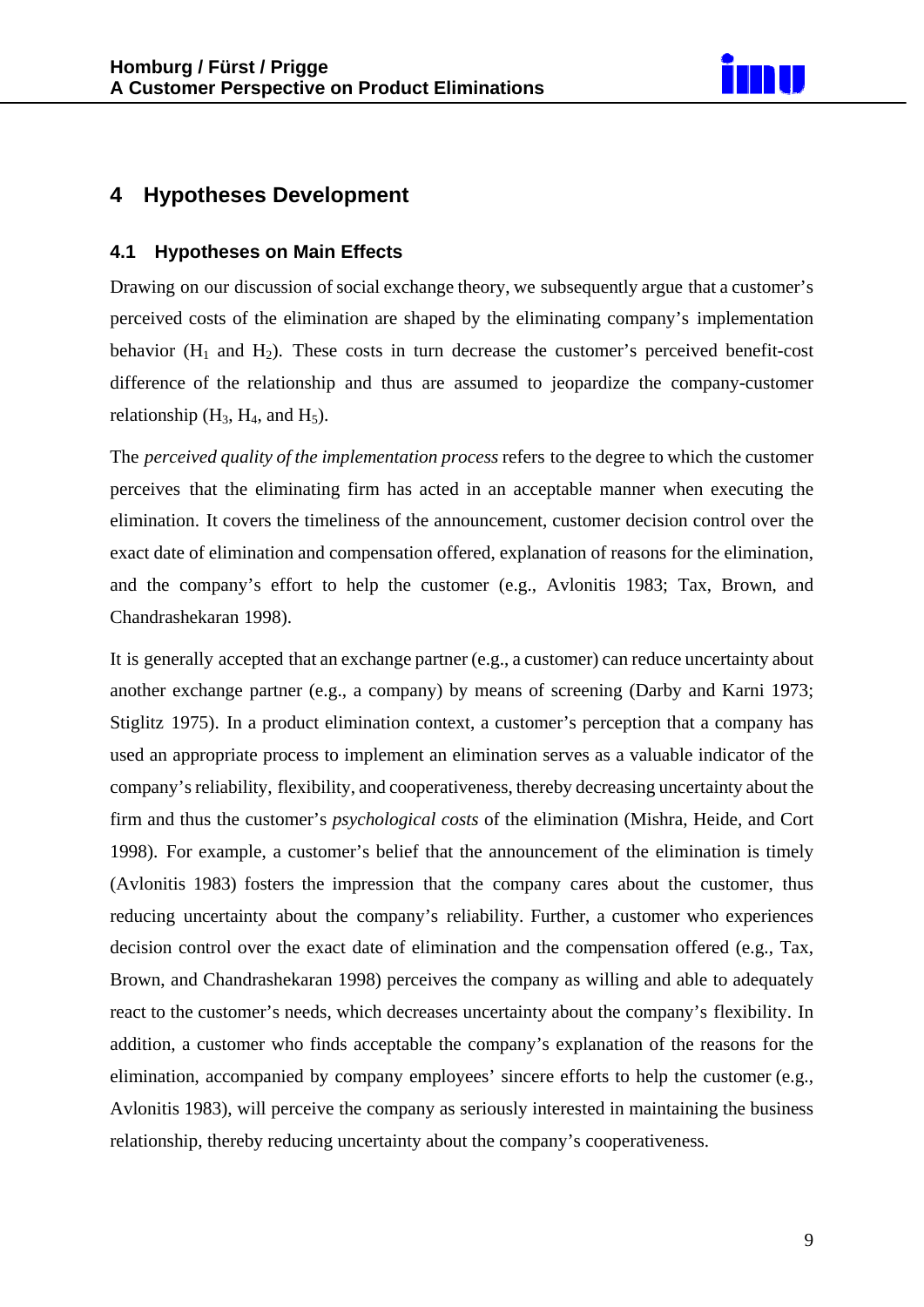

Moreover, experiencing an appropriate implementation process may also decrease the customer's *economic costs* of the elimination. For example, a timely announcement of the elimination provides sufficient time to find an adequate substitute product, so that the customer need not risk making suboptimal choices under time pressure (Avlonitis 1983). Moreover, a customer's opportunity to participate in the decision on the compensation offered (e.g., Tax, Brown, and Chandrashekaran 1998) helps to find the support that best suits the customer's needs, thus curtailing additional costs for quality assurance or set-up and downtime (e.g., Cannon and Homburg 2001). In sum, we predict:

*H1: As perceived quality of the implementation process increases, a customer's (a) psychological costs of the elimination and (b) economic costs of the elimination decrease.* 

The *perceived quality of the implementation outcome* reflects the degree to which the customer perceives that the eliminating firm has provided appropriate compensation when executing the elimination. It captures the extent of financial and non-financial support for the customer as well as the consistency of this support with customer requirements (e.g., Smith, Bolton, and Wagner 1999). Such support includes the offer of alternative products, the stocking of replacement parts for the eliminated product or the help to find an alternative supplier, and extend to monetary compensation for customer investments needed owing to the elimination (e.g., Argouslidis and Baltas 2007).

A customer's perception that a company has provided a high-quality implementation outcome is likely to act as an important signal of the company's reliability, flexibility, and cooperativeness, thereby reducing uncertainty about the company and thus the customer's *psychological costs* of the elimination (e.g., Festinger 1957; Stiglitz 1975). For example, a customer's perceptions of having received an appropriate monetary compensation for investments needed owing to the elimination (e.g., in the integration of the substitute product in the production process) creates the impression that the company strives to support the customer even at its own monetary expense. This impression reduces uncertainty about the company's reliability (e.g., Arend 2006). Further, being offered adequate alternative products or having replacement parts for the eliminated product stocked by the eliminating company (e.g., Avlonitis 1983; Vyas 1993) signals the customer that the company continues to be willing and able to effectively respond to the customer's requirements. The result is decreased uncertainty about the company's flexibility (e.g., Noordewier, John, and Nevin 1990). Also, receiving assistance in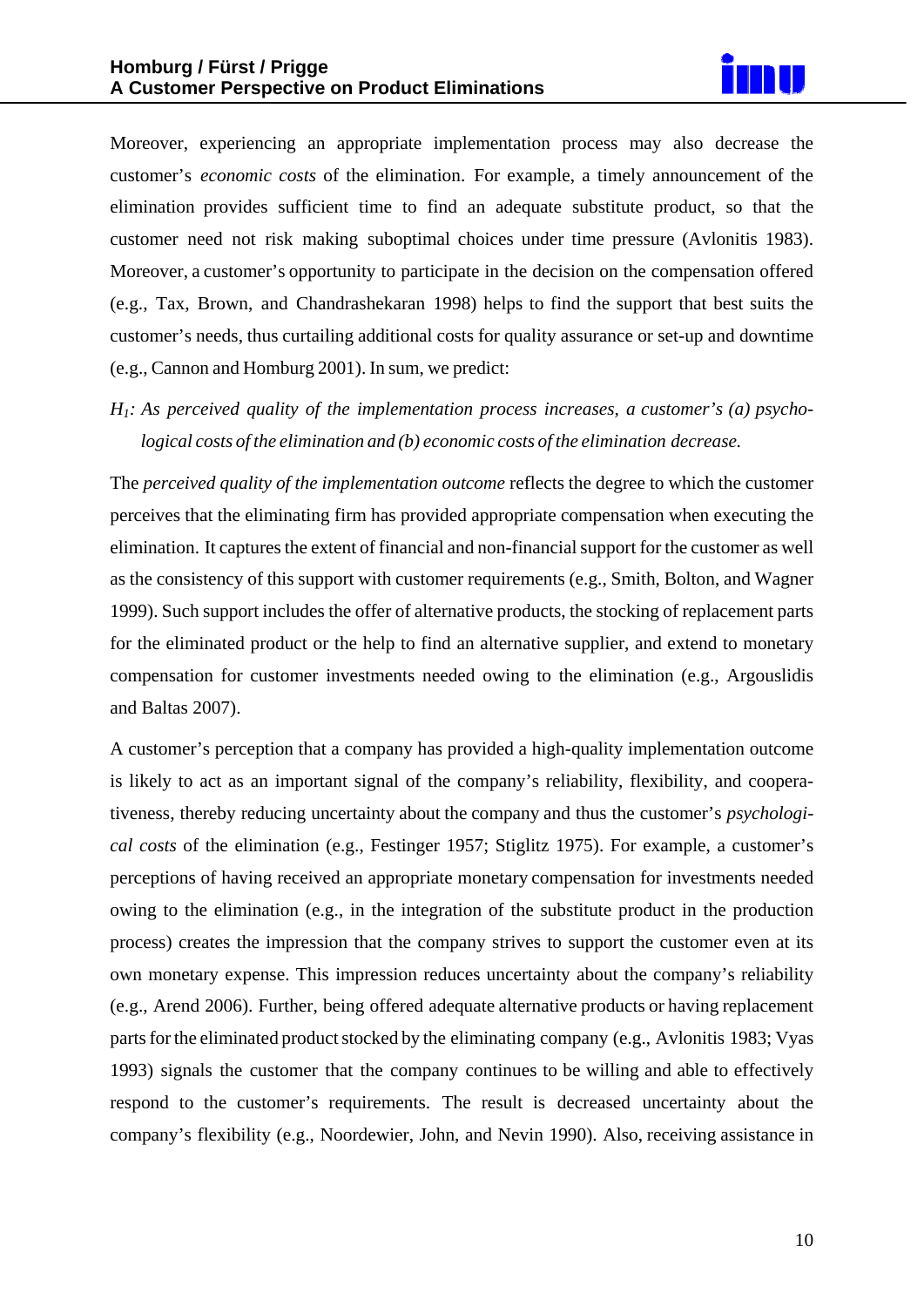finding alternative suppliers (e.g., Argouslidis and Baltas 2007) signals that the company is sincerely motivated to help the customer in difficult situations, thus decreasing uncertainty about the company's cooperativeness (e.g., Dwyer, Schurr, and Oh 1987).

In addition, receiving an adequate implementation outcome from the company may also reduce the customer's *economic costs* of the elimination. For instance, obtaining an offer of appropriate alternative products or of replacement parts for the eliminated product (e.g., Avlonitis 1983) can avoid a search for or an in-house development of alternative products or replacement parts, which in turn mitigates the customer's financial burden and expenditures owing to the elimination. Likewise, obtaining support from the company to find alternative suppliers (e.g., Argouslidis and Baltas 2007) or receiving adequate monetary compensation for investments induced by the elimination may also decrease the customer's economic costs. Therefore, we propose:

## *H2: As perceived quality of the implementation outcome increases, a customer's (a) psychological costs of the elimination and (b) economic costs of the elimination decrease.*

As mentioned, a customer's perceived psychological and economic costs of an elimination inevitably increase the perceived overall costs of the relationship with the eliminating company. The result is a decrease in the customer's perceived benefit-cost difference of the relationship, which reduces the probability that the benefit-cost difference exceeds the customer's standard comparison level (CL), leading to a lower overall customer satisfaction with the company after the elimination (e.g., Anderson and Sullivan 1993; Thibaut and Kelley 1959). Hence, we hypothesize:

*H3: As a customer's (a) psychological costs of the elimination and (b) economic costs of the elimination increase, overall customer satisfaction after the elimination decreases.* 

Following the prior theoretical discussion, an exchange partner becomes disloyal if the perceived benefit-cost difference in the relationship does not meet the comparison level for alternatives  $(CL<sub>alt</sub>)$ . Accordingly, the higher the customer's perceived economic and psychological costs of an elimination, the more likely the customer's perceived benefit-cost difference falls below the comparison level for alternatives, thereby decreasing customer loyalty after the elimination (e.g., Mittal and Kamakura 2001; Thibaut and Kelley 1959). Therefore, we predict:

*H4: As a customer's (a) psychological costs of the elimination and (b) economic costs of the*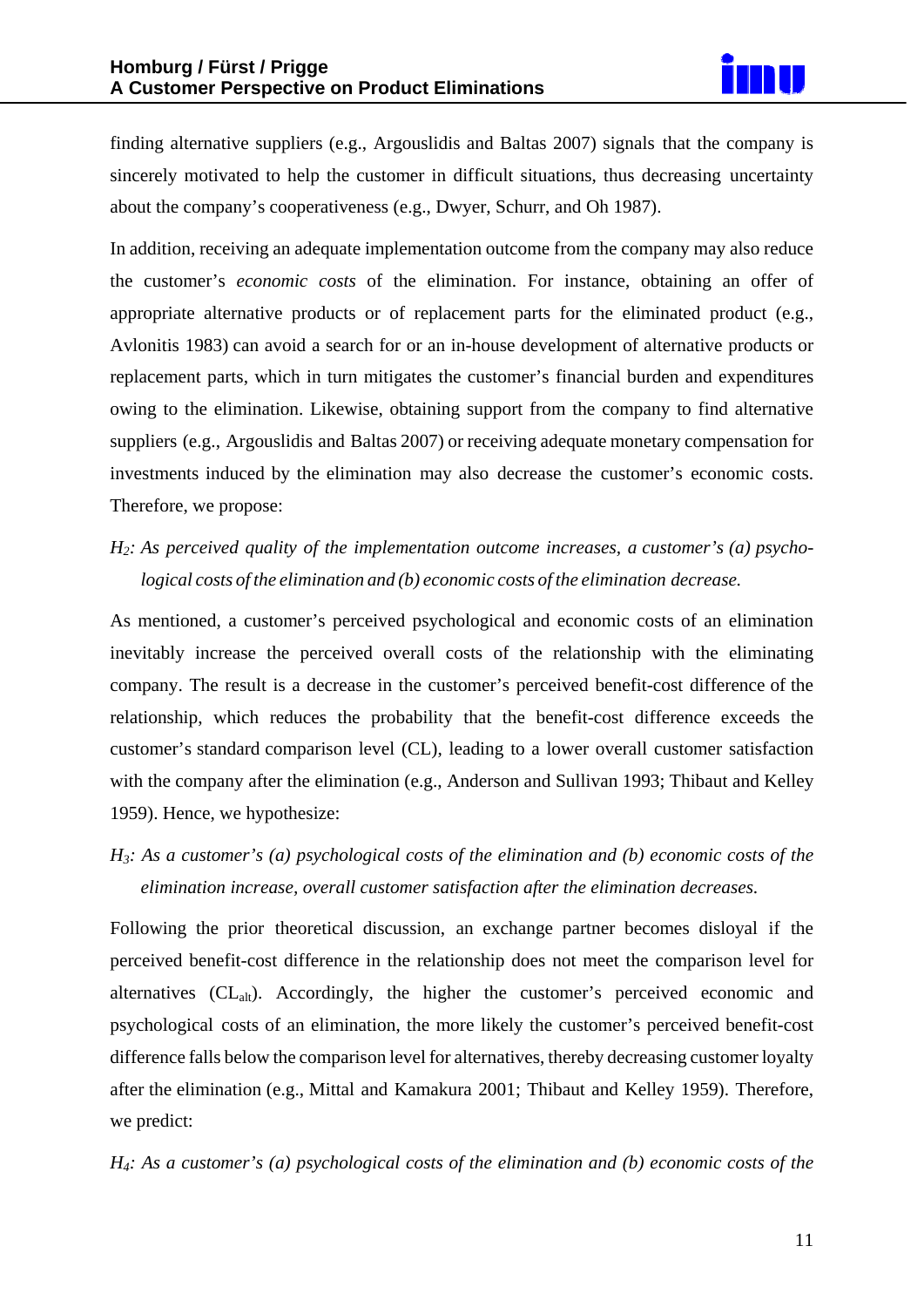

*elimination increase, customer loyalty after the elimination decreases.* 

As social exchange theory proposes and prior research supports (e.g., Anderson and Sullivan 1993; Mittal and Kamakura 2001), the likelihood that a customer will remain loyal after an elimination increases with the level of overall customer satisfaction after the elimination. Hence, we expect:

*H5: As overall customer satisfaction after the elimination increases, customer loyalty after the elimination also increases.* 

#### **4.2 Hypotheses on Moderating Effects**

In the context of a product elimination, the following three product characteristics are particularly interesting.

*Importance of the product to the customer*. This construct captures the relevance of the eliminated product to the customer's production process as well as the severity of customer problems in case the product malfunctions or is unavailable (e.g., Möller and Laaksonen 1986).

*Product-specific investments of the customer.* This characteristic relates to customer investments that are specific to the eliminated product, as they are partially or completely irreversible and thus are sunk when the product is eliminated. Such investments were initially made to effectively and efficiently purchase and use the product (e.g., Poppo 2003) and involve physical assets, processes, and people (e.g., Heide and John 1990).

*Product interrelatedness.* Finally, it is also important to account for the degree to which the customer has purchased and used the eliminated product together with other products of the eliminating company, as well as the degree to which this combined purchase and use benefitted the customer in financial and time savings as well as product synergies (e.g., Cannon and Homburg 2001).

We now examine whether and how these characteristics moderate the effect of the perceived quality of the company's implementation process and outcome, respectively, on a customer's perceived psychological costs ( $H_6$  and  $H_8$ ) and economic costs ( $H_7$  and  $H_9$ ) of the elimination.

*Perceived quality of implementation process on psychological costs.* As noted, a customer's perception that an eliminating company engages in a high-quality implementation process can serve as a valuable indicator of the company's reliability, flexibility, and cooperativeness,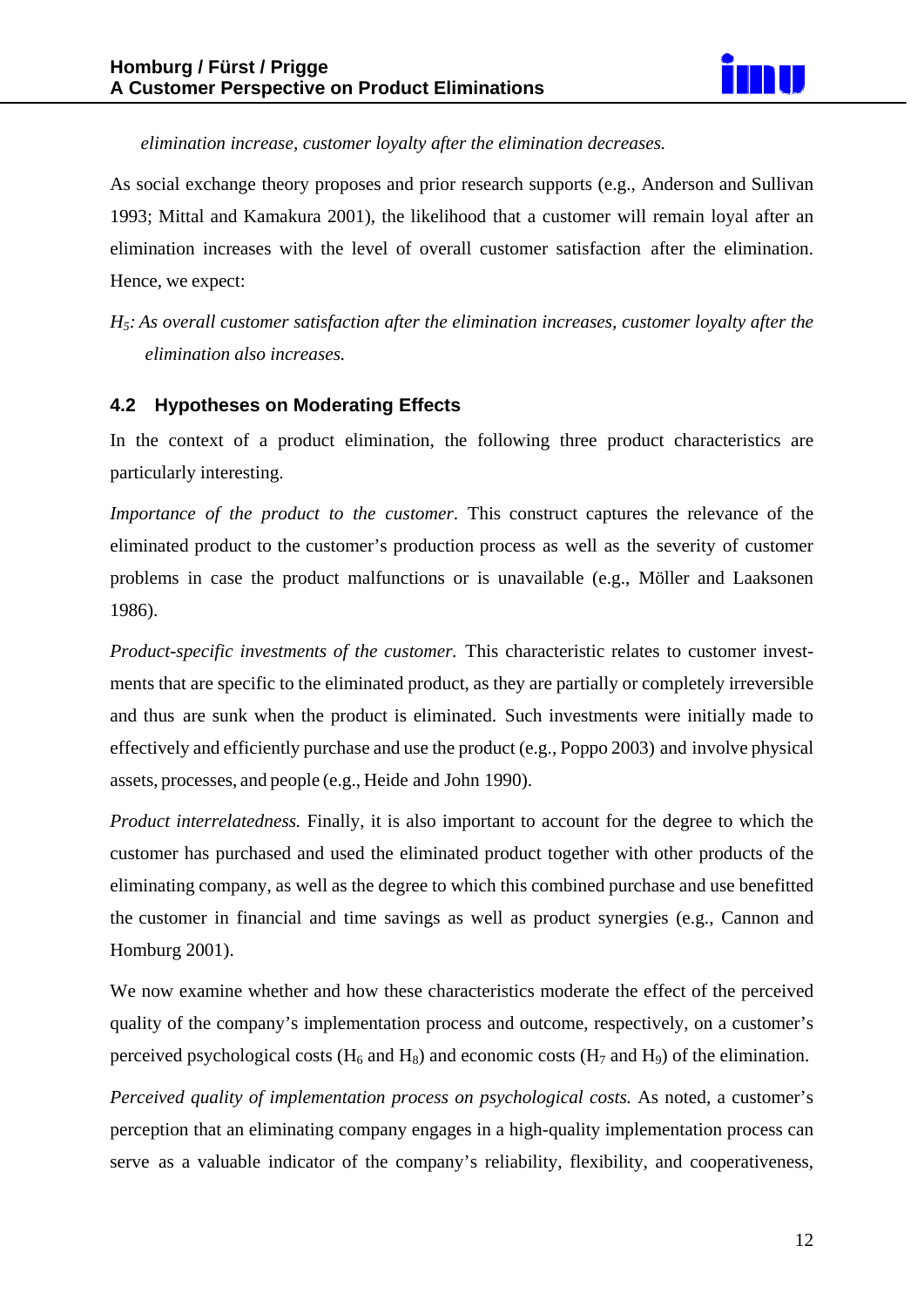

thereby decreasing the psychological costs of the elimination (e.g., Akerlof 1970; Mishra, Heide, and Cort 1998). If an eliminated product is highly important to the customer (e.g., for the production process) (Möller and Laaksonen 1986), associated with high customer investments specific to the product (and thus sunk in the case of elimination) (Poppo 2003), or strongly interrelated with other products of the eliminating company in terms of purchasing and use (Cannon and Homburg 2001), the customer's sensitivity to indicators of the eliminating company's reliability, flexibility, and cooperativeness is likely to be especially high. Consequently, in such a situation, the perceived quality of the eliminating company's implementation process (e.g., in terms of the timeliness of the announcement or the effort to help the customer) may have a particularly strong impact on the customer's psychological costs (e.g., Arend 2006; Noordewier, John, and Nevin 1990). Thus, we predict:

*H6: The impact of perceived quality of the implementation process on a customer's psychological costs of the elimination increases, when the (a) importance of the product to the customer, (b) product-specific investments of the customer, and (c) product interrelatedness increase.* 

*Perceived quality of implementation process on economic costs.* As described, a product's elimination can cause significant financial damage to a customer owing to, for example, interruptions of the production process or the loss of investments and benefits. This is particularly likely if the eliminated product is highly important to the customer (Möller and Laaksonen 1986), associated with high specific investments of the customer (Poppo 2003), or strongly interrelated with other products of the eliminating firm in terms of purchasing and use (Cannon and Homburg 2001). In such a situation, the customer's need for an adequate implementation process is likely to be particularly high. For instance, a timely announcement of the elimination (Avlonitis 1983) is especially crucial to allow the customer time to find an appropriate substitute product and thus minimize the economic costs of the elimination. Additionally, in such a situation, the customer's opportunity to influence the firm's decision on the compensation provided (e.g., Tax, Brown, and Chandrashekaran 1998) is especially important, as the right support may relieve the customer of considerable economic burden and expenditures (Cannon and Homburg 2001). Therefore, we predict:

*H7: The impact of perceived quality of the implementation process on a customer's economic costs of the elimination increases, when the (a) importance of the product to the customer,*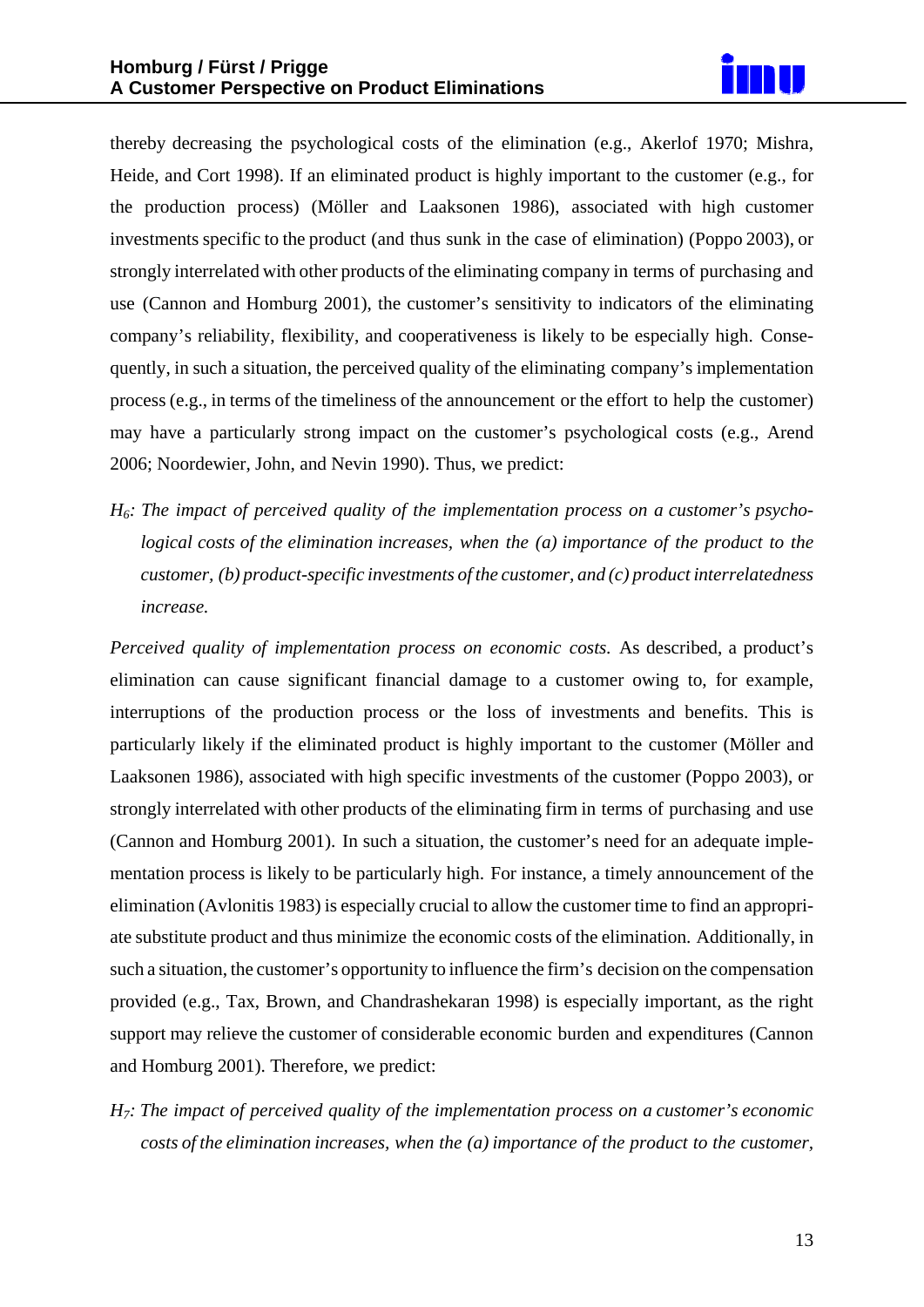

#### *(b) product-specific investments of the customer, and (c) product interrelatedness increase.*

*Perceived quality of implementation outcome on psychological costs.* As described, being confronted with the elimination of a product that is highly important, associated with considerable specific investments, or strongly interrelated with other products of the eliminating company may make the customer particularly sensitive to indicators of the eliminating company's reliability, flexibility, and cooperativeness. In such a context, the perceived quality of the eliminating company'simplementation outcome isthuslikely to have a particularly strong impact on the customer's psychological costs of the elimination (e.g., Arend 2006; Noordewier, John, and Nevin 1990). For example, being offered or not offered appropriate financial compensation for investments needed owing to the elimination may have a particularly strong impact on the customer's evaluation of the company's reliability. Also, being provided (or not) with adequate alternative products, being assisted (or not) in finding alternative suppliers, and having replacement parts stocked by the company (or not) (e.g., Argouslidis and Baltas 2007) are all likely to be particularly crucial for the customer's perception of the company's flexibility and cooperativeness. Hence, we hypothesize:

*H8: The impact of perceived quality of the implementation outcome on a customer's psychological costs of the elimination increases, when the (a) importance of the product to the customer, (b) product-specific investments of the customer, and (c) product interrelatedness increase.* 

*Perceived quality of implementation outcome on economic costs.* When the eliminated product is highly important, associated with significant specific investments, or strongly interrelated with other products of the eliminating firm, the customer's economic costs are particularly strongly influenced by whether (or not) receiving adequate compensation from the eliminating firm. For example, when the product is highly important, being offered appropriate alternative products or being helped to find alternative suppliers (e.g., Avlonitis 1983; Argouslidis and Baltas 2007) is especially crucial to avoid severe disruptions of the production process and thus to keep costs of set-up and downtime at a minimum. Moreover, if productspecific investments are high, obtaining financial compensation is particularly important to make up for potential losses due to the specificity of investments. Also, when the eliminated product is strongly interrelated with other products purchased from the eliminating firm, being provided with adequate alternative products (e.g., Avlonitis 1983) is especially crucial,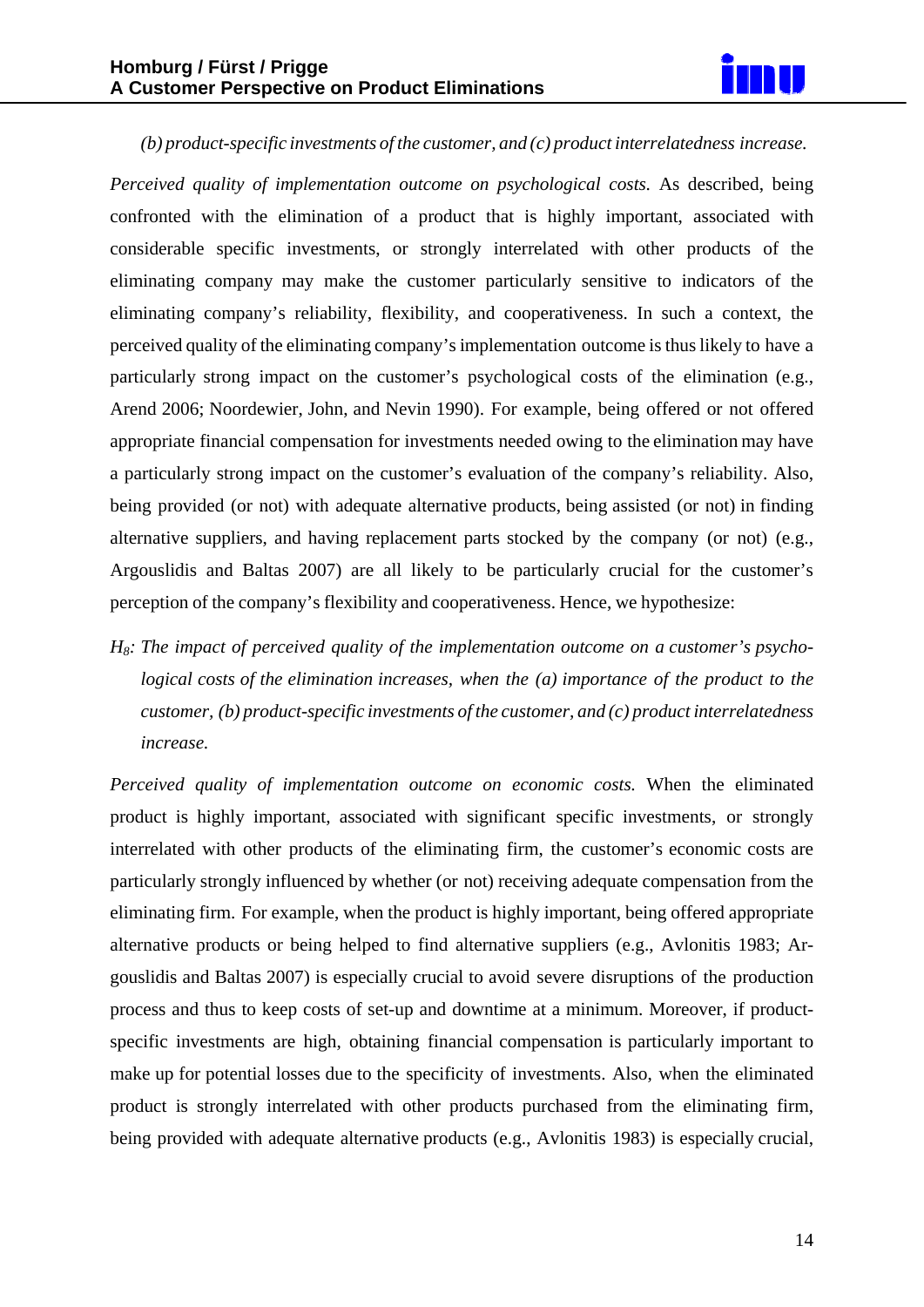as in such a situation, this particularly reduces the customer's costs of opportunity (e.g., due to lost synergies; Zajac and Olsen 1993). Thus, we predict:

H9: The impact of perceived quality of the implementation outcome on a customer's economic costs of the elimination increases, when the (a) importance of the product to the customer, (b) product-specific investments of the customer, and (c) product interrelatedness increase.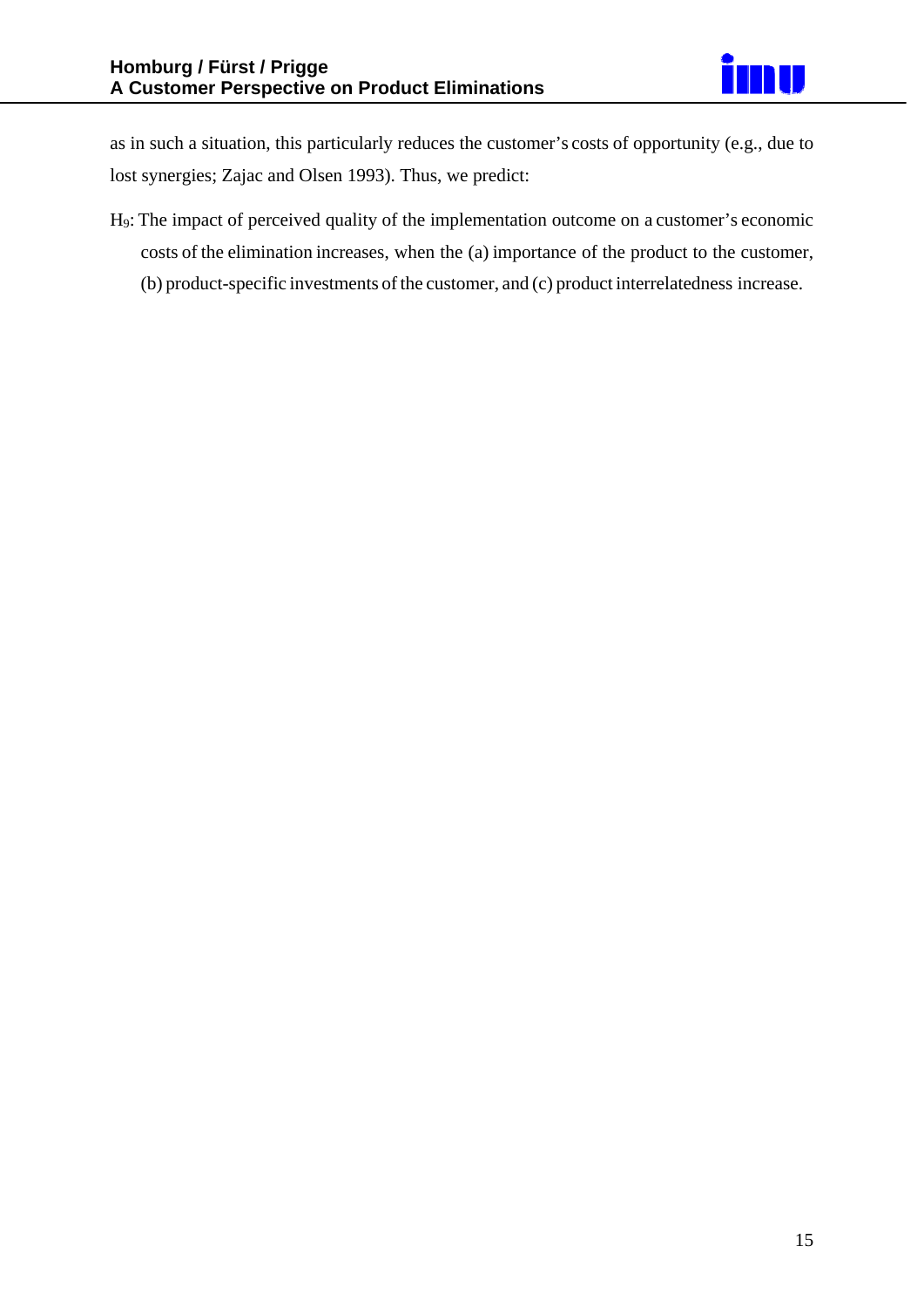

## **5 Methodology**

#### **5.1 Data Collection and Sample**

We conducted a large-scale survey in a typical mid-European country (Germany). In a first step, we obtained from a commercial provider a sample of 1,346 firms from industries in a B2B setting. Within these firms, we sought informants of who act as the key interface with eliminating companies and, at the same time, have an overview of internal and relationshiprelated consequences of product eliminations. Pre-study field interviews ( $n = 24$ ) revealed that procurement managers are by far the most appropriate informants. Hence, for each firm in our sample, we aimed to identify a procurement manager and were successful in 1,153 cases.

In a second step, a questionnaire was mailed to these managers. Three weeks later, we started follow-up telephone calls to verify that the managers had received the questionnaire and to remind them to respond. In the survey instructions, we provided respondents with our definition of "product elimination" and requested them to relate their answers to a recent elimination with which their firm was confronted and in which they were involved. This elimination should refer to a product their firm had repeatedly, but not necessarily exclusively, purchased from the eliminating company in the past to use it in the production process (either as a component of a manufactured product or as a raw material). This elimination also had to be typical for the customer with regard to the type of product and should not have been carried out because of strategic reasons, such as market exit or bankruptcy. Moreover, we asked respondents to rate how competent they felt to answer the questions and discarded 14 questionnaires with ratings of lower than five on a seven-point scale. Overall, we received 248 useable questionnaires, for a response rate of 21.5%. Tests provide no evidence for non-response bias and informant bias. $3$ 

Table 1 offers an overview of the characteristics of the customer firms in our sample. Other important sample characteristics relate to the eliminated products. Table 2 indicates that these products were relatively important to the production process of customers(5.82 on a seven-point scale)<sup>4</sup>. Moreover, these products were associated with a rather medium degree of specific customer investments (4.16 on a seven-point scale) and of customer purchase and use together with other products of the same supplier  $(3.34 \text{ on a seven-point scale}).$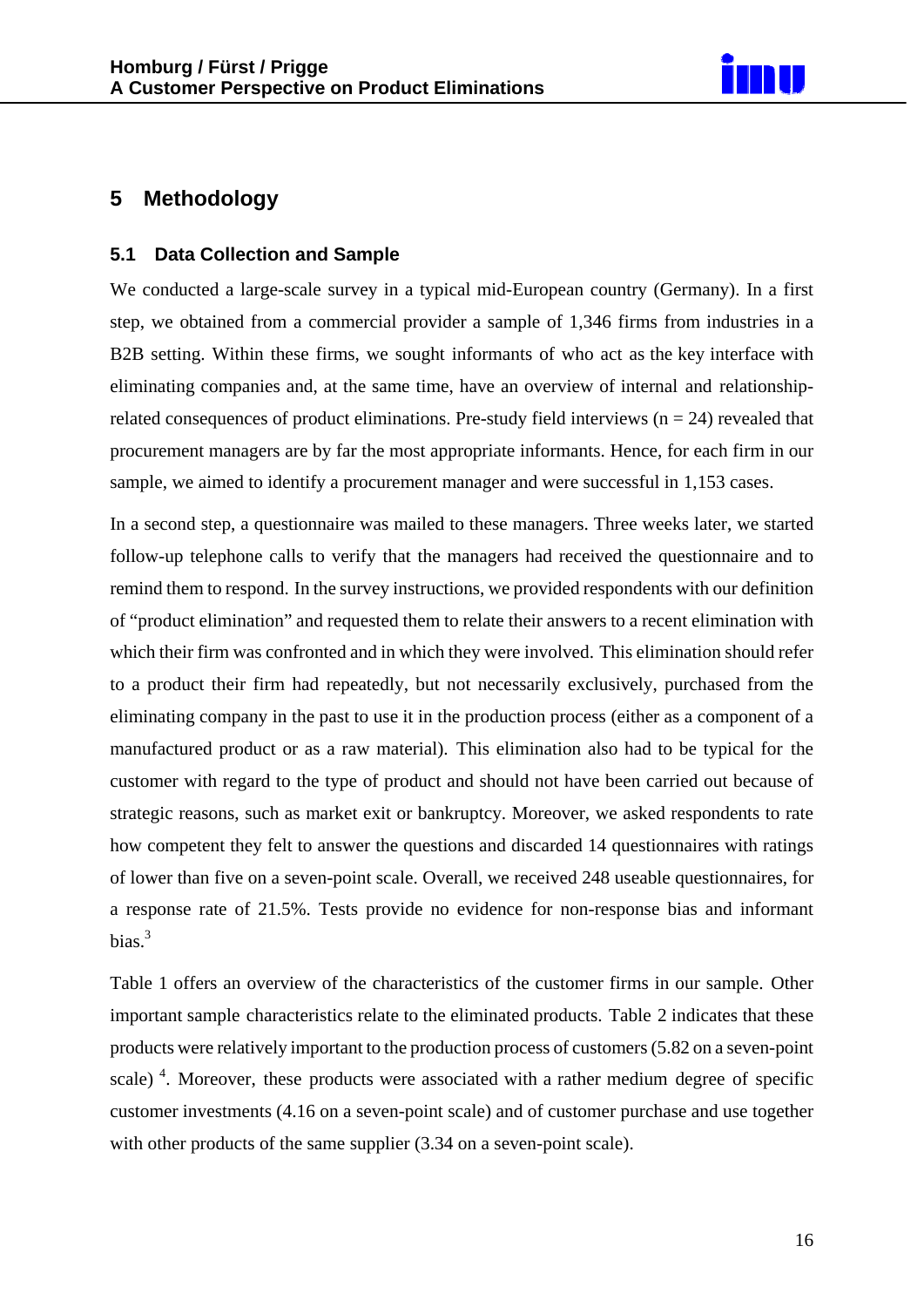

| <b>TABLE 1</b>            |  |
|---------------------------|--|
| <b>Sample Composition</b> |  |

| A: Industry                           |     |
|---------------------------------------|-----|
| Electronics                           | 21% |
| Chemicals                             | 19% |
| Machine Building                      | 18% |
| Metal Processing                      | 16% |
| Automotive                            | 12% |
| <b>Building Materials</b>             | 10% |
| Others                                | 4%  |
| <b>B: Annual Revenues<sup>a</sup></b> |     |
| $<$ \$ 50 million                     | 9%  |
| \$50 - \$99 million                   | 21% |
| \$100 - \$199 million                 | 22% |
| \$200 - \$499 million                 | 21% |
| \$500 - \$999 million                 | 13% |
| \$1,000 - \$2,000 million             | 5%  |
| $>$ \$2,000 million                   | 10% |
| C: Employees <sup>a</sup>             |     |
| < 200                                 | 14% |
| 200 - 499                             | 32% |
| 500 - 999                             | 23% |
| 1,000 - 2,499                         | 16% |
| $2,500 - 5,000$                       | 8%  |
| > 5,000                               | 8%  |

<sup>a</sup> Percentages do not add up to 100% due to rounding errors.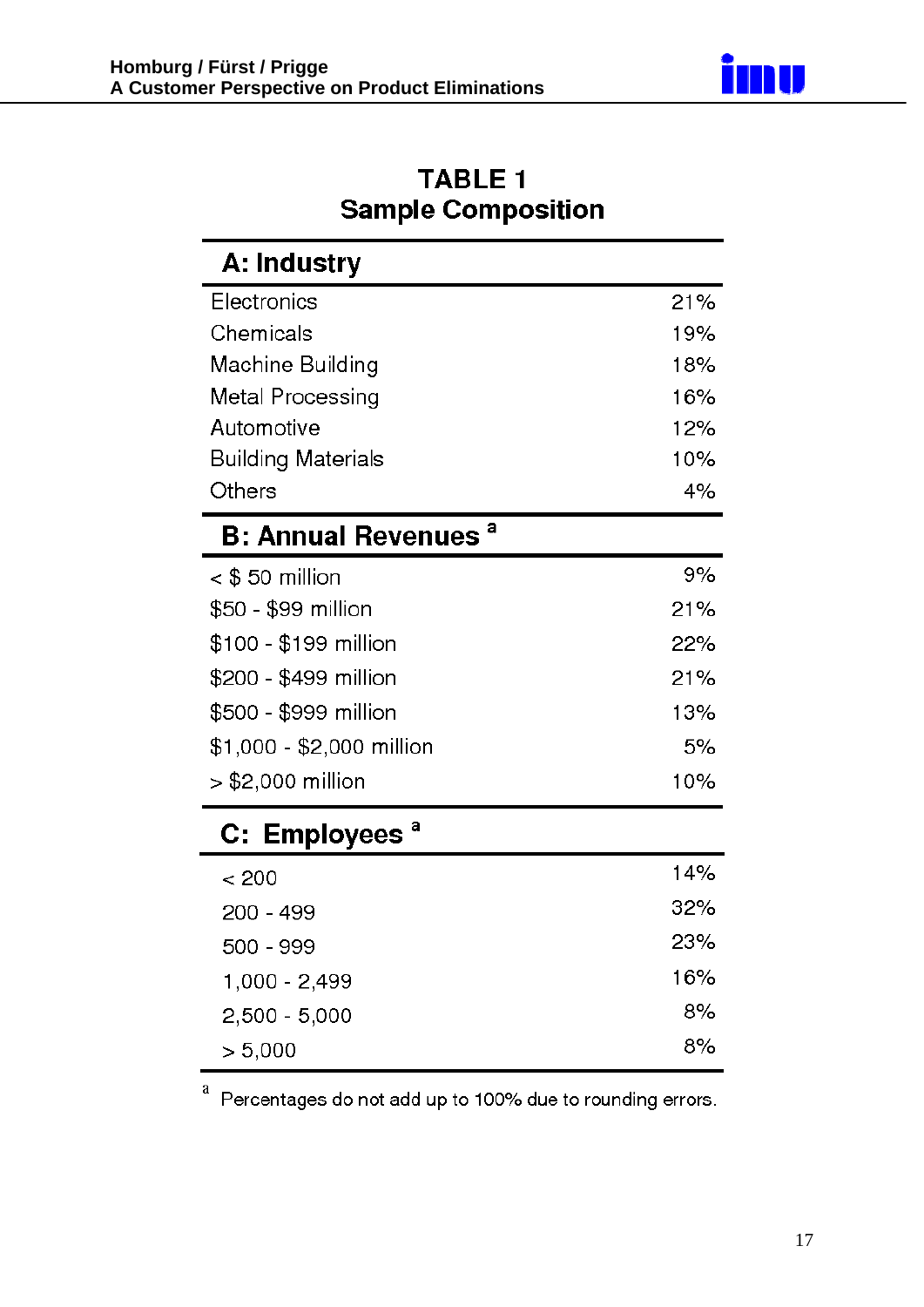

#### **5.2 Measure Development and Assessment**

Most scales had to be newly created on the basis of a literature review and in-depth interviews with practitioners. We pre-tested the resultant questionnaire and refined it on the basis of comments from scholars and practitioners. The Appendix contains a complete list of items, including sources used for scale development. Seven-point rating scales were applied for all items.

We assessed the perceived quality of the implementation process and outcome with six and five indicators, respectively. The customer's psychological and economic costs of the elimination were operationalized by three and four indicators, respectively. Customer satisfaction after the elimination was measured with three indicators and customer loyalty after the elimination with five indicators. As to the key characteristics of the eliminated product, the importance of the product, product-specific investments, and product interrelatedness were assessed with two, four, and four indicators, respectively. With regard to the control variables, we measured customer satisfaction before the elimination by three indicators and the availability of alternatives by four indicators.

Using confirmatory factor analysis, we assessed measure reliability and validity. Results show acceptable psychometric properties for all constructs (Bagozzi and Yi 1988; Nunnally 1978) (see Table 2 and 3). Chi-square difference tests and the criterion proposed by Fornell and Larcker (1981) also indicate no problems with respect to discriminant validity (see Table 3).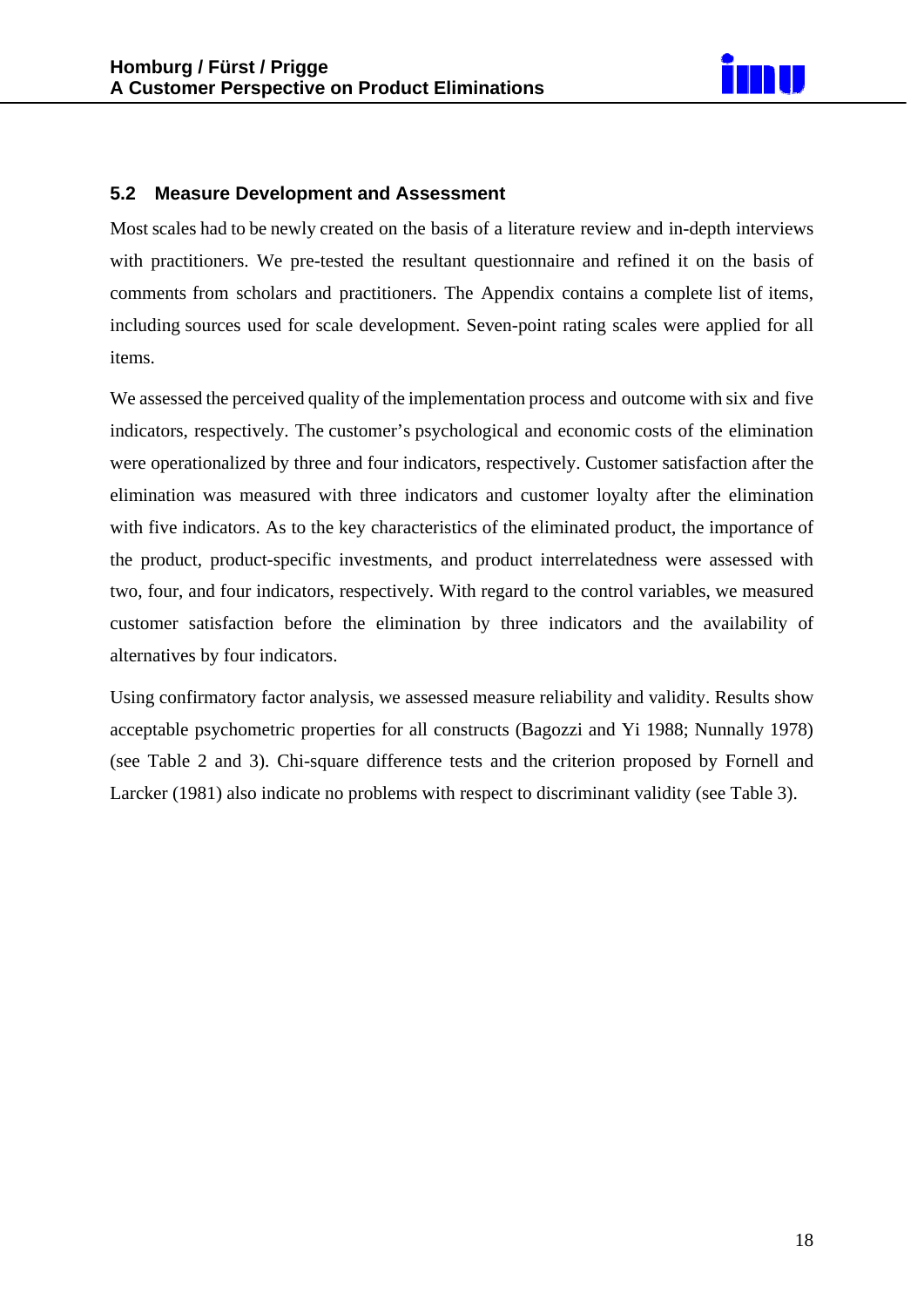

|                                                         |                           | CUIDII UCL MEASUI ES |                                             |                                         |      |                                     |
|---------------------------------------------------------|---------------------------|----------------------|---------------------------------------------|-----------------------------------------|------|-------------------------------------|
| <b>Construct</b>                                        | <b>Number</b><br>of Items | Alpha                | <b>Coefficient Composite</b><br>Reliability | Average<br>Variance<br><b>Extracted</b> | Mean | <b>Standard</b><br><b>Deviation</b> |
| Perceived Company Elimination Behavior                  |                           |                      |                                             |                                         |      |                                     |
| Perceived Quality of the<br>Implementation Process      | 6                         | .89                  | .89                                         | .58                                     | 4.20 | 1.58                                |
| Perceived Quality of the<br>Implementation Outcome      | 5                         | .90                  | .90                                         | .65                                     | 3.38 | 1.65                                |
| <b>Customer Consequences of Elimination</b>             |                           |                      |                                             |                                         |      |                                     |
| Psychological Costs<br>of the Elimination               | 3                         | .96                  | .96                                         | .90                                     | 3.63 | 1.94                                |
| Economic Costs<br>of the Elimination                    | 4                         | .94                  | .95                                         | .81                                     | 4.22 | 1.76                                |
| Relationship Consequences of Elimination                |                           |                      |                                             |                                         |      |                                     |
| Overall Customer Satisfaction<br>after the Elimination  | 3                         | .90                  | .90                                         | .75                                     | 4.23 | 1.62                                |
| Customer Loyalty<br>after the Elimination               | 5                         | .88                  | .88                                         | .62                                     | 3.65 | 1.71                                |
| Characteristics of the Eliminated Product               |                           |                      |                                             |                                         |      |                                     |
| Importance of Product<br>to the Customer                | 2                         | .80                  | .81 <sup>°</sup>                            | .68 <sup>a</sup>                        | 5.82 | 1.14                                |
| Product-specific Investments<br>of the Customer         | 4                         | .92                  | .92                                         | .74                                     | 4.16 | 1.65                                |
| Product<br>Interrelatedness                             | 4                         | .91                  | .91                                         | .73                                     | 3.34 | 1.97                                |
| Control Variables                                       |                           |                      |                                             |                                         |      |                                     |
| Availability of<br>Alternatives                         | 4                         | .83                  | .83                                         | .55                                     | 4.05 | 1.48                                |
| Overall Customer Satisfaction<br>before the Elimination | 3                         | .88                  | .89                                         | .73                                     | 5.04 | 1.32                                |

#### **TABLE 2** onetruet Moseuroe

 $\mathbf{a}$ Because this construct was measured with two items, a separate measurement model would not be identified. Thus, composite reliability and average variance extracted were computed based on information taken from the overall model, which includes the<br>measurement model for each construct and the structural model (Bollen 1989).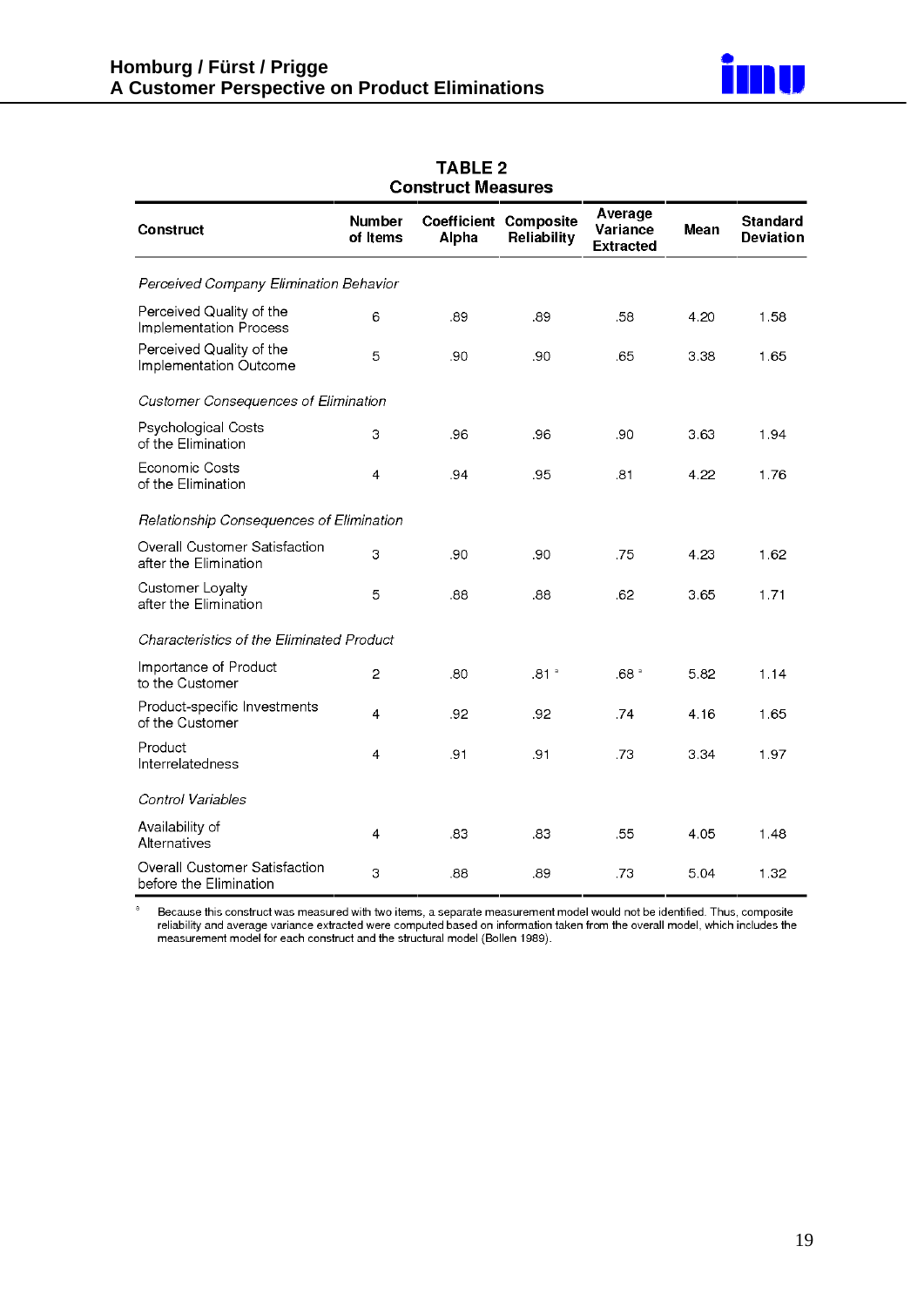

|    |                                                             | <b>Correlations (Squared Correlations)</b> |                  |                  |                  |                 |                 |                |              |              |                 |              |       |
|----|-------------------------------------------------------------|--------------------------------------------|------------------|------------------|------------------|-----------------|-----------------|----------------|--------------|--------------|-----------------|--------------|-------|
|    |                                                             |                                            | 1                | $\mathbf{2}$     | 3                | 4               | 5               | 6              | 7            | 8            | 9               | 10           | 11    |
|    |                                                             | (AVE)                                      | (.58)            | (.65)            | (.90)            | (.81)           | (.75)           | (.62)          | (.68)        | (.74)        | (.73)           | (.55)        | (.73) |
| 1. | Perceived Quality of the<br>Implementation Process          | (.58)                                      |                  |                  |                  |                 |                 |                |              |              |                 |              |       |
|    | 2. Perceived Quality of the<br>Implementation Outcome       | (.65)                                      | .45<br>(.20)     |                  |                  |                 |                 |                |              |              |                 |              |       |
|    | 3. Psychological Costs<br>of the Elimination                | (.90)                                      | $-50$<br>(.25)   | $-38$<br>(.14)   |                  |                 |                 |                |              |              |                 |              |       |
| 4. | Economic Costs<br>of the Elimination                        | (.81)                                      | $-.27$<br>(.07)  | $-.41$<br>(.17)  | .22<br>(.05)     |                 |                 |                |              |              |                 |              |       |
|    | 5. Overall Customer Satisfaction<br>after the Elimination   | (.75)                                      | .46<br>(.22)     | .32<br>(.10)     | $-51$<br>(.26)   | $-.27$<br>(.07) |                 |                |              |              |                 |              |       |
|    | 6. Customer Loyalty<br>after the Elimination                | (.62)                                      | .40<br>(.16)     | .26<br>(.07)     | $-46$<br>(.21)   | $-13$<br>(.02)  | .66<br>(.44)    |                |              |              |                 |              |       |
|    | 7. Importance of Product<br>to the Customer                 | (.68)                                      | .02<br>(.00)     | $-0.08$<br>(.01) | .13<br>(.02)     | .20<br>(.04)    | $-.01$<br>(00)  | .02<br>(.00)   |              |              |                 |              |       |
|    | 8. Product-specific Investments<br>of the Customer          | (.74)                                      | .07<br>(.01)     | .15<br>(.02)     | .06<br>(.00)     | .08<br>(.01)    | .14<br>(.02)    | .24<br>(.06)   | .27<br>(.07) |              |                 |              |       |
| 9. | Product<br>Interrelatedness                                 | (.73)                                      | .10<br>(.01)     | .20<br>(.04)     | $-0.99$<br>(.01) | $-.01$<br>(.00) | .09<br>(.01)    | .19<br>(.04)   | .03<br>(.00) | .22<br>(.05) |                 |              |       |
|    | 10. Availability of<br>Alternatives                         | (.55)                                      | $-0.02$<br>(.00) | $-30$<br>(.09)   | .07<br>(.00)     | $-.34$<br>(.12) | $-.02$<br>(.00) | $-12$<br>(.01) | .07<br>(.00) | .12<br>(.01) | $-.08$<br>(.01) |              |       |
|    | 11. Overall Customer Satisfaction<br>before the Elimination | (.73)                                      | .45<br>(.20)     | .21<br>(.04)     | $-20$<br>(.04)   | $-.09$<br>(.01) | .59<br>(.34)    | .47<br>(.22)   | .16<br>(.02) | .13<br>(.02) | .00<br>(.00)    | .05<br>(.00) |       |

TABLE 3<br>Correlations and Average Variances Extracted (AVE)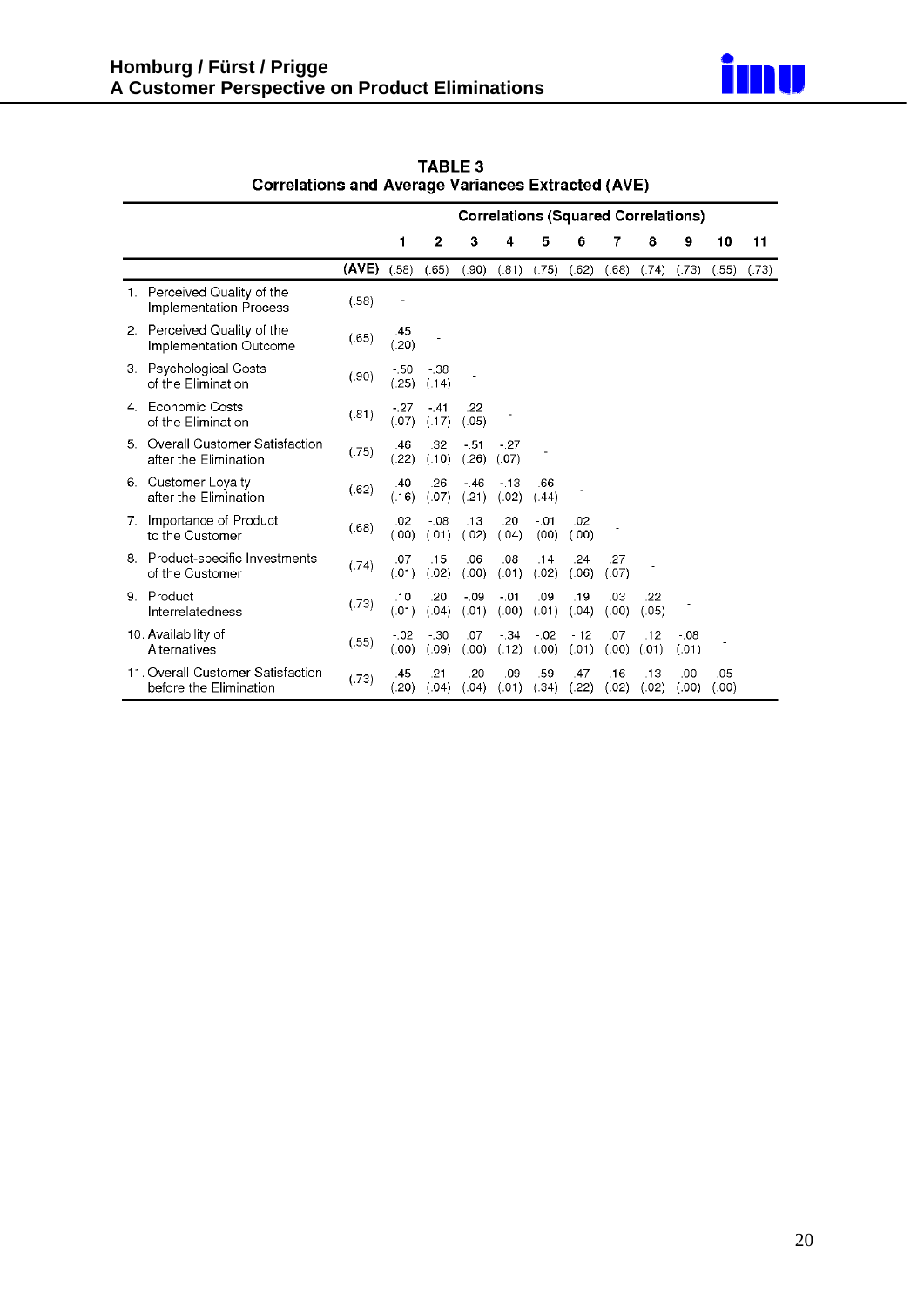

## **6 Results**

#### **6.1 Results of Descriptive Analyses**

Although in the case of rating scale data inferences about absolute sizes generally have to be treated with some caution, the descriptive results in Table 2 can at least provide some initial answers to our question on the extent to which a product elimination negatively affects customers and company-customer relationships.

First, the mean values of the constructs related to *customer consequences* of an elimination indicate that a firm's removal of a product causes relatively severe damage to customers, as it typically results in noteworthy psychological costs (3.63) and economic costs (4.22) on the customer side. Second, the mean values of the constructs related to *relationship consequences* of an elimination show that a company's removal of a product seems to be often associated with lasting damage to company-customer relationships. Specifically, our findings reveal a rather large and highly significant gap  $(p < .01)$  between a customer's overall satisfaction with the company *before* the elimination (5.04) and *after*the elimination (4.23). The rather low mean value of a customer's loyalty after the elimination (3.65) provides further empirical evidence of considerable adverse consequences of an elimination for company-customer relationships. From an eliminating company's perspective, these results underscore the need to proactively mitigate such adverse consequences through adequate implementation behavior. However, as the mean values of the constructs related to *company elimination behavior* indicate, customers on average rate the quality of the implementation process (4.20) and outcome (3.38) as rather mediocre.

#### **6.2 Results of Hypotheses Testing**

We tested our hypotheses using structural equation modeling. The overall fit measures  $(\chi^2/df =$ 2.20, NNFI = .93, CFI = .94, RMSEA = .066, SRMR = .073) indicate an appropriate fit of our model with the observed data. Figure 2 displays the parameter estimates for the main effects.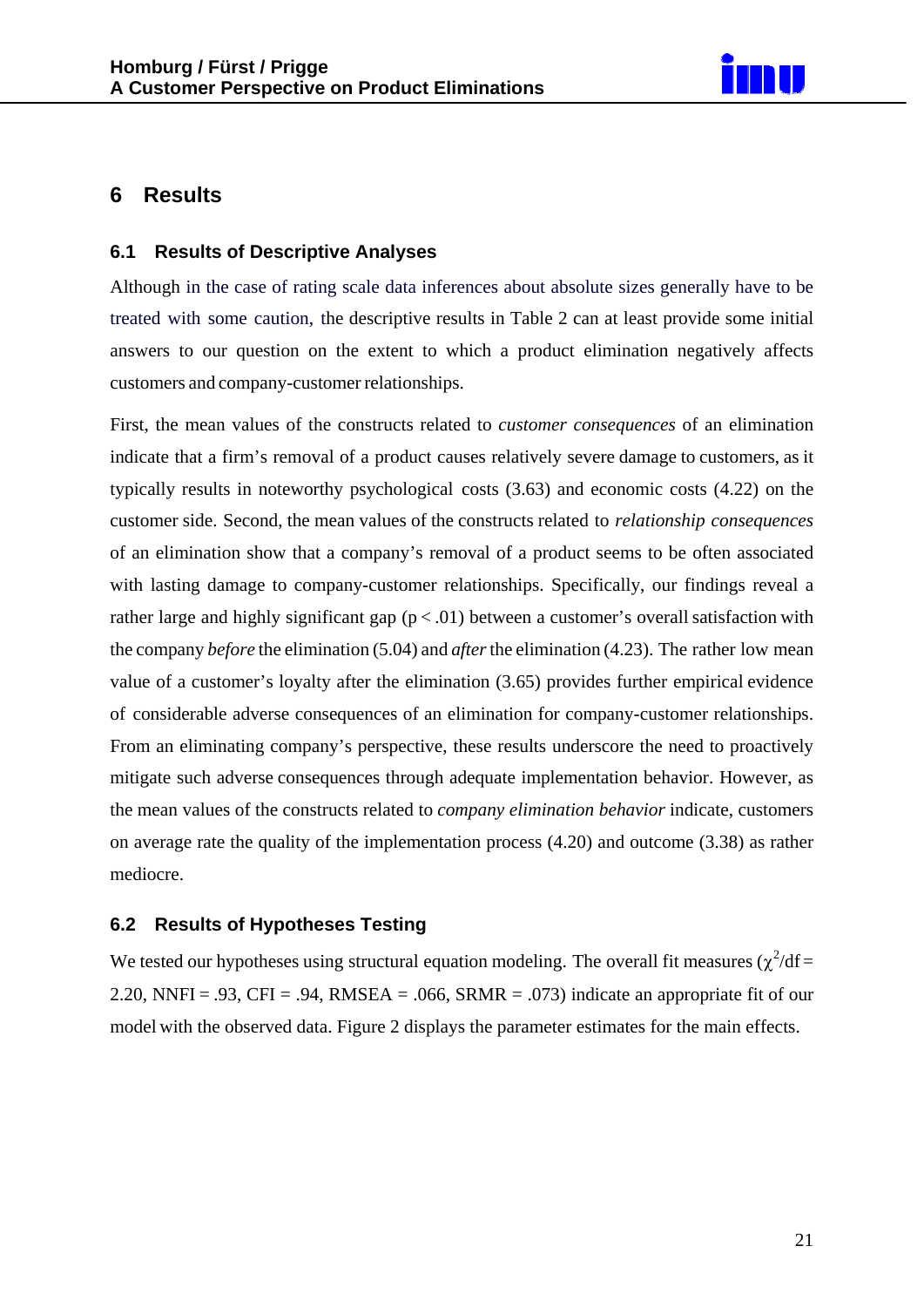



Results of the Hypotheses Testing (Main Effects) **FIGURE 2**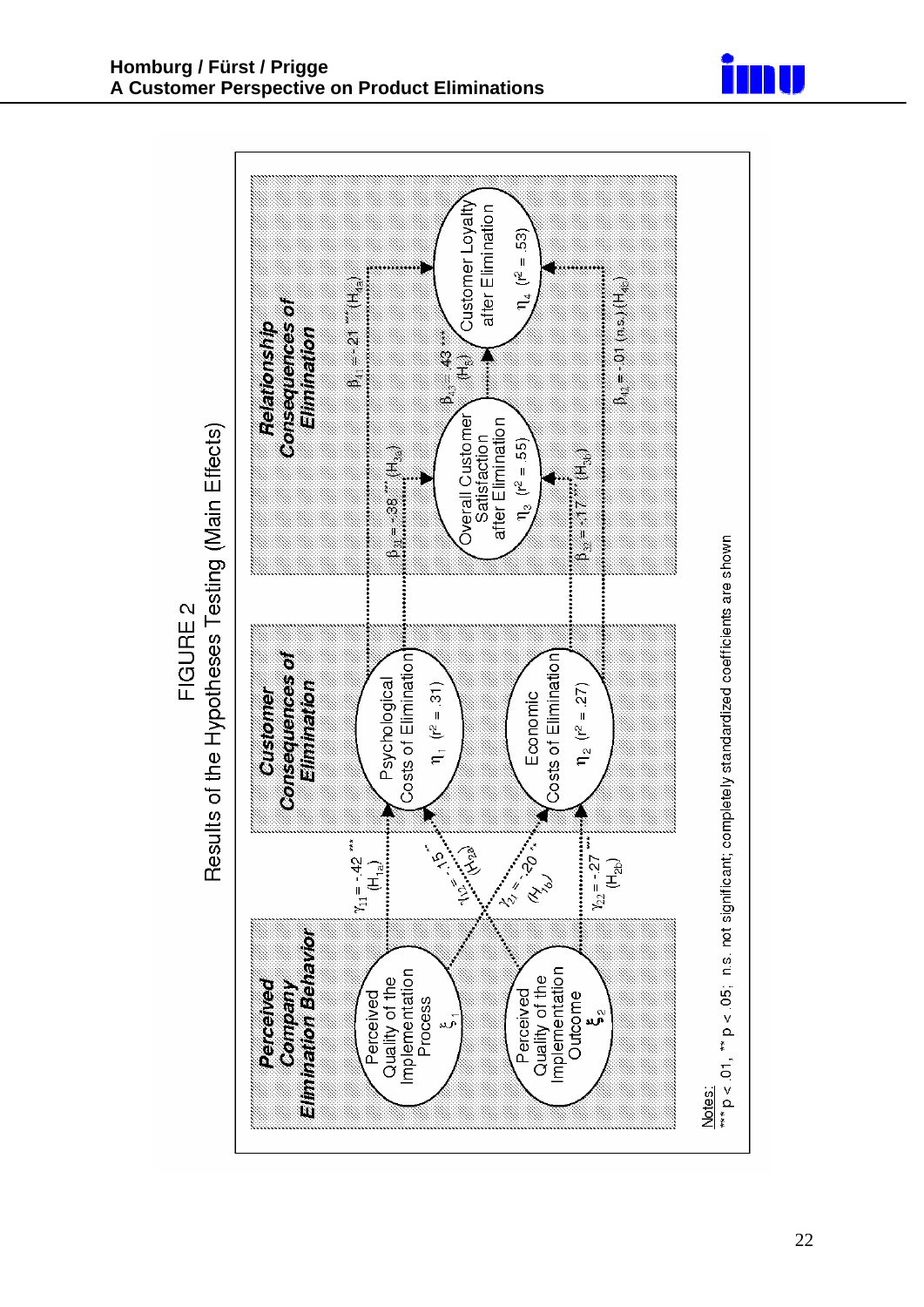

*Results related to main effects*.  $H_{1a}$  and  $H_{2a}$  predict that a customer's psychological costs of the elimination are negatively associated with the perceived quality of the implementation process and outcome, respectively. Both hypotheses are confirmed by the data  $(p<0.01)$  and p<.05, respectively). Similarly, we find support for  $H_{1b}$  (p<.05) and  $H_{2b}$  (p<.01), which suggests that a customer's economic costs of the elimination are negatively influenced by the perceived quality of the implementation process and outcome, respectively. Moreover, as hypothesized, we find that both psychological costs  $(H_{3a})$  and economic costs  $(H_{3b})$  in turn significantly reduce overall customer satisfaction after the elimination  $(p<01$  in both cases). However, whereas the data confirm that psychological costs negatively affect customer loyalty after the elimination  $(H_{4a}, p<.01)$ , we find no support for the expected negative effect of economic costs on customer loyalty after the elimination  $(H_{4b}, p>10)$ . Finally, as predicted, overall customer satisfaction after the elimination has a positive impact on customer loyalty after the elimination  $(H_5 \text{ p} < 0.01)$ .<sup>5</sup>

*Results of mediation test*. To test whether the effect of perceived company elimination behavior on overall customer satisfaction is fully mediated by customer costs of the elimination (see Figure 2 and the Full Mediation Model in Table 4), we conducted additional analyses (e.g., James, Mulaik, and Brett 2006; MacKinnon et al. 2002). Specifically, we introduced direct effects of the perceived quality of both the implementation process and the implementation outcome on overall customer satisfaction after the elimination (see the Partial Mediation Model in Table 4). As expected, the newly established direct effects are not significant, while the indirect effects remain significant. Also, the inclusion of the newly established direct effects did not significantly improve model fit assessed by the  $\chi^2$  test for absolute fit ( $\Delta \chi^2 = 2.10$ , p > .10). Moreover, we estimated a model that includes corresponding direct effects, but no indirect effects (see the No Mediation Model in Table 4). Compared to our hypothesized model, this model shows a significantly worse fit to the data ( $\Delta \chi^2 = 95.67$ , p < .01). In summary, these findings indicate that the effect of perceived company elimination behavior on overall customer satisfaction is *fully* mediated by the customer's costs of the elimination, thus highlighting the importance of the latter constructs for research and practice.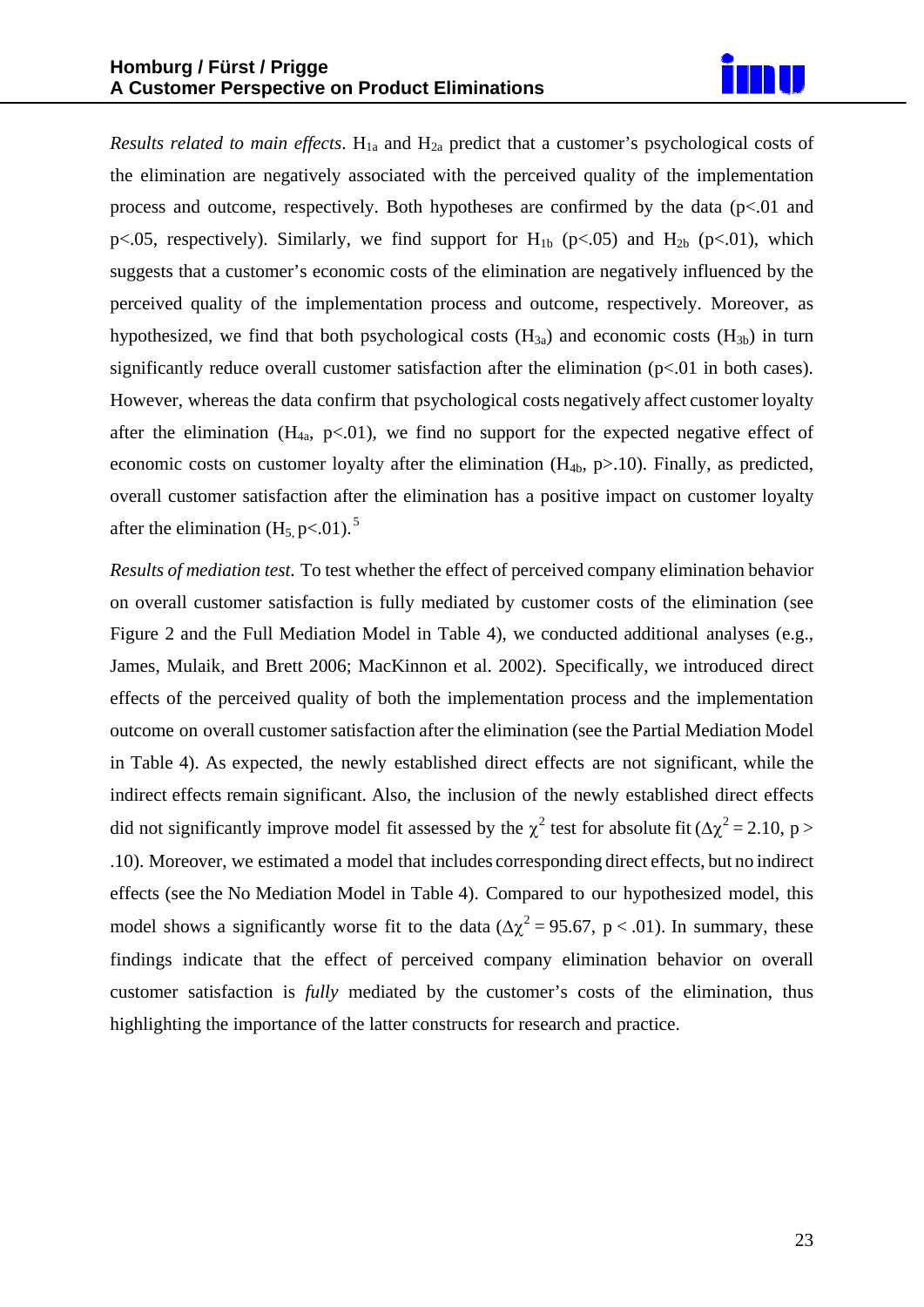

|                                                                                                                                                          | <b>Alternative Models</b>                    |                                          |                                     |  |  |
|----------------------------------------------------------------------------------------------------------------------------------------------------------|----------------------------------------------|------------------------------------------|-------------------------------------|--|--|
|                                                                                                                                                          | <b>Full Mediation</b><br>Model <sup>a)</sup> | <b>Partial Mediation</b><br><b>Model</b> | <b>No Mediation</b><br><b>Model</b> |  |  |
| <b>Specified Effects of</b><br><b>Perceived Company Elimination</b><br><b>Behaviors on Overall Customer</b><br><b>Satisfaction after the Elimination</b> | Only indirect<br>effects                     | Direct and indirect<br>effects           | Only direct<br>effects              |  |  |
| Degrees of Freedom (df)                                                                                                                                  | 812                                          | 810                                      | 814                                 |  |  |
| Adf to Full Mediation Model                                                                                                                              |                                              | 2                                        | 2                                   |  |  |
| Chi Square Value( $\chi^2$ )                                                                                                                             | 1782.37                                      | 1780.27                                  | 1878.04                             |  |  |
| $\Delta$ $\chi^2$ to Full Mediation Model                                                                                                                |                                              | $2.10$ (n.s.)                            | 95.67 ***                           |  |  |

**TABLE 4 Results of Mediation Test** 

Notes:

 $\mathbf{a}$ corresponds to hypothesized model (see Figure 2).

n.s. not significant;  $*** p < .01$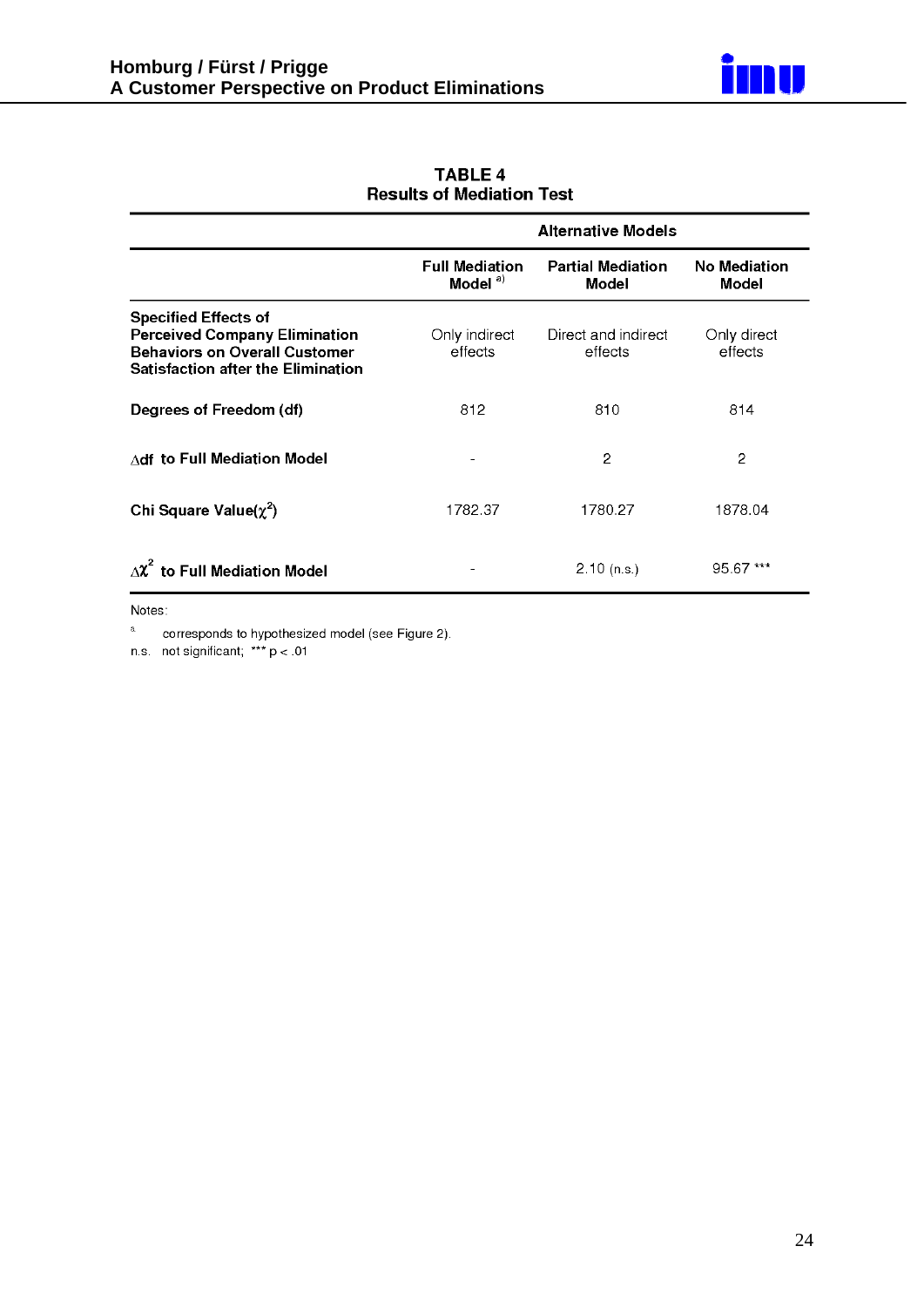

*Results related to moderating effects*. We tested the moderating hypotheses by including latent interaction terms between the moderator variables and the respective independent variable in the model (Cortina, Chen, and Dunlap 2001; Marsh, Wen, and Hau 2004). Table 5 provides an overview of the results.

|                                          | <b>Predictors</b>                            |                                                                  |                                                                  |                                         |  |  |  |
|------------------------------------------|----------------------------------------------|------------------------------------------------------------------|------------------------------------------------------------------|-----------------------------------------|--|--|--|
|                                          |                                              | <b>Perceived Quality of the</b><br><b>Implementation Process</b> | <b>Perceived Quality of the</b><br><b>Implementation Outcome</b> |                                         |  |  |  |
|                                          | <b>Dependent Variables</b>                   |                                                                  |                                                                  |                                         |  |  |  |
|                                          | Psychological<br>Costs<br>of the Elimination | Economic<br>Costs<br>of the Elimination                          | Psychological<br>Costs<br>of the Elimination                     | Economic<br>Costs<br>of the Elimination |  |  |  |
| <b>Moderators</b>                        | $H_{6a-c}$                                   | $H_{7a-c}$                                                       | $H_{8a-c}$                                                       | $H_{9a-c}$                              |  |  |  |
| <b>Product Importance</b>                |                                              |                                                                  |                                                                  |                                         |  |  |  |
| Predictor<br>Moderator                   | $-41***$<br>$.10*$                           | $-15**$<br>$.15**$                                               | $-19***$<br>$.12***$                                             | $-.26***$<br>$.19***$                   |  |  |  |
| Interaction<br>(= Predictor x Moderator) | $-06$ n.s.                                   | $-03$ n.s.                                                       | $-09*$                                                           | $-15**$                                 |  |  |  |
| Product-specific<br><b>Investments</b>   |                                              |                                                                  |                                                                  |                                         |  |  |  |
| Predictor                                | $-44***$                                     | $-17***$                                                         | $-.20***$                                                        | $-28***$                                |  |  |  |
| Moderator                                | $.12***$                                     | $.06$ n.s.                                                       | $.11*$                                                           | .05 n.s.                                |  |  |  |
| Interaction<br>(= Predictor x Moderator) | $-12**$                                      | $-08$ n.s.                                                       | .03 n.s.                                                         | $-18***$                                |  |  |  |
| <b>Product Interrelatedness</b>          |                                              |                                                                  |                                                                  |                                         |  |  |  |
| Predictor                                | $-42***$                                     | $-16**$                                                          | $-.20***$                                                        | $-28***$                                |  |  |  |
| Moderator                                | $-04$ n.s.                                   | $.09*$                                                           | $-04$ n.s.                                                       | .08 n.s.                                |  |  |  |
| Interaction<br>(= Predictor x Moderator) | .00 n.s.                                     | $-12**$                                                          | .04 n.s.                                                         | $-13**$                                 |  |  |  |

#### **TABLE 5** Results of the Hypotheses Testing (Moderating Effects)

Notes:

 $*$  p < .10;  $**$  p < .05; \*\*\* p < .01; n.s. not significant; completely standardized coefficients are shown

Overall, six of 12 interaction terms are significant, providing reasonable empirical support for our general assumption that product characteristics influence the degree to which customer consequences (i.e., psychological and economic costs) and in turn relationship consequences (i.e.,satisfaction and loyalty) of an elimination are driven by the eliminating firm'simplementation behavior.

Specifically,  $H_6$  proposed that with increasing importance of the product to the customer  $(H<sub>6a</sub>)$ , product-specific investments of the customer  $(H<sub>6b</sub>)$ , and product interrelatedness  $(H<sub>6c</sub>)$ , the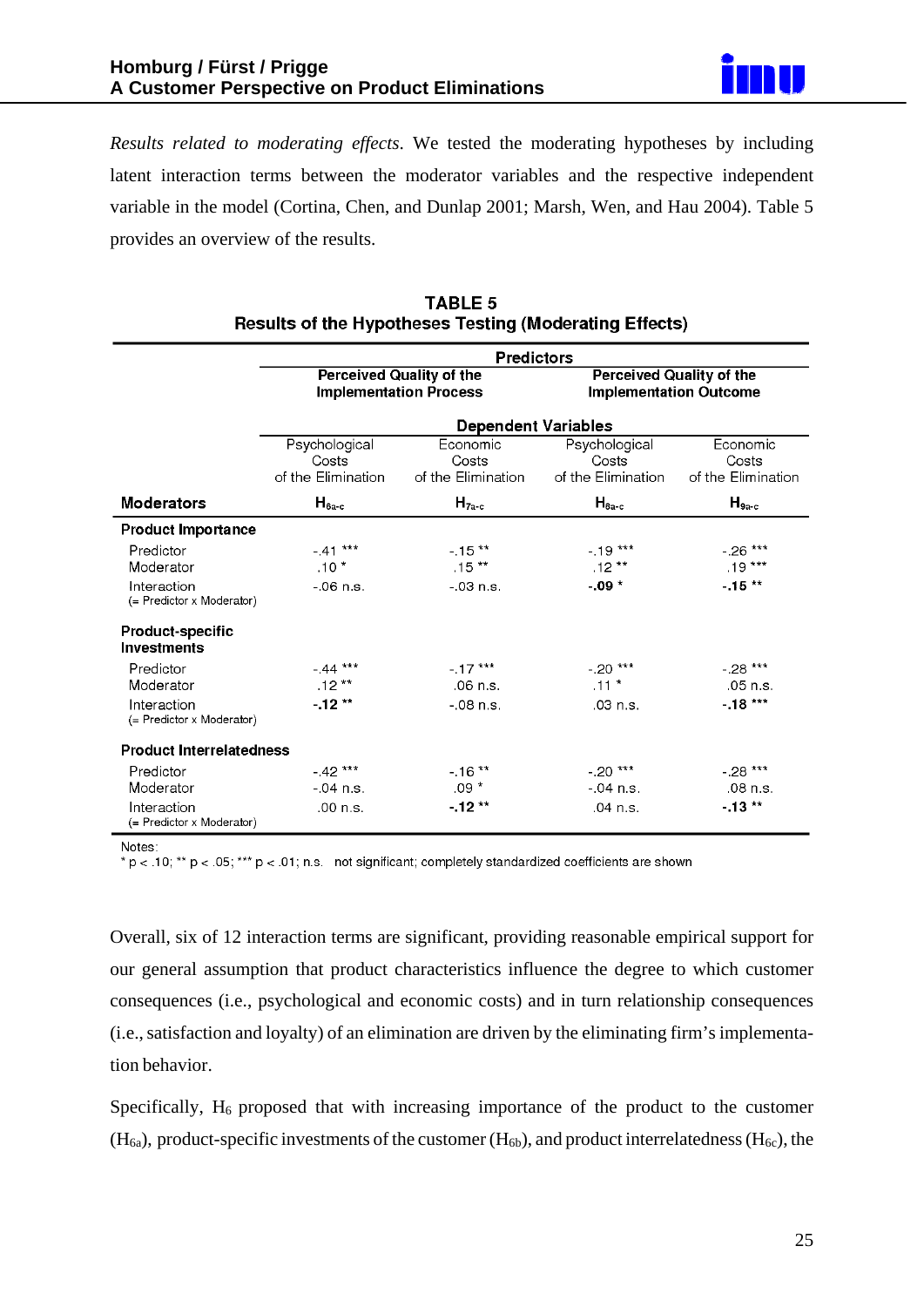

*perceived quality of the implementation process* has a stronger negative impact on a customer's psychological costs. As expected, resultsin each case show a negative estimate for the perceived quality of the implementation process. However, because the interaction term for  $H_{6a}$  and  $H_{6c}$ is not significant  $(p>10)$ , we find no empirical evidence for these hypotheses. By contrast, the interaction term for  $H_{6b}$  is negative and significant (p<.05), thus confirming this hypothesis.

 $H<sub>7</sub>$  suggested that the negative impact of the perceived quality of the implementation process on a customer's economic costs increases with product importance  $(H_{7a})$ , product-specific investments  $(H_{7b})$ , and product interrelatedness  $(H_{7c})$ . As predicted, in all cases the estimates for the perceived quality of the implementation process and the corresponding interaction term are negative. Whereas the interaction term is significant for  $H<sub>7c</sub>$  (p<.05), we find no statistical support for  $H_{7a}$  (p>.10) and  $H_{7b}$  (p>.10).

With regard to the impact of the *perceived quality of the implementation outcome* on a customer's psychological costs, we proposed a stronger negative impact with increasing product importance  $(H_{8a})$ , product-specific investments  $(H_{8b})$ , and product interrelatedness  $(H_{8c})$ . While for  $H_{8a}$  (p<.10), the corresponding interaction term is negative and significant and thus supports the related hypothesis, we find no empirical evidence for  $H_{8b}$  (p>.10) and  $H_{8c}$  (p>.10).

Finally, we predicted that the negative impact of the perceived quality of the implementation outcome on a customer's economic costs enhances with product importance  $(H_{9a})$ , productspecific investments  $(H_{9b})$ , and product interrelatedness  $(H_{9c})$ . In all cases we find a negative estimate for the perceived quality of the implementation outcome. Also, the corresponding interaction terms are all negative and significant ( $p<.05$ ,  $p<.01$ , and  $p<.05$ , respectively), thus confirming these hypotheses. <sup>6</sup>

Thus, overall, we find empirical evidence for a moderating role of all three product characteristics: Product importance solely affects the impact of the implementation outcome. By contrast, the two other product characteristics influence the impact of both the implementation process and the implementation outcome. Whereas product-specific investments moderate the effect of implementation process on psychological costs and the effect of implementation outcome on economic costs, product interrelatedness exclusively influences the effect of the implementation process and the implementation outcome, respectively, on economic costs. In the discussion section, we will elaborate on this pattern of findings in more detail.

*Results of tests of common method bias*. As the data for measuring the independent and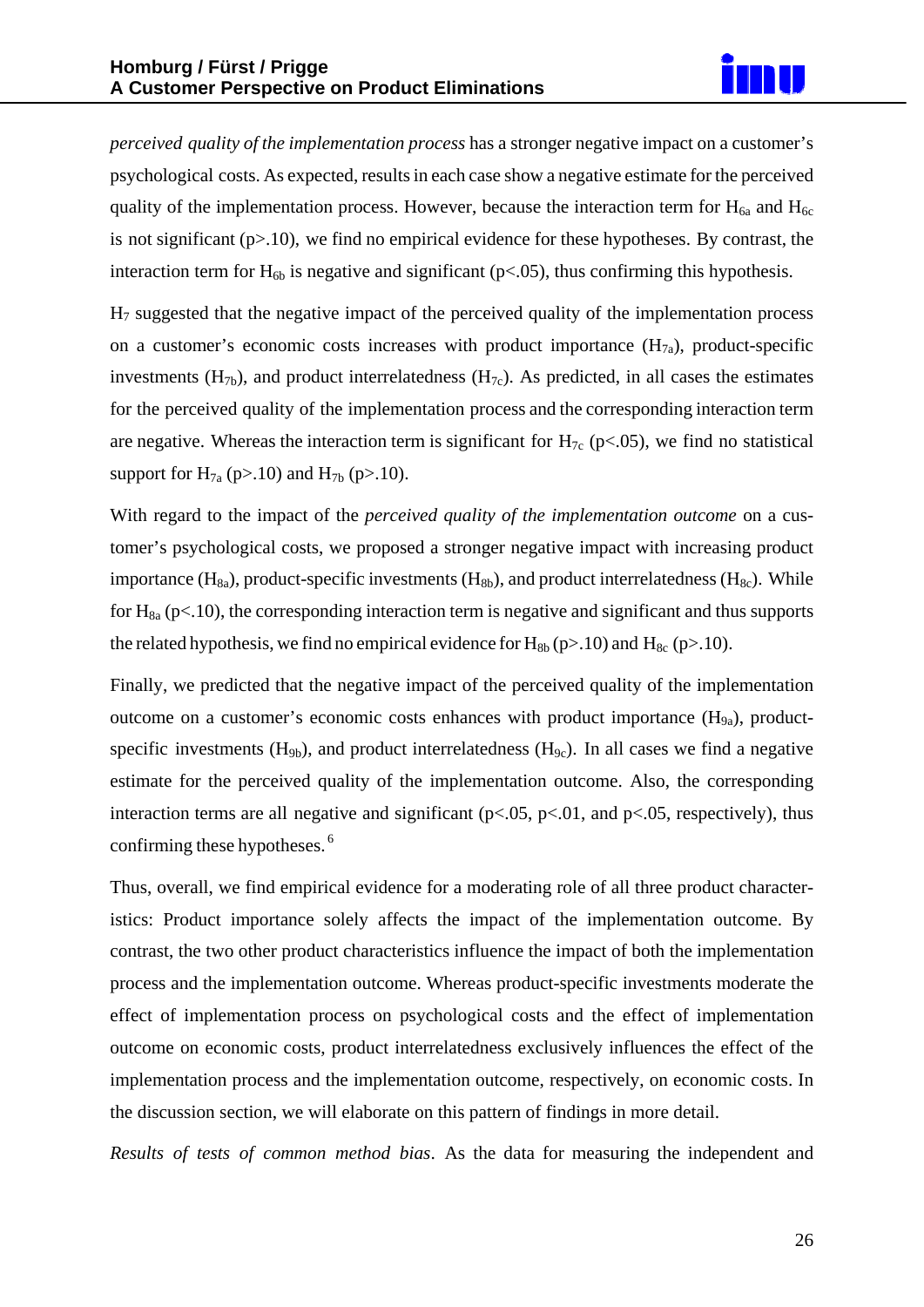

dependent constructs were obtained from the same source, the strengths of the observed relationships between these constructs(see Figure 2) may be inflated or deflated significantly by common-method variance. Thus, we followed the advice of Podsakoff et al. (2003) who are recognized for their "excellent guidelines … to estimate and control for common method bias" (Vogel, Evanschitzky, and Ramaseshan 2008, p. 102). For the research setting of our study, the authors recommend a single-common-method-factor approach. Using this approach is widely accepted in the marketing literature (e.g., MacKenzie, Podsakoff, and Fetter 1993; Ye, Marinova, and Singh 2007) and requires adding a first-order factor to the model with all of the independent and dependent construct measures as indicators. Findings show that, compared to the original model, all significant structural parameters continue to be significant in the same direction and all non-significant structural parameters continue to be non-significant. Thus, the pattern of relationships between constructs remains stable, indicating that common-method variance is not a notable problem in our study.

*Results of tests of generality of findings*. Using a multi-level approach, also known as hierarchical linear modelling (Bryk and Raudenbush 2002), we also tested the generality of our findings across industries. By modelling industry membership at the upper level (level 2) and the other variables at the lower level (level 1), this approach allows to consider the crosssectional nature of our sample, or in other words, the hierarchical nature of our data set (as several customers are nested within one industry). Results indicate that the pattern of structural relationships closely parallels the previously observed pattern – that is, estimates of the effects that were previously found to be significant remain significant and vice versa, supporting the generality of our findings.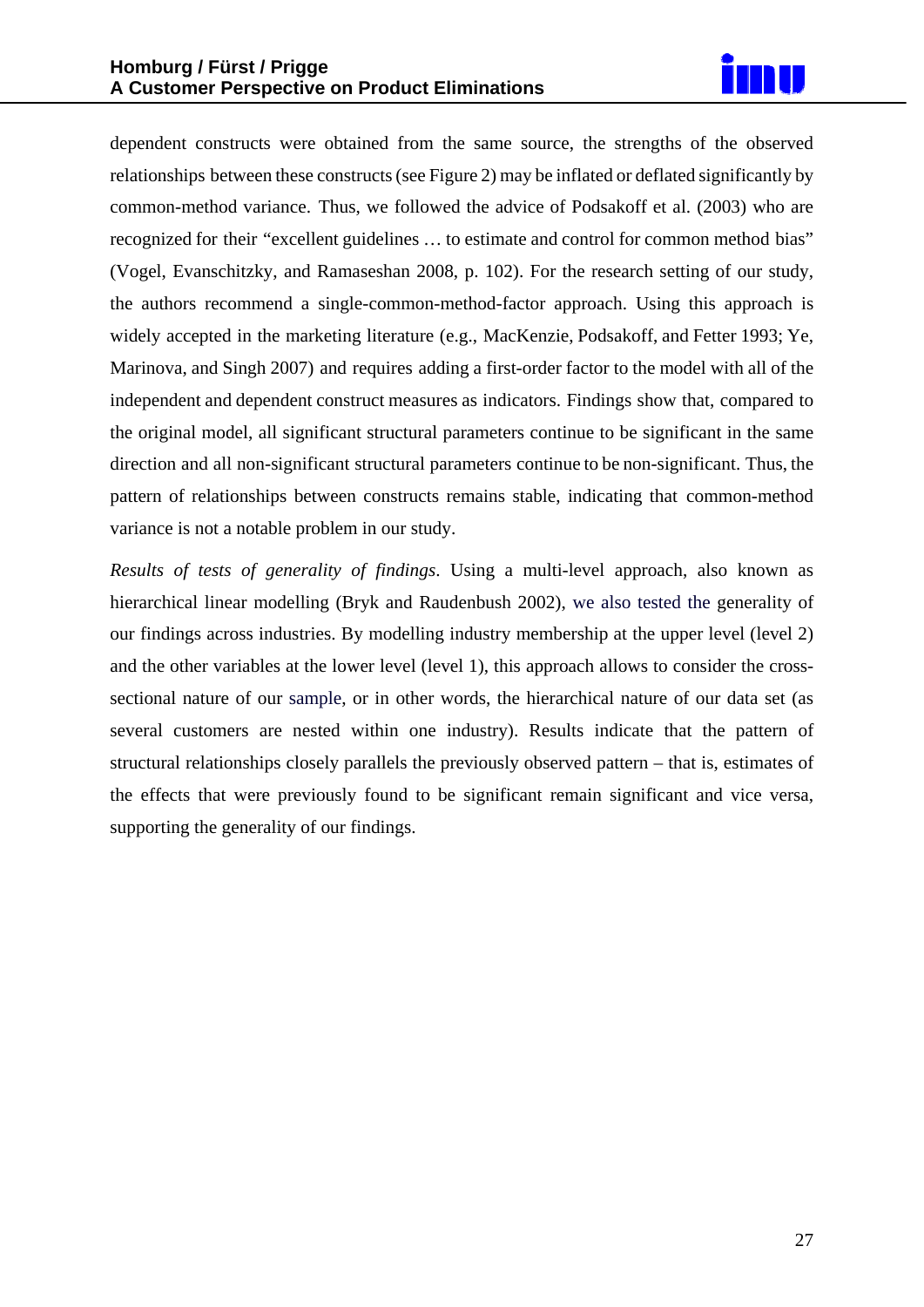

## **7 Discussion**

#### **7.1 Research Issues**

A first important result of our study relates to the finding that a company's withdrawal of a product typically has serious negative consequences for its customers and for companycustomer relationships. Specifically, when being confronted with an elimination, customers seem to face substantial psychological costs (e.g., uncertainty about the company's reliability and flexibility) and economic costs (e.g., costs of finding and integrating a substitute product) (see Table 2), which in turn negatively affect overall customer satisfaction and customer loyalty (see Figure 2). Interestingly, compared to economic costs, psychological costs tend to be more detrimental with respect to their impact on the company-customer relationship. Apparently, customers' perceived loss of long-term relational benefits, such as confidence in a company's reliability and flexibility, damages a business relationship more severely than a perceived shortterm economic loss, such as the costs of finding and integrating a substitute product.

The fact that our model explains more than half of the variance of both overall customer satisfaction ( $r^2 = .55$ ) and loyalty after the elimination ( $r^2 = .53$ ) additionally highlights the criticality of the topic under study: it shows that customers' attitude and behavior towards a supplier are considerably affected by the elimination of a product and the resulting psychological and economic costs.

Besides revealing the crucial role of psychological and economic costs, our study also shows that these costs are not exogenous in nature, but influenced considerably by the eliminating firm's implementation efforts. Specifically, on the basis of a literature review and field interviews, we identify and structure a variety of important criteria customers use to evaluate the quality of such implementation efforts. Both constructs resulting from this procedure are found to significantly drive a customer's costs of the elimination and thus overall satisfaction and loyalty after the elimination, providing empirical evidence for the content validity of these "quality" constructs.

Interestingly, we find that a customer's economic costs tend to be equally driven by the perceived quality of the implementation process and outcome, whereas a customer's psychological costs are more heavily affected by the perceived quality of the implementation process. Moreover, our findings indicate that the perceived quality of an eliminating firm's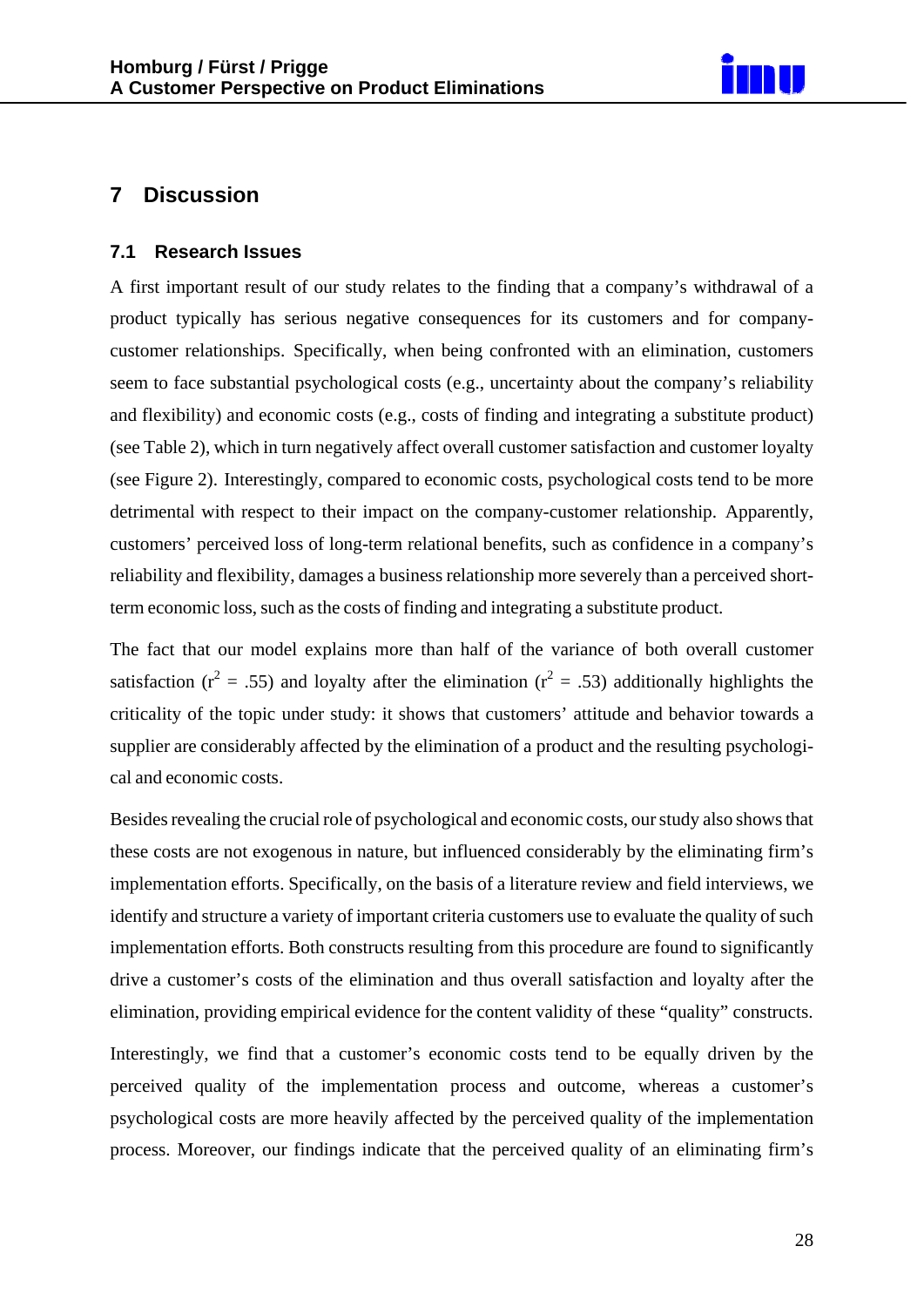

implementation process more strongly reduces a customer's psychological costs, whereas the perceived quality of the firm's implementation outcome more heavily decreases a customer's economic costs.

To analyze the relative impact of the two facets of an eliminating firm's implementation efforts (i.e., process and outcome), we computed the total effect of each facet on customer loyalty. On the basis of the parameter estimates shown in Figure 2, the implementation process has a total effect of .17, whereas the implementation outcome shows a total effect of .10. Thus, the implementation process turns out to be more important in the sense that it has a stronger overall impact on customer loyalty. Thisfinding is particularly interesting since most research in related areas, such as complaint management (e.g., Smith, Bolton, and Wagner 1999) or services marketing (e.g., Bell, Auh, and Smalley 2005), finds a greater impact of the outcome-related dimension of company behavior.

Moreover, our study shows that the impact of an eliminating firm's implementation efforts varies significantly across products. In other words, we find the degree to which customer and in turn relationship consequences - of the elimination are driven by the eliminating firm's implementation efforts to depend considerably on the eliminated product's characteristics of importance to the customer, specific investments of the customer, and interrelatedness with other products purchased from the firm (see Table 5). Specifically, the impact of the implementation outcome (four significant interaction terms) varies more strongly across products than the impact of the implementation process (two significant interaction terms). Interestingly, especially the degree to which a customer's economic costs are driven by the implementation outcome seems to depend on the characteristics of the eliminated product. This finding is intuitive, as both the dependent and independent variable of thisrelationship are closely related to the eliminated product, both absolute and compared to psychological costs and the implementation process, respectively (see also Footnote 5).

A more detailed look at the results shows that the product's importance to the customer does not affect the impact of the implementation process, but rather exclusively affects the impact of the implementation outcome. By contrast, product-specific investments of the customer and product interrelatedness moderate the effects of both the implementation process and the implementation outcome. Product interrelatedness solely influences the effects of these constructs on a customer's economic costs of the elimination. This finding can be explained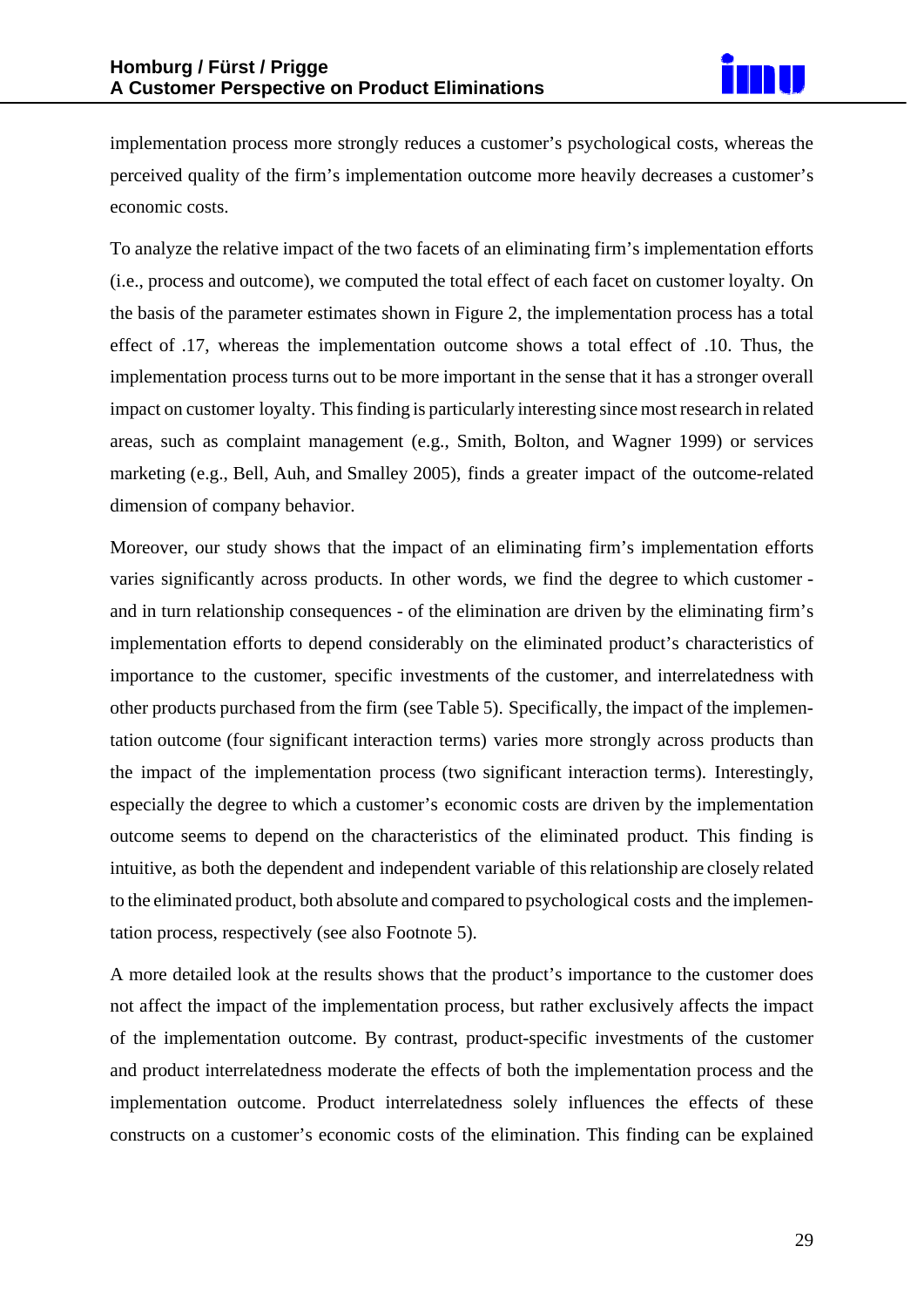

by the fact that the interrelatedness of the eliminated product has especially to do with product synergies, as well as any financial and time-related benefits associated with the customer's combined purchasing and combined use of this product with other products of the eliminating firm. Therefore, the degree to which these synergies and benefits are at stake seems to affect the impact of implementation efforts on a customer's economic burden and expenditures due to the elimination, but not the impact of such efforts on a customer's psychological consequences of the elimination.

Product-specific investments of the customer, however, present a more complex picture. On the one hand, this product characteristic enhances the impact of the implementation process on a customer's psychological costs of the elimination, but not on the economic costs. This finding may be due to the fact that in the case of considerable product-specific investments, an adequate manner in which a firm implements the elimination cannot prevent these investments to be mostly sunk. However, it can serve as a valuable indicator for the firm's general goodwill towards the customer, thereby preventing the customer to become seriously uncertain about the wisdom of engaging in a business relationship with the firm. On the other hand, product-specific investments increase the impact of the implementation outcome on the customer's economic costs of the elimination, but not on the psychological costs. This finding can be explained by the fact that when a customer has made significant irreversible investments in an eliminated product, receiving an appropriate compensation, such as the offer of alternative products or reimbursement for sunk investments, can make up for considerable economic losses. However, it seems not to dissuade the customer from raising significant doubts about the firm's reliability, flexibility, and cooperativeness.

#### **7.2 Limitations and Avenues for Future Research**

Our study has some limitations that, at the same time, offer promising avenues for future research. First, we focus on the adverse consequences of a product elimination. However, research and practice would certainly benefit from examining whether the elimination of a product may also have some favorable consequences for the customer, such as a reduced complexity of purchasing and logistics activities. Second, by drawing on social exchange theory, our study concentrates on satisfaction and loyalty as ultimate customer responses to product eliminations. To gain insight into other customer responses to product eliminations, such as customer complaints (e.g., Homburg and Fürst 2005, 2007), future studies could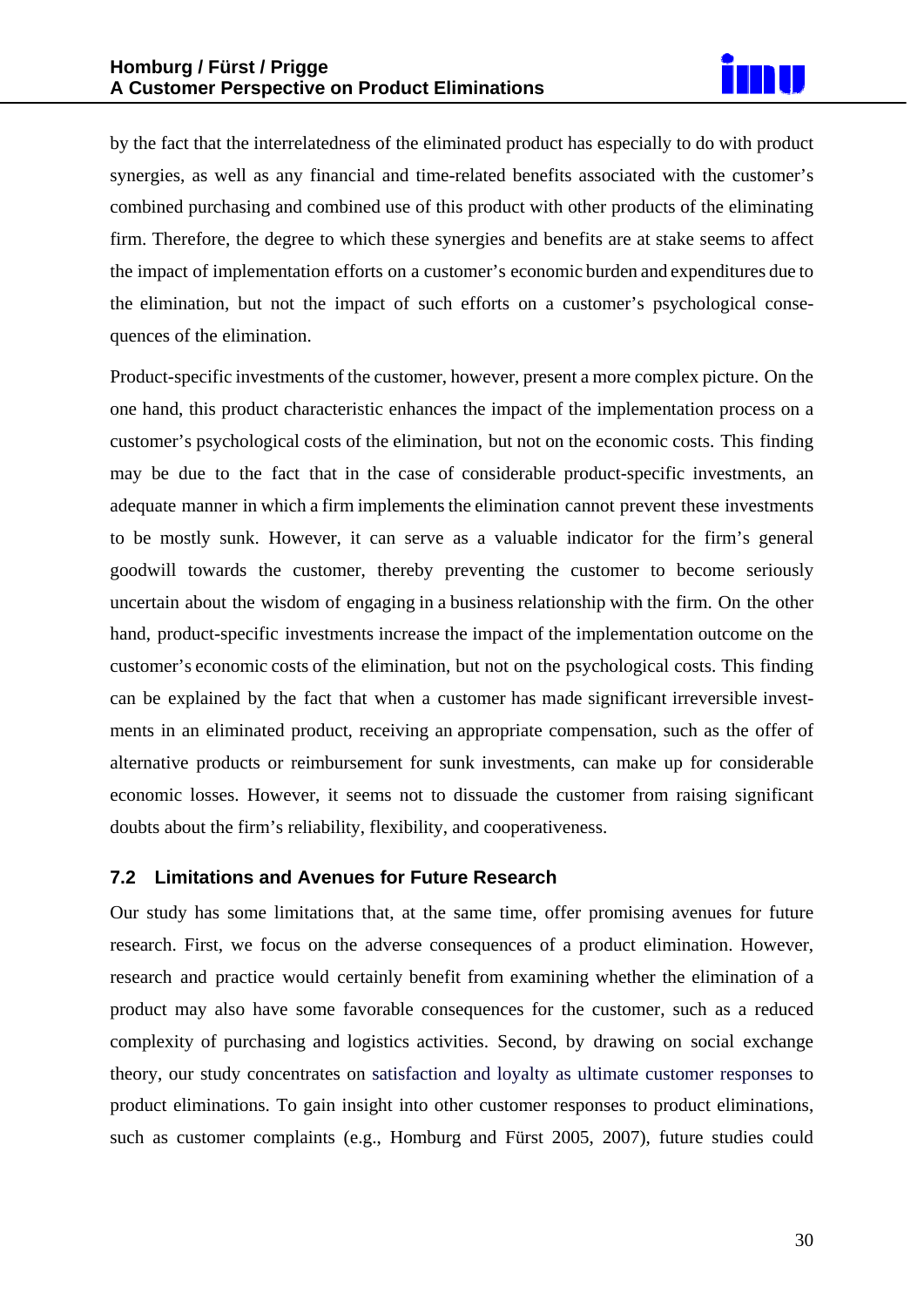

develop and test a framework that draws on exit-voice theory (Hirschman 1970). Third, when analyzing moderating effects, we focus on characteristics of the eliminated product. Future studies could also examine corresponding effects of other variables. For example, relationship and market characteristics may moderate the links between customer consequences and relationship consequences of the elimination. Fourth, owing to our use of perceptual managerial responses, such as a customer's perceived quality of company elimination behavior or of the economic costs of the elimination, the relationships observed must be interpreted with due caution. Future research should try to draw on factual responses, such as the company's actual elimination behavior or the customer's actual economic costs of the elimination. Fifth, when assessing the economic costs of the elimination, respondents may have had some combination of "gross" costs (i.e., costs prior to any efforts by the eliminating company) and "net" costs (i.e., costs after the efforts by the eliminating company) in mind, although our study aims to solely focus on "net" costs. Finally, it is worth mentioning that ourstudy draws on a B2B sample so that our findings only apply to this context. Future studies could examine which of the findings also hold true for a B2C context.

#### **7.3 Managerial Implications**

On a general level, our study shows that managers' decision to eliminate a product may result in adverse consequences not only for customers but also for the eliminating company itself. More precisely, a company's withdrawal of a problematic product from the portfolio can act as a double-edged sword, as it may simultaneously lead to serious dissatisfaction and defection on the customer side. However, our results also indicate that an eliminating company definitely has the chance to mitigate such unfavorable effects, thereby offering encouragement to managers facing removal of problematic products. In this context, we show that by appropriately implementing an elimination, a company can demonstrate market orientation to its customers even when doing something that does not at all appear to be market-oriented (i.e., removing a product from the portfolio).

On a pragmatic level, our study provides guidelines on how a company can best handle the implementation of product eliminations at the customer interface. In proactively managing the elimination, companies should recognize that product removals inevitably raise customer doubts about the wisdom of engaging in a business relationship with the eliminating company. We find that customers' psychological costs in terms of uncertainty about the company's reliability,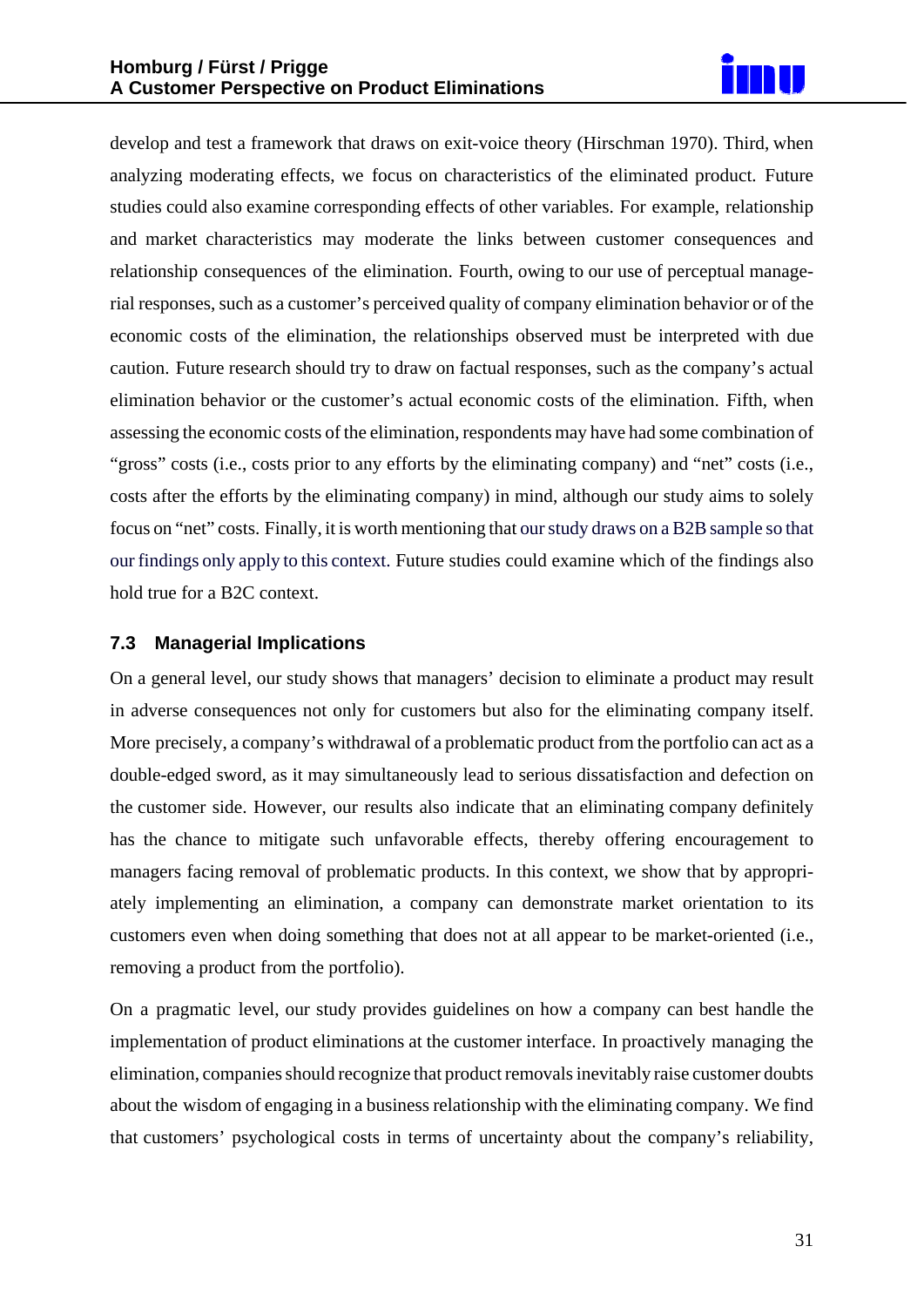

flexibility, and cooperativeness have a significantly stronger impact on satisfaction and loyalty after the elimination than do economic costs, such as the cost of finding a substitute product and adapting the production process. Thus, we advise managers implementing eliminations to focus more heavily on maintaining (or restoring) customer confidence in their firm's general reliability, flexibility, and cooperativeness than on compensating customers for the specific economic loss due to the product elimination.

To achieve this goal, managers should take particular care to address the "soft" factors (the implementation process), rather than solely relying on the "hard" factors (the implementation outcome). Specifically, we recommend focusing managerial attention and resources on a timely announcement of the elimination to give customers enough time for a smooth substitution of the product. Further, a firm should instruct and train customer-contact staff to properly explain the reasons for an elimination, to appropriately react to customer requests, and to allow customers to participate in the decision on the compensation provided. Our finding that such process-related activities have a stronger impact on customer loyalty than outcome-related activities is especially encouraging for firms that cannot offer a suitable alternative product or large financial compensation to their customers.

Of course, focusing on the implementation process should not lead to neglect of the implementation outcome, which still has a significant influence on the relationship consequences of an elimination. In most cases, offering an adequate alternative product to customers that are affected by an elimination may be the best solution for both company and customers. If no adequate alternative product can be provided, managers should at least strive to alleviate the adverse consequences of the elimination for customers. Relief may be provided by stocking replacement parts for the eliminated product, offering a reasonable amount of financial compensation for customer investments due to the elimination, or helping customers to find an alternative supplier.

Beyond these considerations, managers must be aware that the effectiveness of their firm's implementation efforts varies significantly with the eliminated product's characteristics - the importance to the customer, specific investments of the customer, and interrelatedness with other products purchased from the firm. Thus, we recommend that managers handling a product elimination at the customer interface adapt their efforts to the specific characteristics of the eliminated product.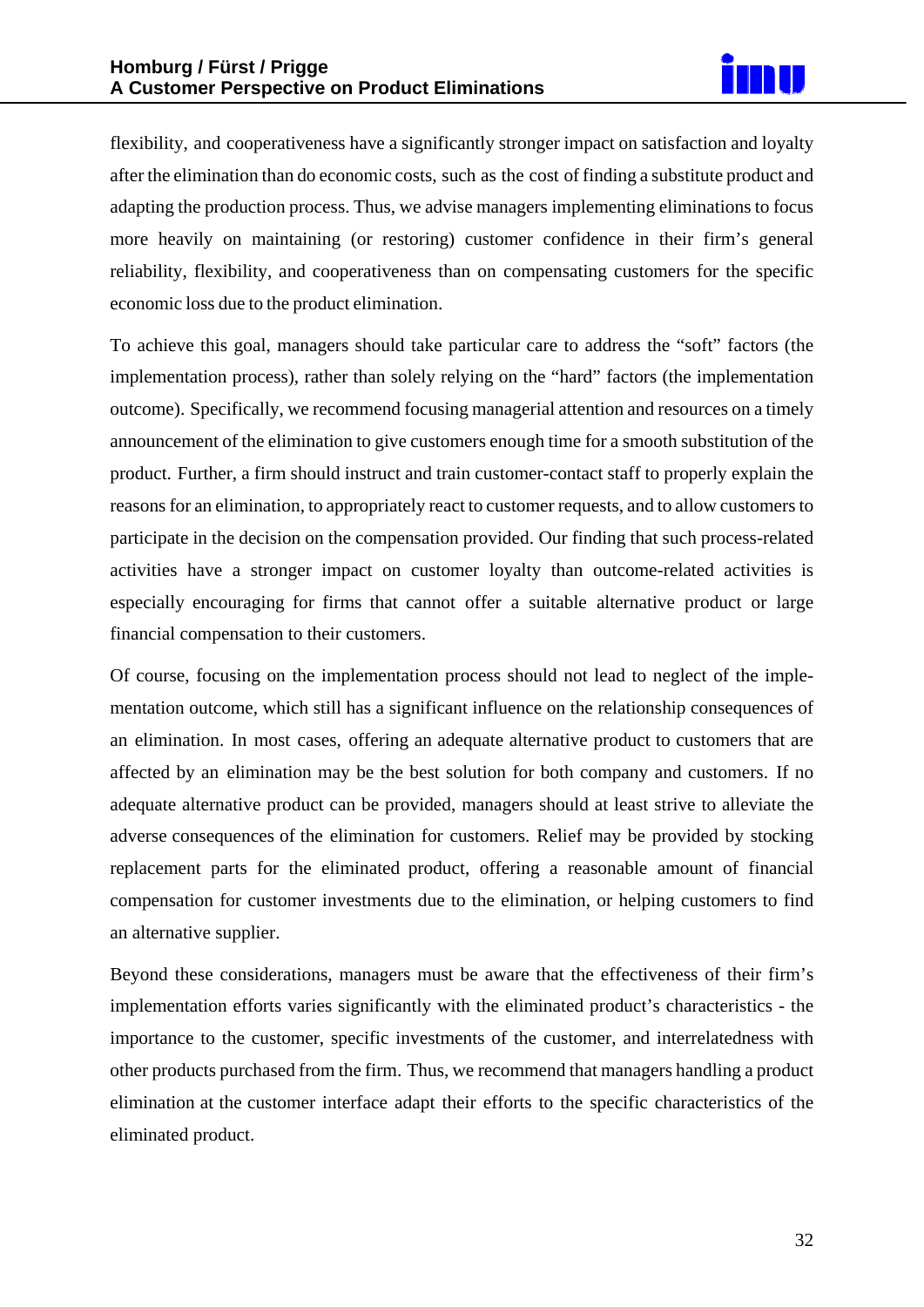

Specifically, when the eliminated product is highly relevant to customers, managers should particularly strive to provide an appropriate compensation, for example by offering an adequate alternative product or by helping to find an alternative supplier. Otherwise, the elimination may cause significant financial damage to customers owing to adverse consequences such as interruptions of the production process, and in turn seriously endanger company-customer relationships.

Furthermore, when the eliminated product is associated with significant specific investments of customers, we advise managers to especially focus on both customer treatment (i.e., implementation process) and customer compensation (i.e., implementation outcome). In such a situation, an adequate treatment of customers (in terms of timeliness, decision control, explanation, and effort) is shown to be particularly effective in reducing customer uncertainty about the company's reliability, flexibility, and cooperativeness. By contrast, an appropriate compensation of customers (in terms of non-financial and financial support) is then found to be especially important to mitigate customers' economic losses (caused by sunk customer investments in the eliminated product).

Also, when the eliminated product is highly interrelated with other products of the eliminating company, adequate treatment of customers through the implementation process and an appropriate compensation of customers in the implementation outcome become more important. This importance lies in the particularly strong reducing impact of these implementation facets on customers' economic costs of the elimination, whereas customers' psychological costs of the elimination are not reduced in a particular strong way. Consequently, when eliminating a product of high interrelatedness, managers should try to especially emphasize those characteristics of the implementation that help reduce customers' economic costs. For example, we recommend communicating to customers that the elimination has been early announced to give them enough time to find an adequate and reasonably priced substitute product. Moreover, an eliminating company may then explicitly explain to customers how the offered alternative product could provide financial and time savings due to the combined purchasing and combined use with other products of the company.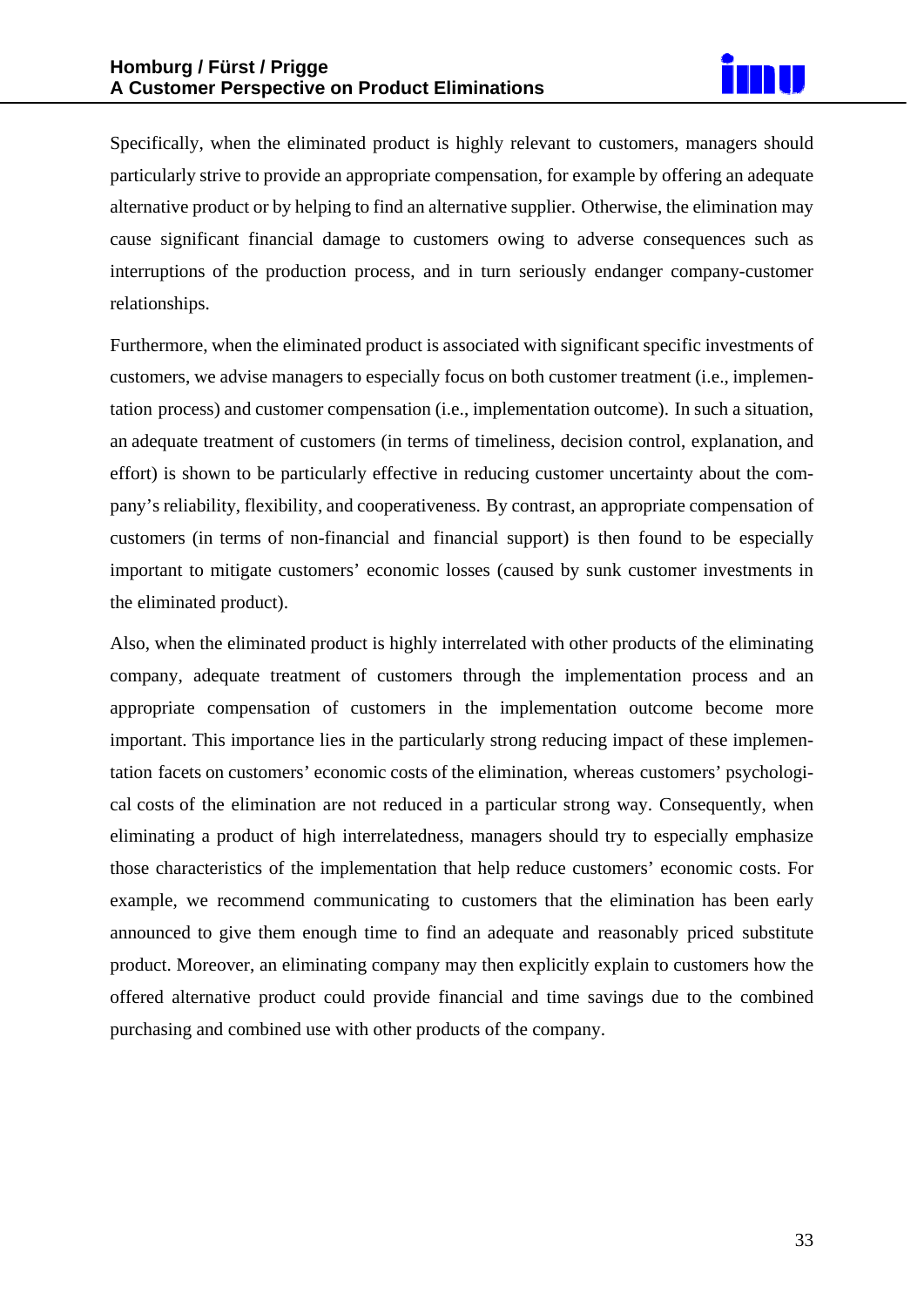<u>.</u>



### **Footnotes**

- <sup>1</sup> Although this theory has originally been developed to analyze interpersonal exchange relationships, its scope has subsequently been generalized (and thus extended) to exchange relationships between interacting parties, be it individuals or groups/organizations (e.g., Cropanzano and Mitchell 2005; Moorman, Blakely, and Niehoff 1998). This is also, and especially, true for the marketing literature. For example, researchers have successfully applied the theory to study buyer-seller relationships in business markets (e.g., Dwyer, Schurr, and Oh 1987), distributor firm and manufacturer firm working relationships (e.g., Anderson and Narus 1984, 1990), and interfirm adaption in relationships between a supplier firm and a customer firm (e.g., Hallen, Johanson, and Seyed-Mohamed 1991).
- 2 Two case studies should illustrate our study's understanding of a product elimination. First, a customer producing alternators was confronted with the elimination of a type of electronic device, as this product disproportionately raised the complexity of processes in various functional areas of the eliminating company. So far, the customer had repeatedly purchased this product in large amounts from the eliminating company (located in Mid-Europe) to use it as an essential component of products produced by sites in Mid-Europe. Although the customer had another supplier (located in North-America) for this product, this company had so far only supplied the customer's sites in North- and Mid-America, as transporting the electronic devices to the sites in Mid-Europe would have been associated with prohibitively high costs. Second, a metal processing firm was no longer supplied with a certain type of steel, as this product became unprofitable for the eliminating company. The product, which had been exclusively purchased from this supplier, had served as the main raw material for manufacturing high-quality rivets and studs sold to customers from the machine building industry.
- <sup>3</sup> We assessed *non-response bias* by two tests. First, when comparing the firms we initially addressed and the responding firms, we found no significant differences in size or industry. Second, following the approach of Mentzer, Flint, and Hult (2001), we contacted a random sample of 50 nonrespondents by telephone and asked them to answer the questions that capture the key constructs of our model. A comparison of group means revealed no significant differences between nonrespondents and respondents. Moreover, to test for a *possible informant bias*, we asked respondents whether another manager of their firm had significant knowledge about the product elimination in question. Of the 53 respondents who answered in the affirmative, 46 provided the name and contact information of this manager. We sent a shortened version of our questionnaire to these individuals and compared the responses of the primary and secondary informant of each firm. Results show that the responses of the secondary informant were similar to those of the primary informant, providing further confidence in using the primary responses.
- 4 To determine whether the eliminated products in our sample were also important to the eliminating companies, we identified these firms on the basis of information given by customer respondents. Subsequently, we contacted these firms to ask whether the eliminated product represented an important part of their portfolio (on a seven-point scale with "unimportant part of portfolio" and "very important part of portfolio" as anchors). 38 firms provided this information. The resulting mean value of 3.91 indicated that the eliminated products in our sample were mostly of rather medium importance to the eliminating companies.
- 5 Moreover, results indicate a number of statistically significant direct effects of product characteristics and other control variables on customer and relationship consequences of an elimination: We find that product importance increases a customer's psychological and economic costs, whereas productspecific investments seem to have a positive effect on overall customer satisfaction and loyalty after the elimination. Further, product interrelatedness is found to enhance customer loyalty after the elimination. In addition, the availability of alternatives shows a negative effect on a customer's economic costs as well as overall satisfaction and loyalty after the elimination. Finally, we found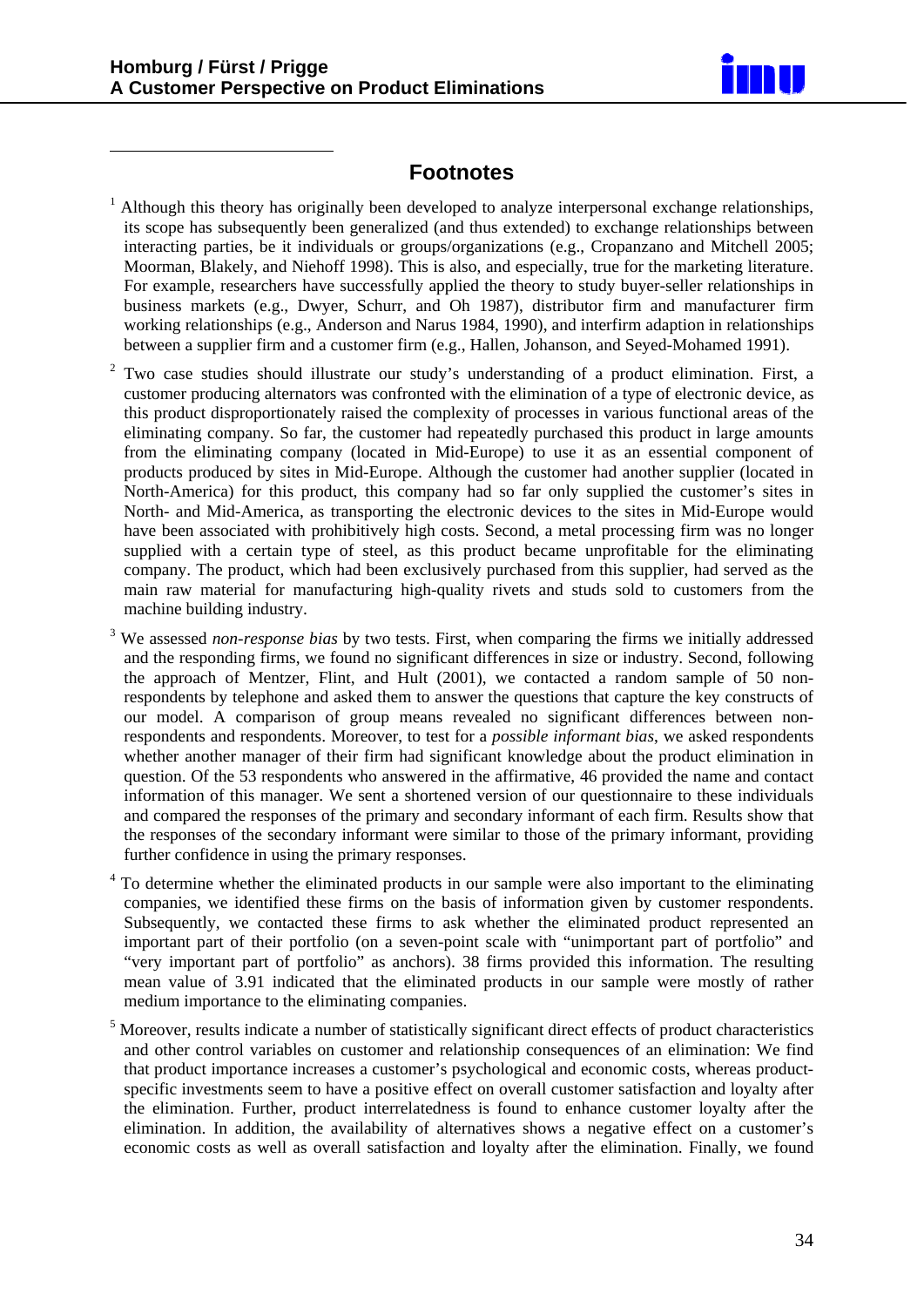<u>.</u>



overall customer satisfaction before the elimination to positively influence overall customer satisfaction and loyalty after the elimination.

<sup>6</sup> The interesting finding that  $H_{9a-c}$  is more strongly supported by the data than are  $H_{6a-c}$ - $H_{8a-c}$  can be explained by the fact that the constructs related to H<sub>9a-c</sub> (implementation outcome and a customer's economic costs of the elimination) show a closer relationship to product-related issues and thus to the moderator variables (characteristics of the eliminated product) than do the constructs related to  $H_{6a-c}$ - $H_{8a-c}$ . Specifically, compared to the implementation process (the manner of the implementation), the implementation outcome is more closely related to product-related issues, as it includes, for example, the offer of alternative products and the stocking of replacement parts for the eliminated product. Similarly, compared to a customer's psychological costs (doubts about the eliminating company), a customer's economic costs are more closely related to product-related issues, as they include, for example, costs for searching and evaluating substitute products and opportunity costs owing to lost synergies with other products.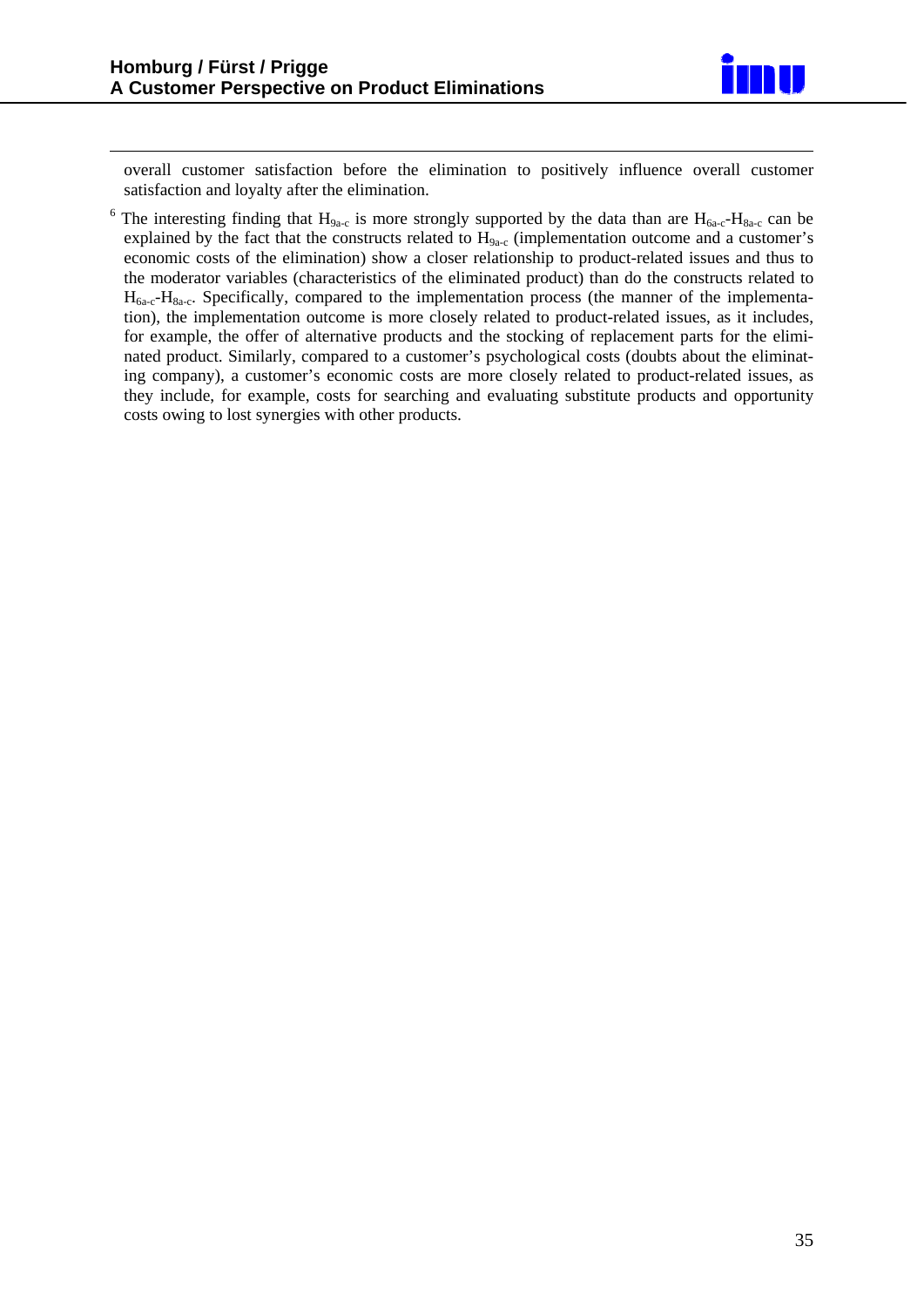

## **Appendix**

## **Scale Items for Construct Measures**

| <b>Constructs</b>                  | Items <sup>a</sup>                                                                                                                                                                                                                                           |
|------------------------------------|--------------------------------------------------------------------------------------------------------------------------------------------------------------------------------------------------------------------------------------------------------------|
| (1) Perceived<br>Quality of the    | To what extent do you agree with the following statements?                                                                                                                                                                                                   |
| Implementation                     | The eliminating company<br>gave us timely notification of the elimination.                                                                                                                                                                                   |
| <b>Process</b>                     | explained us the reasons for the elimination.                                                                                                                                                                                                                |
|                                    | involved us in the decision on the exact date of the elimination.                                                                                                                                                                                            |
|                                    | involved us in the decision on the implementation of the elimination.                                                                                                                                                                                        |
|                                    | put a lot of effort in trying to mitigate our hassle due to the elimination.                                                                                                                                                                                 |
|                                    | overall has implemented the elimination in an appropriate manner.                                                                                                                                                                                            |
|                                    | <i>Selected sources:</i> Avlonitis 1983; Tax, Brown, and Chandrashekaran 1998                                                                                                                                                                                |
| (2) Perceived                      | To what extent do you agree with the following statements?                                                                                                                                                                                                   |
| Quality of the                     | The eliminating company                                                                                                                                                                                                                                      |
| Implementation                     | offered adequate alternative products for the eliminated product.                                                                                                                                                                                            |
| <b>Outcome</b>                     | offered the stocking of replacement parts for the eliminated product.                                                                                                                                                                                        |
|                                    | helped us to find an adequate alternative supplier for the eliminated product.                                                                                                                                                                               |
|                                    | provided adequate financial compensation for our investments needed due to the<br>elimination.                                                                                                                                                               |
|                                    | overall has provided an adequate compensation when implementing the elimination.                                                                                                                                                                             |
|                                    | Selected sources: Argouslidis and Baltas 2007; Avlonitis 1984; Tax, Brown, and Chandrashekaran<br>1998                                                                                                                                                       |
| (3) Psychological                  | To what extent do you agree with the following statements?                                                                                                                                                                                                   |
| Costs of the                       | Due to the product elimination, we became uncertain about                                                                                                                                                                                                    |
| <b>Elimination</b>                 | whether we can still rely on the eliminating company.                                                                                                                                                                                                        |
|                                    | whether the eliminating company is still flexible enough to meet our demands.                                                                                                                                                                                |
|                                    | whether the eliminating company is still a cooperative business partner.                                                                                                                                                                                     |
|                                    | Selected sources: Arend 2006; Dwyer, Schurr, and Oh 1987; Noordewier, John, and<br>Nevin 1990                                                                                                                                                                |
| (4) Economic                       | To what extent do you agree with the following statements?                                                                                                                                                                                                   |
| Costs of the<br><b>Elimination</b> | With respect to our elimination-induced activities (e.g., searching and evaluating substitute<br>products, in-house development of a substitute product, additional quality assurance as well<br>as additional set-up and downtime), the product elimination |
|                                    | was an enormous financial burden for us.                                                                                                                                                                                                                     |
|                                    | involved high expenditures for us.                                                                                                                                                                                                                           |
|                                    | was an enormous time-related burden for us.                                                                                                                                                                                                                  |
|                                    | was a very time-consuming incident for us.                                                                                                                                                                                                                   |
|                                    | Selected sources: Cannon and Homburg 2001; Montgomery, Moore, and Urbany 2005                                                                                                                                                                                |
|                                    | (5) Overall Customer To what extent do you agree with the following statements?                                                                                                                                                                              |
| <b>Satisfaction</b><br>after the   | Overall, the eliminating company's performance in the business relationship exceeds our<br>expectations.                                                                                                                                                     |
| <b>Elimination</b>                 | Overall, we are very satisfied with the eliminating company.                                                                                                                                                                                                 |
|                                    | Overall, so far, we have had good experiences with the eliminating company.                                                                                                                                                                                  |
|                                    | Selected sources: Anderson and Sullivan 1993; Smith and Bolton 1998                                                                                                                                                                                          |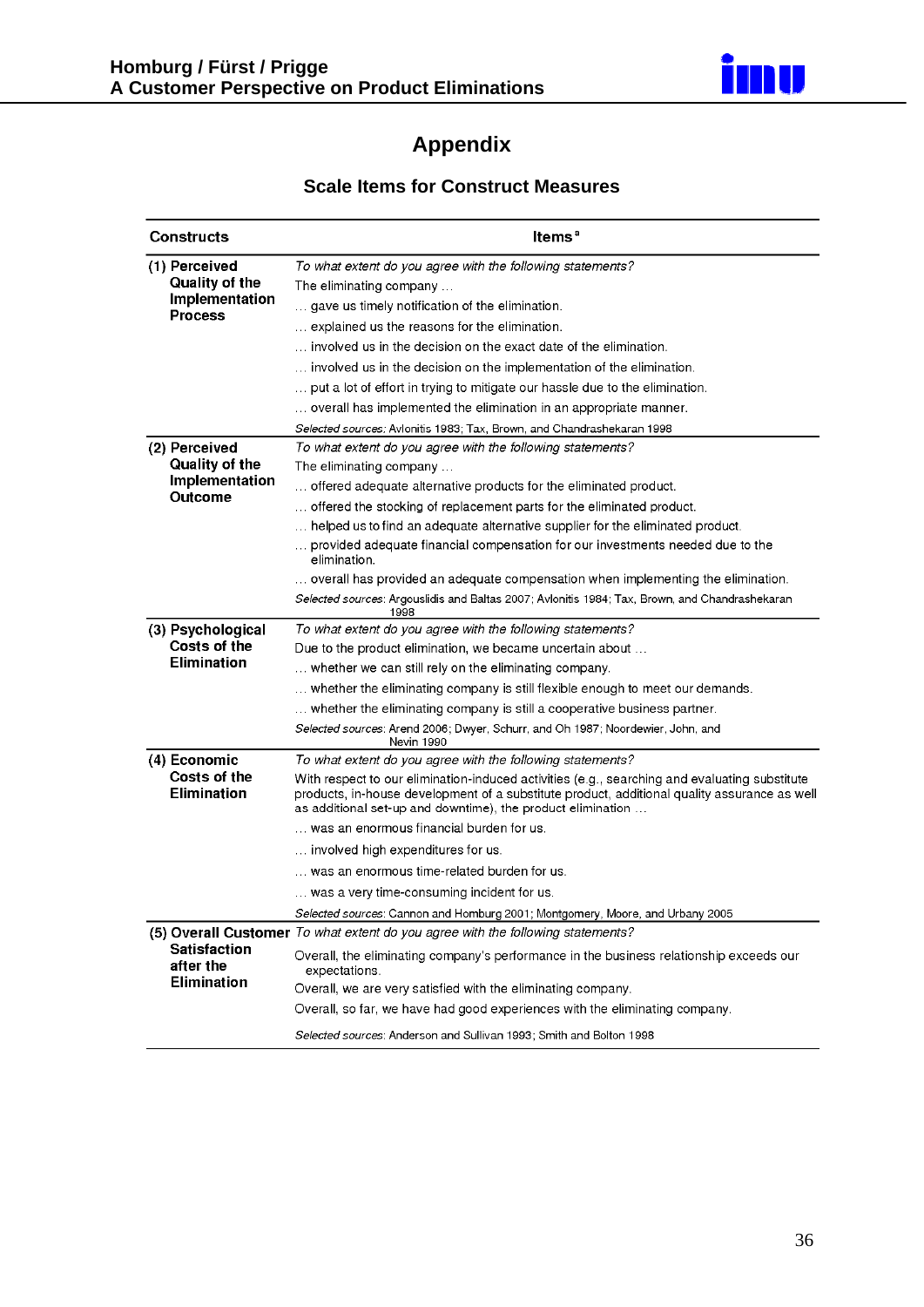

## **Appendix (Continued)**

## **Scale Items for Construct Measures**

| <b>Constructs</b>                                             | Items <sup>a</sup>                                                                                                                                                                                                                                                                                                                                                                                                               |  |  |  |  |  |
|---------------------------------------------------------------|----------------------------------------------------------------------------------------------------------------------------------------------------------------------------------------------------------------------------------------------------------------------------------------------------------------------------------------------------------------------------------------------------------------------------------|--|--|--|--|--|
| (6) Customer<br>Loyalty<br>after the<br><b>Elimination</b>    | To what extent do you agree with the following statements?<br>After the implementation of the product elimination, we have remained loyal.<br>After the implementation of the product elimination, we have continued the business<br>relationship as before.<br>We intend to remain loyal in the future.                                                                                                                         |  |  |  |  |  |
|                                                               | We intend to continue the business relationship in the future.<br>We intend to extent the business relationship in the future<br>(by purchasing additional products that we do not yet purchase from this company).                                                                                                                                                                                                              |  |  |  |  |  |
|                                                               | <i>Selected source</i> : Mittal and Kamakura 2001                                                                                                                                                                                                                                                                                                                                                                                |  |  |  |  |  |
| (7) Importance of<br><b>Product to the</b><br>Customer        | To what extent do you agree with the following statements?<br>Compared to other products used in our production process, the eliminated product is of<br>high importance.<br>A malfunction or non-availability of the eliminated product would have severe<br>consequences for our production process.                                                                                                                           |  |  |  |  |  |
|                                                               | Selected source: Möller and Laaksonen 1986                                                                                                                                                                                                                                                                                                                                                                                       |  |  |  |  |  |
| (8) Product-specific                                          | To what extent do you agree with the following statements?                                                                                                                                                                                                                                                                                                                                                                       |  |  |  |  |  |
| <b>Investments of</b><br>the Customer                         | To effectively purchase and use the eliminated product, we have made substantial<br>investments in specialized physical assets, processes, and people.<br>To ensure a smooth purchasing and use of the eliminated product, we have significantly<br>invested in resources that are specific to the eliminated product.<br>We have made large specific investments to optimize the purchase and use of the<br>eliminated product. |  |  |  |  |  |
|                                                               | For obtaining and processing the eliminated product, we have developed procedures and<br>routines that are tailored to the technical specifications of the product.                                                                                                                                                                                                                                                              |  |  |  |  |  |
|                                                               | <i>Selected sources</i> : Heide and John 1990; Poppo 2003                                                                                                                                                                                                                                                                                                                                                                        |  |  |  |  |  |
| (9) Product<br><b>Interrelatedness</b>                        | To what extent do you agree with the following statements?<br>The eliminated product was purchased together with other products of the eliminating<br>company.<br>The joint purchasing of the eliminated product and other products of the eliminating                                                                                                                                                                           |  |  |  |  |  |
|                                                               | company led to financial and time savings for our company.<br>The eliminated product and other products of the eliminating company were used together<br>in our production process.<br>The joint use of the eliminated product and other products of the eliminating company led to                                                                                                                                              |  |  |  |  |  |
|                                                               | product synergies for our company.<br>Selected source: Cannon and Homburg 2001                                                                                                                                                                                                                                                                                                                                                   |  |  |  |  |  |
| (10) Availability of                                          | To what extent do you agree with the following statements?                                                                                                                                                                                                                                                                                                                                                                       |  |  |  |  |  |
| <b>Alternatives</b>                                           | There are other suppliers in the market that could provide an adequate alternative to the<br>eliminated product.                                                                                                                                                                                                                                                                                                                 |  |  |  |  |  |
|                                                               | There are a number of alternative supply sources for the eliminated product.                                                                                                                                                                                                                                                                                                                                                     |  |  |  |  |  |
|                                                               | Other suppliers have the same capabilities as the eliminating company.                                                                                                                                                                                                                                                                                                                                                           |  |  |  |  |  |
|                                                               | The supply market of the eliminated product is very competitive                                                                                                                                                                                                                                                                                                                                                                  |  |  |  |  |  |
|                                                               | Selected source: Cannon and Homburg 2001                                                                                                                                                                                                                                                                                                                                                                                         |  |  |  |  |  |
| (11) Overall<br><b>Customer</b><br>Satisfaction<br>before the | To what extent do you agree with the following statements?<br>Overall, the eliminating company's performance in the business relationship had exceeded<br>our expectations.<br>Overall, we had been very satisfied with the eliminating company.                                                                                                                                                                                 |  |  |  |  |  |
| <b>Elimination</b>                                            | Overall, until then, we had had good experiences with the eliminating company.<br>Selected sources: Anderson and Sullivan 1993; Smith and Bolton 1998                                                                                                                                                                                                                                                                            |  |  |  |  |  |

Note:

<sup>a</sup> All items are reflective in nature.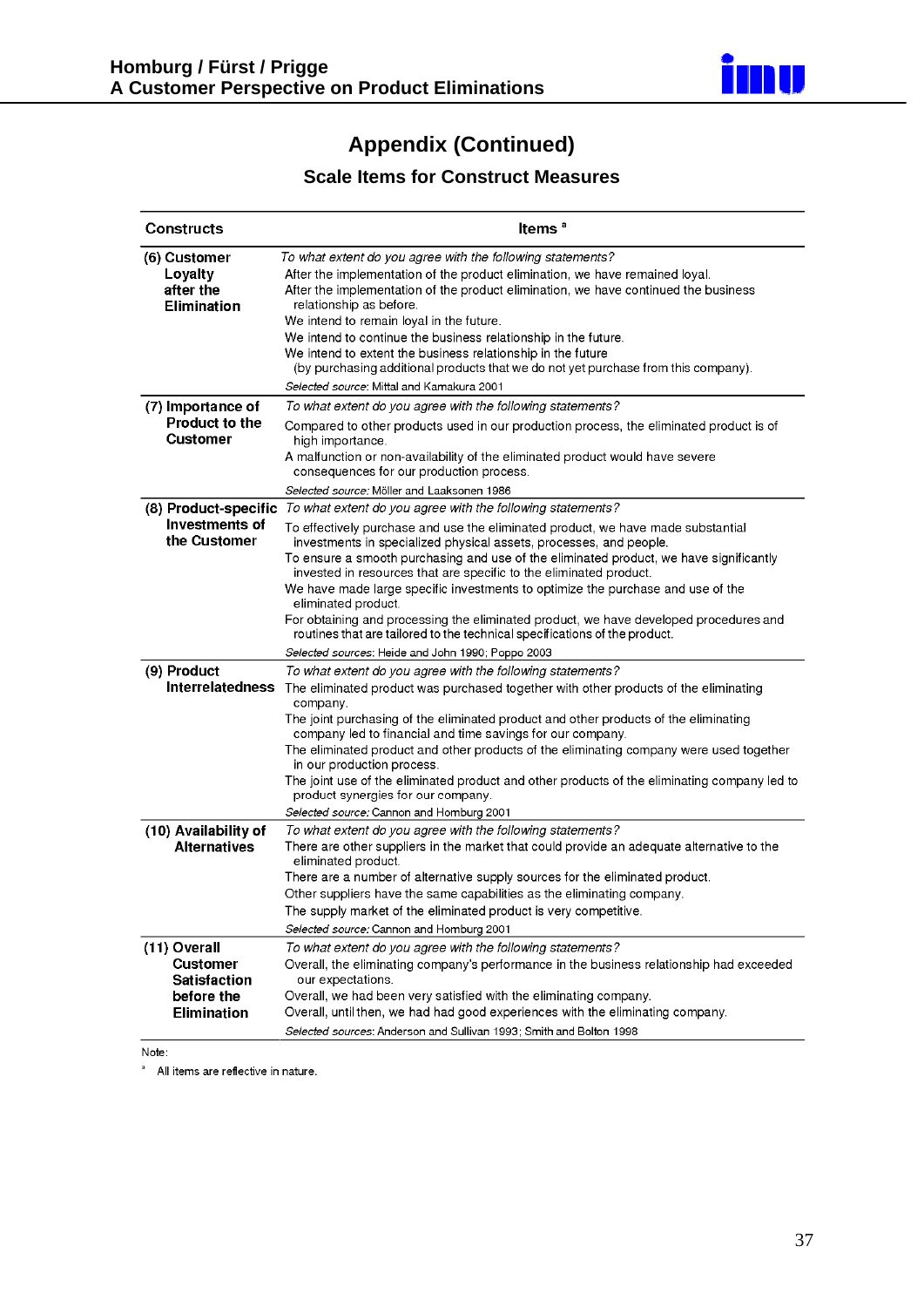

## **REFERENCES**

- Akerlof, George A. (1970), "The Market for Lemons: Quality Uncertainty and the Market Mechanism," *Quarterly Journal of Economics*, 84 (August), 488-500.
- Anderson, James C. and James A. Narus (1984), "A Model of the Distributor's Perspective of Distributor-Manufacturer Working Relationships," *Journal of Marketing*, 48 (4), 62-74.
- ---- and ---- (1990), "A Model of Distributor Firm and Manufacturer Firm Working Partnerships," *Journal of Marketing*, 54 (1), 42-58.
- Anderson, Eugene W. and Mary W. Sullivan (1993), "The Antecedents and Consequences of Customer Satisfaction for Firms," *Marketing Science*, 12 (Spring), 125-43.
- Arend, Richard J. (2006), "SME Supplier Alliance Activity in Manufacturing: Contingent Benefits and Perceptions," *Strategic Management Journal,* 27 (August), 741-63.
- Argouslidis, Paraskevas C. and George Baltas (2007), "Structure in Product Line Management: The Role of Formalization in Service Elimination Decisions," *Journal of the Academy of Marketing Science*, 35 (Winter), 475–91.
- Avlonitis, George J. (1983), "Ethics and Product Elimination," *Management Decision,* 21 (2), 37-45.
- ---- (1984), "Industrial Product Elimination: Major Factors to Consider", *Industrial Marketing Management*, 13 (May), 77-85.
- ---- (1985), "Product Elimination Decision Making: Does Formality Matter?," *Journal of Marketing,* 49 (Winter), 41-52.
- ---- (1986), "The Identification of Weak Industrial Products," *European Journal of Marketing*, 20 (10), 24-42.
- ---- (1987), "Linking Different Types of Product Elimination Decisions to Their Performance Outcome: Project Dropstrat," *International Journal of Research in Marketing,* 4 (December), 43-57.
- ----, Susan J. Hart, and Nikolaos X. Tzokas (2000), "An Analysis of Product Deletion Scenarios," *Journal of Product Innovation Management,* 17 (January), 41-56.
- Bagozzi, Richard P. and YoujaeYi (1988), "On the Evaluation of Structural Equation Models," *Journal of the Academy of Marketing Science,* 16 (Spring), 74-94.
- Bell, Simon J., Seigyoung Auh, and Karen Smalley (2005), "Customer Relationship Dynamics: Service Quality and Customer Loyalty in the Context of Varying Levels of Customer Expertise and Switching Costs," *Journal of the Academy of Marketing Science,*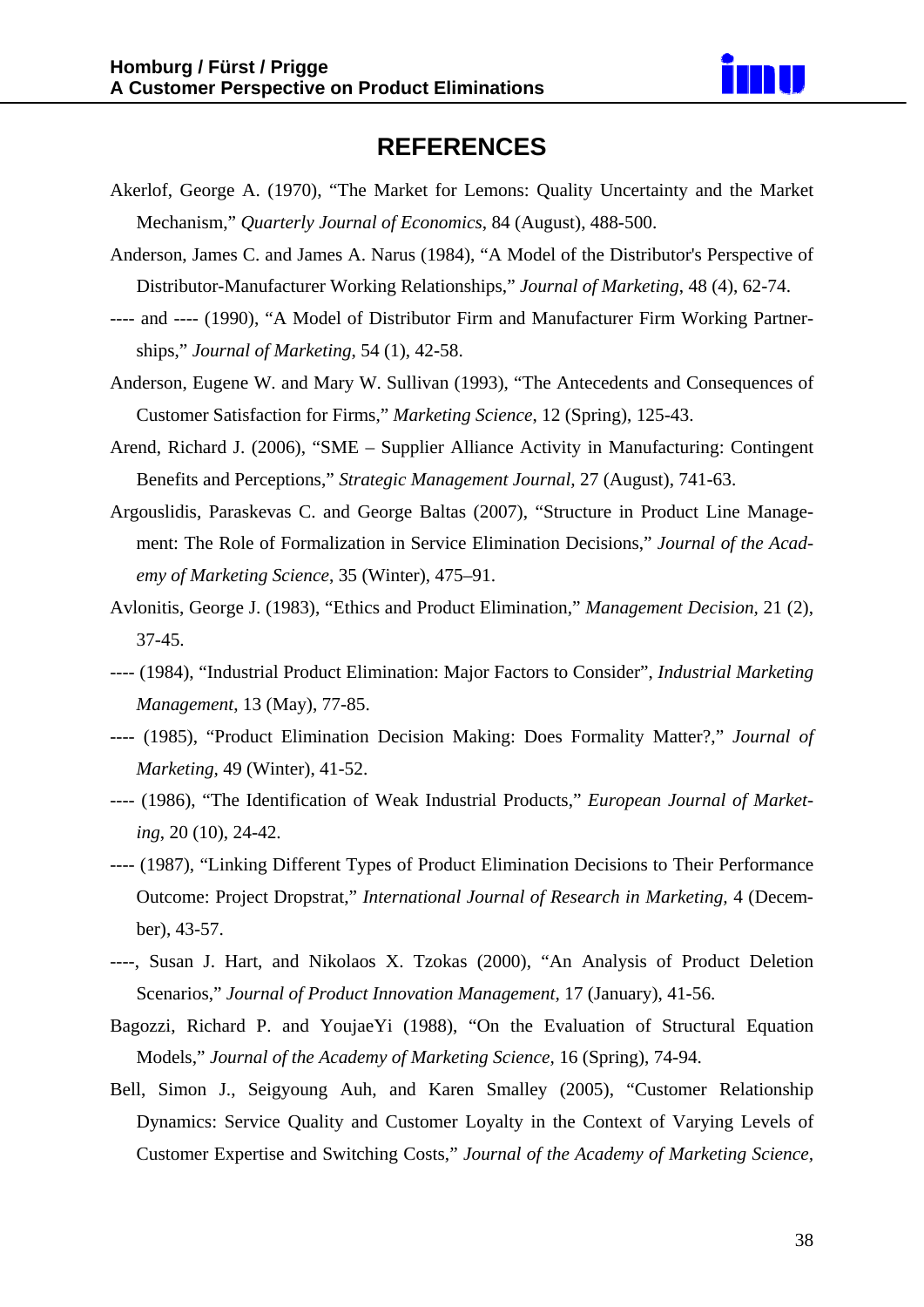

33 (Spring), 169-83.

Bollen, Kenneth A. (1989), *Structural Equations with Latent Variables*, New York.

- Bryk, Anthony S. and Stephen W. Raudenbush (2002), *Hierarchical Linear Models: Applications and Data Analysis Methods*, 2d ed. Newbury Park: Sage.
- Cannon, Joseph P. and Christian Homburg (2001), "Buyer-Supplier Relationships and Customer Firm Costs," *Journal of Marketing,* 65 (January), 29-43.
- Cortina, Jose M., Gilad Chen, and William P. Dunlap (2001), "Testing Interaction Effects in LISREL," *Organizational Research Methods*, 4 (October), 324-60.
- Cropanzano, Russell and Marie S. Mitchell (2005), "Social Exchange Theory: An Interdisciplinary Review," *Journal of Management*, 31 (December), 874-900.
- Dabholkar, Pratibha A. and Jeffrey W. Overby (2005), "Linking Process and Outcome to Service Quality and Customer Satisfaction Evaluations," *International Journal of Service Industry Management*, 16 (1), 10-27.
- Darby, Michael R. and Edi Karni (1973), "Free Competition and the Optimal Amount of Fraud," *Journal of Law and Economics*, 16, 1, 67-88.
- Dwyer, F. Robert, Paul H. Schurr, and Sejo Oh (1987), "Developing Buyer-Seller Relationships," *Journal of Marketing*, 51 (2), 11-27.
- Festinger, Leon (1957), *A Theory of Cognitive Dissonance*. Evanston, IL: Row, Peterson.
- Foa, Edna B. and Uriel G. Foa (1980), "Resource Theory. Interpersonal Behavior as Exchange," in *Social Exchange. Advances in Theory and Research*, Kenneth J. Gergen et al., eds. New York: Plenum Press, 77-94.
- Foa, Uriel G. and Edna B. Foa (1974), *Societal Structures of the Mind*. Springfield, IL: Charles C. Thomas.
- Fornell Claes and David F. Larcker (1981), "Evaluating Structural Equation Models with Unobservable Variables and Measurement Error," *Journal of Marketing Research,* 18 (February), 39-50.
- Grönroos, Christian (1983), *Strategic Management and Marketing in the Service Sector.* Lund: Chartwell-Bratt.
- ---- (1984), "A Service Quality Model and its Marketing Implications," *European Journal of Marketing,* 18 (4), 36-45.
- Hallen, Lars, Jan Johanson, and Nazeem Seyed-Mohamed (1991), "Interfirm Adaption in Business Relationships," *Journal of Marketing*, 55 (2), 29-37.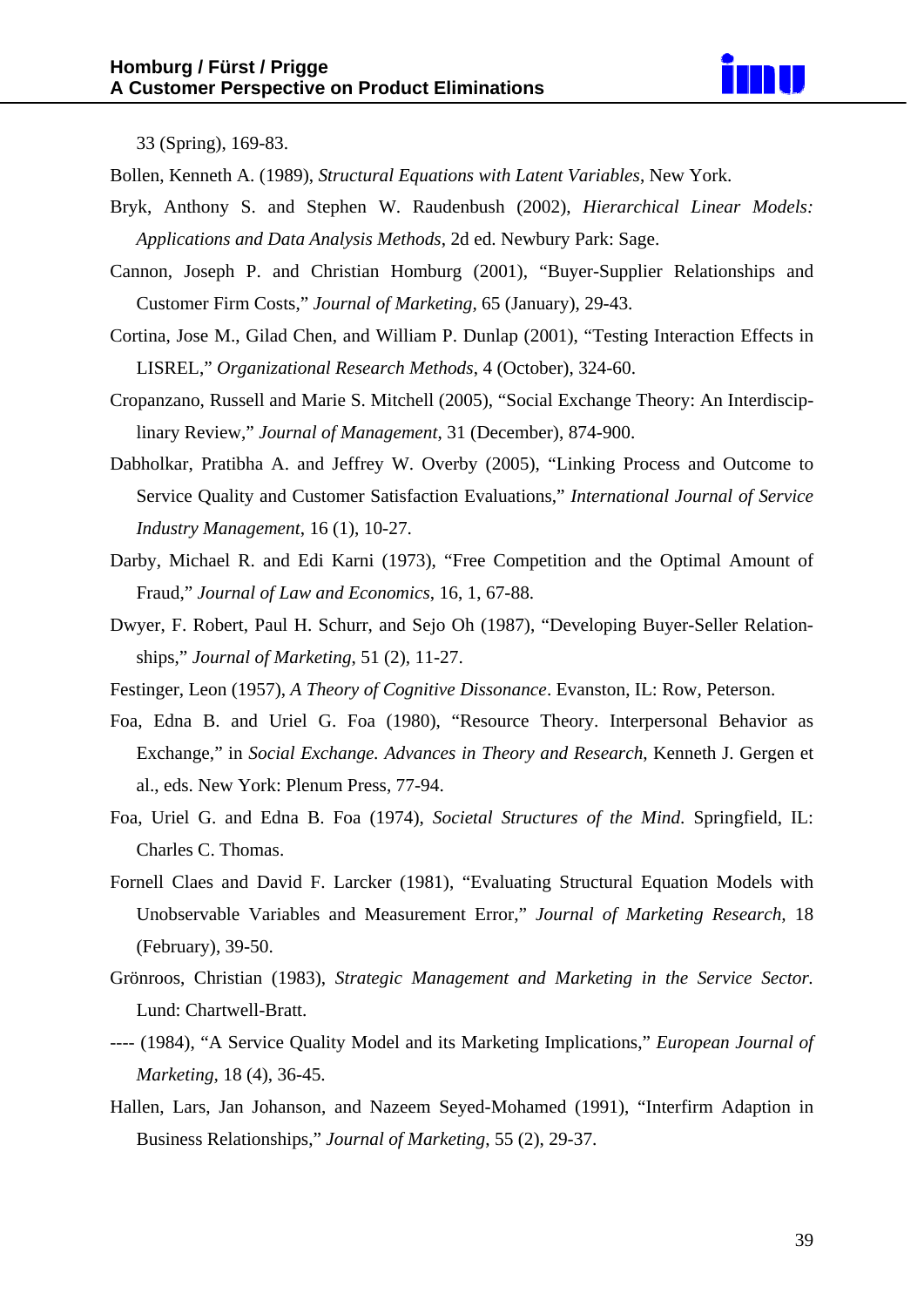- Harness, David R. and Tina Harness (2004), "The New Customer Relationship Management Tool - Product Elimination?," *Service Industries Journal*, 24 (March), 67-80.
- ---- and Norman E. Marr (2001), "Strategies for Eliminating a Financial Services Product," *Journal of Product and Brand Management,* 10 (7), 423-38.
- Heide, Jan B. and George John (1990), "Alliances in Industrial Purchasing: The Determinants of Joint Action in Buyer-Supplier Relationships," *Journal of Marketing Research*, 27 (February), 24-36.
- Hirschman, Albert O. (1970), *Exit, Voice, and Loyalty: Responses to Decline in Firms, Organizations und States*. Cambridge: Harvard University Press.
- Homans, George C. (1958), "Social Behavior as Exchange," *American Journal of Sociology,* 63 (May), 597-606.
- Homburg, Christian and Andreas Fürst (2005), "How Organizational Complaint Handling Drives Customer Loyalty: An Analysis of the Mechanistic and the Organic Approach," *Journal of Marketing,* 69 (3), 95-114.
- ---- and ---- (2007), "See No Evil, Hear No Evil, Speak No Evil: A Study of Defensive Organizational Behavior towards Customer Complaints, " *Journal of the Academy of Marketing Science*, 35 (4), 523-36.
- James, Lawrence R., Stanley A. Mulaik, and James M. Brett (2006), "A Tale of Two Methods," *Organizational Research Methods*, 9, 2, 233-244.
- Karakaya, Fahri (2000), "Market Exit and Barriers to Exit: Theory and Practice," *Psychology and Marketing,* 17 (August), 651-68.
- Karmarkar, Uday S. (1987), "Lot Sizes, Lead Times and In-Process Inventories," *Management Science*, 33 (March), 409-18.
- MacKenzie, Scott B., Philip M. Podsakoff, and Richard Fetter (1993), "The Impact of Organizational Citizenship Behavior on Evaluations of Salesperson Performance," *Journal of Marketing*, 57 (1), 70-80.
- MacKinnon, David P., Chondra M. Lockwood, Jeanne M. Hoffman, Stephen G. West, Virgil Sheets (2002), "A Comparison of Methods to Test Mediation and Other Intervening Variable Effects," *Psychological Methods*, 7, 1, 83-104.
- Malone, Thomas W. (1987), "Modeling Coordination in Organizations and Markets", *Management Science*, 33 (October), 1317-1332.
- Marsh, Herbert W., Zhonglin Wen, and Kit-Tai Hau (2004), "Structural Equation Models of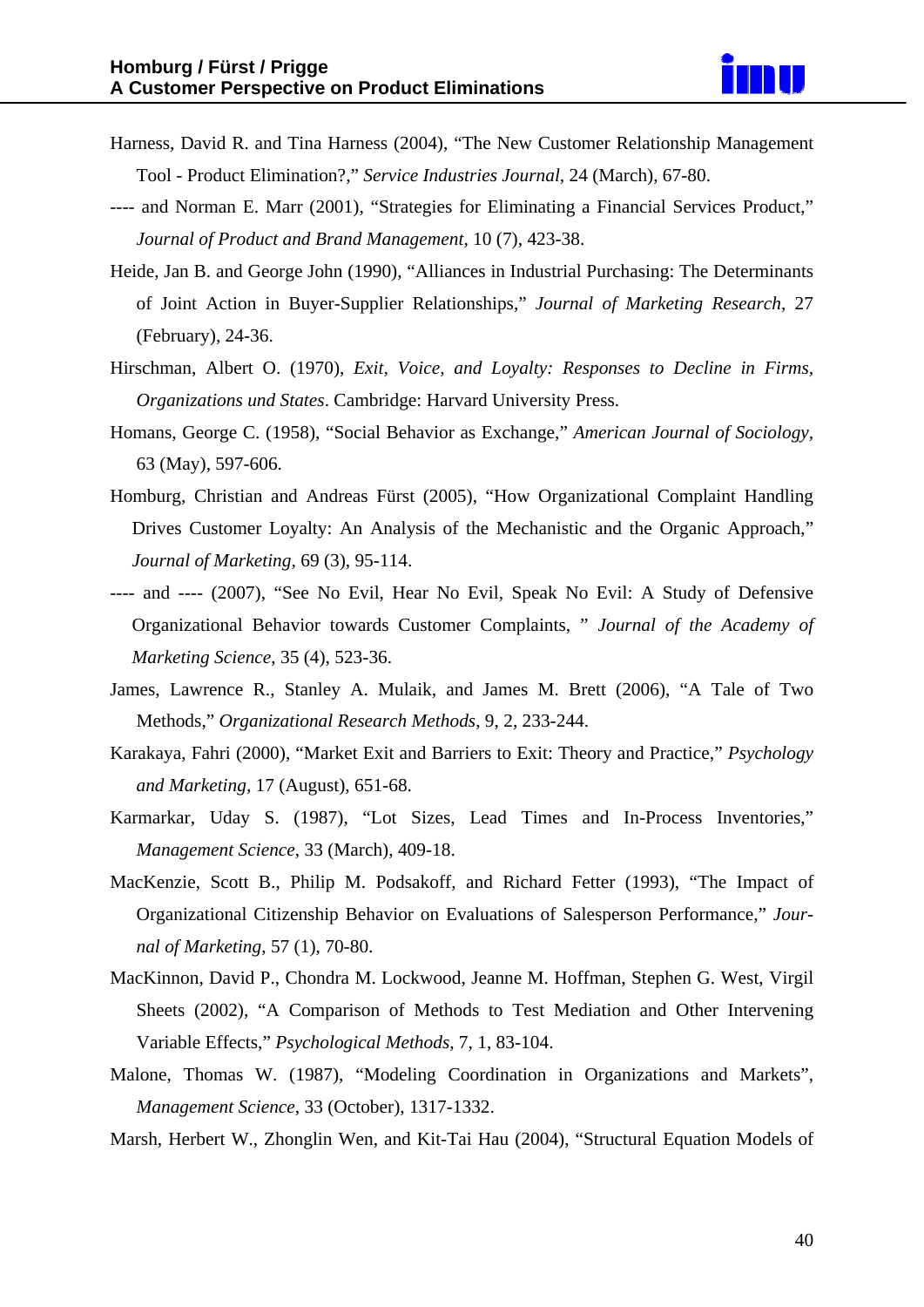Latent Interactions: Evaluation of Alternative Estimation Strategies and Indicator Construction," *Psychological Methods*, 9 (3), 275-300.

- Mather, Hal (1992), "Optimize Your Product Variety," *Production and Inventory Management Journal,* 33 (2), 38-42.
- Mentzer, John T., Daniel J. Flint, and G. Tomas M. Hult (2001), "Logistics Service Quality as a Segment-Customized Process," *Journal of Marketing,* 65 (October), 82-104.
- Mishra, Debi P., Jan B. Heide, and Stanton G. Cort (1998), "Information Asymmetry and Levels of Agency Relationships," *Journal of Marketing Research,* 35 (August), 277-95.
- Mittal, Vikas and Wagner A. Kamakura (2001), "Satisfaction, Repurchase Intent, and Repurchase Behavior: Investigating the Moderating Effect of Customer Characteristics," *Journal of Marketing Research*, 38 (February), 131-42.
- Möller, Kristian E. Kristian and Martti Laaksonen (1986), "Situational Dimensions and Decision Criteria in Industrial Buying: Theoretical and Empirical Analysis," *Advances in Business Marketing*, 1, 163-207.
- Montgomery, David B., Marian C. Moore, and Joel E. Urbany (2005), "Reasoning About Competitive Reactions: Evidence from Executives," *Marketing Science,* 24 (Winter), 138- 49.
- Moorman, Robert H., Gerard L. Blakely, and Brian P. Niehoff (1998), "Does Perceived Organizational Support Mediate the Relationship between Procedural Justice and Organizational Citizenship Behavior?," *Academy of Management Journal*, 41, 351-57.
- Nielson, Charles C. (1998), "An Empirical Examination of the Role of 'Closeness' in Industrial Buyer-Seller Relationships," *European Journal of Marketing*, 32 (5/6), 441-63.
- Noordewier, Thomas G., George John, and John R. Nevin (1990), "Performance Outcomes of Purchasing Arrangements in Industrial Buyer-Vendor Relationships," *Journal of Marketing*, 54 (October), 80-93.
- Nunnally, Jum C. (1978), *Psychometric Theory.* New York: McGraw-Hill.
- Podsakoff, Philip M., Scott B. MacKenzie, Jeong-Yeon Lee, and Nathan P. Podsakoff (2003), "Common Method Biases in Behavioral Research: A Critical Review of the Literature and Recommended Remedies," *Journal of Applied Psychology*, 88 (October), 879-903.
- Poppo, Laura (2003), "The Visible Hands of Hierarchy within the M-Form: An Empirical Test of Corporate Parenting of Internal Product Exchanges," *Journal of Management Studies*, 40 (March), 403-30.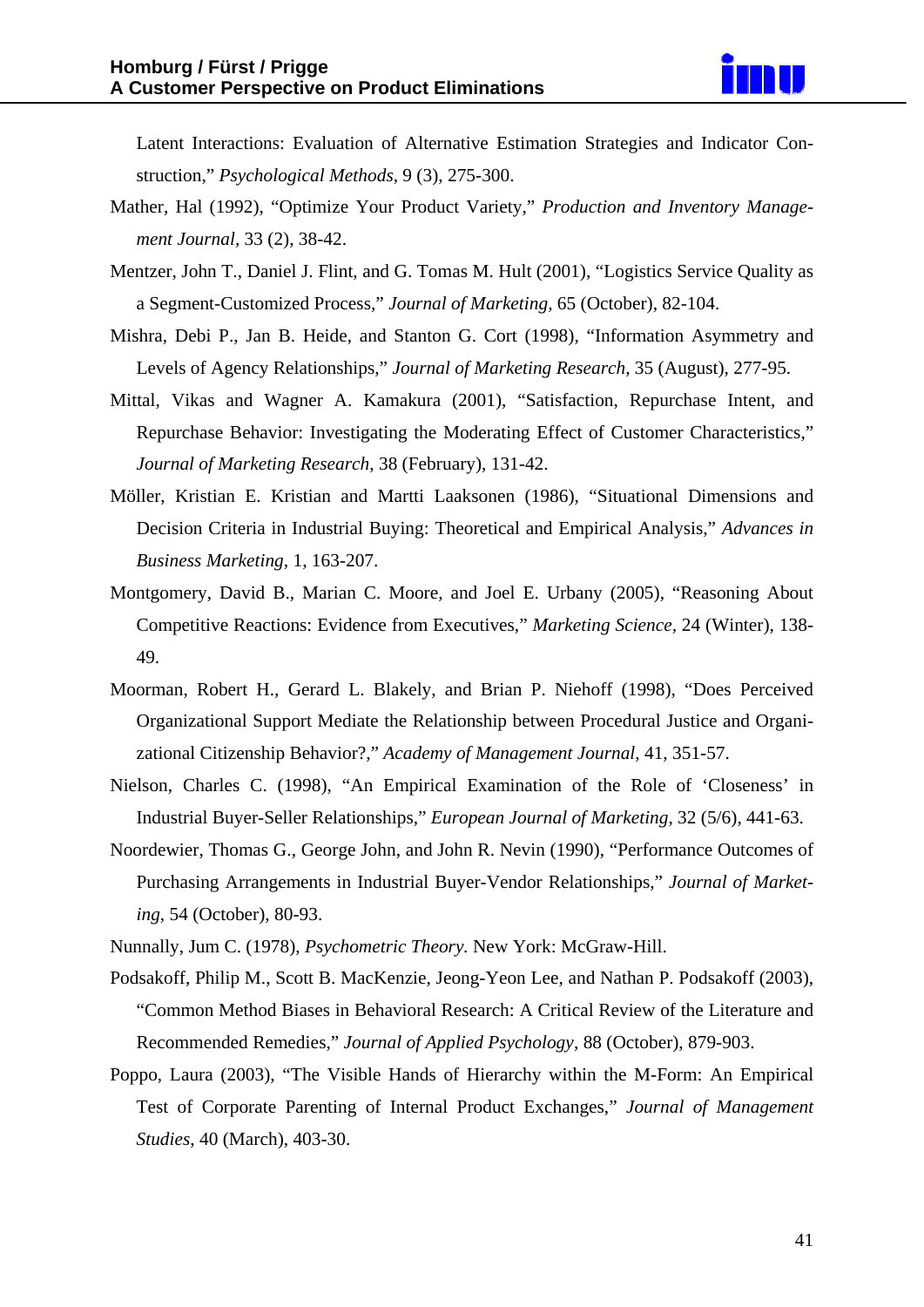- Putsis Jr., William P. and Barry L. Bayus (2001), "An Empirical Analysis of Firms' Product Line Decisions," *Journal of Marketing Research,* 38 (February), 110-18.
- Saunders, John and David Jobber (1994), "Product Replacement: Strategies for Simultaneous Product Deletion and Launch," *Journal of Product Innovation Management,* 11 (November), 433-50.
- Smith, Amy K. and Ruth N. Bolton (1998), "An Experimental Investigation of Customer Reactions to Service Failure and Recovery Encounters: Paradox or Peril?," *Journal of Service Research,* 8 (1), 65-81.
- ----, ----, and Janet Wagner (1999), "A Model of Customer Satisfaction with Service Encounters Involving Failure and Recovery," *Journal of Marketing Research*, 36 (August), 356-72.
- Stiglitz, J. E. (1975), "The Theory of 'Screening', Education, and the Distribution of Income", American Economic Review, 65, 3, 283-300.
- Tax, Stephen S., Stephen W. Brown, and Murali Chandrashekaran (1998), "Customer Evaluations of Service Complaint Experiences: Implications for Relationship Marketing," *Journal of Marketing,* 62 (April), 60-76.
- Thibaut John W. and Harold H. Kelley (1959), *The Social Psychology of Groups.* New York: Wiley.
- Thonemann, Ulrich W. and Margaret L. Brandeau (2000), "Optimal Commonality in Component Design," *Operations Research*, 48 (1), 1-19.
- Van Hoek, Remko and Kevin Pegels (2006), "Growing by Cutting SKUs at Clorox," *Harvard Business Review,* 84 (April), 22-22.
- Vogel, Verena, Heiner Evanschitzky, and B. Ramaseshan (2008), "Customer Equity Drivers and Future Sales," *Journal of Marketing*, 72 (6), 98-108.
- Vyas, Niren M. (1993), "Industrial Product Elimination Decisions: Some Complex Issues," *European Journal of Marketing*, 27 (4), 58-76.
- Williamson, Oliver E. (1979), "Transaction-Cost Economics: The Governance of Contractual Relations," *Journal of Law and Economics*, 22 (October), 233-61.
- Williamson, Oliver E. (1985), *The Economic Institutions of Capitalism: Firms, Markets, Relational Contracting.* New York: Free Press.
- Ye, Jun, Detelina Marinova, and Jagdip Singh (2007), "Strategic Change Implementation and Performance Loss in the Front Lines," *Journal of Marketing*, 71 (4), 156-71.